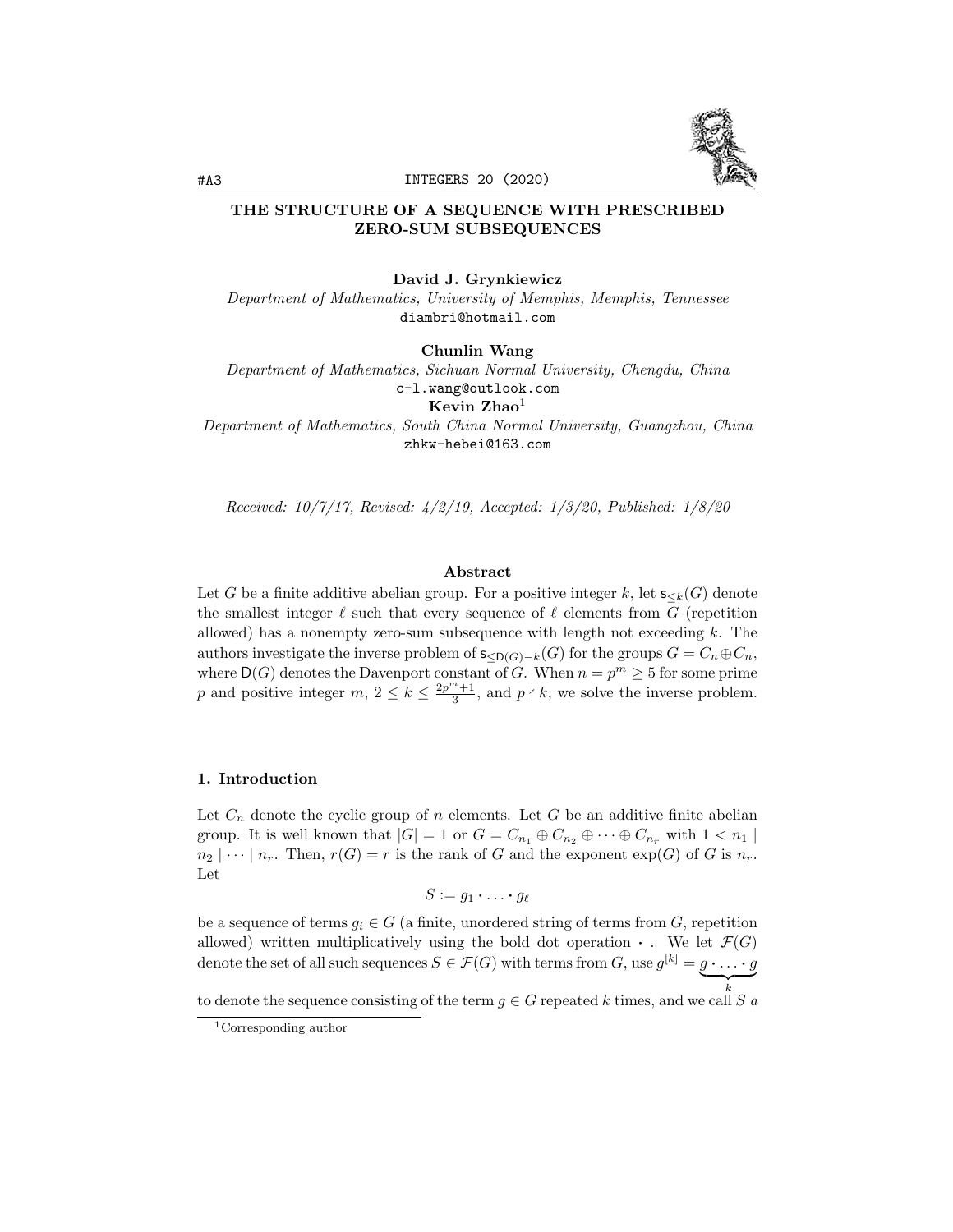*zero-sum sequence* if  $g_1 + \ldots + g_\ell = 0$ . We say that *S* is *a minimal zero-sum sequence* if *S* is a nonempty zero-sum sequence and no proper, nonempty subsequence is zerosum. The *Davenport* constant  $D(G)$  is the minimal integer  $\ell \in \mathbb{N}$  such that every sequence *S* over *G* of length  $|S| \geq \ell$  has a nonempty zero-sum subsequence. Set

$$
\mathsf{D}^*(G) := 1 + \sum_{i=1}^r (n_i - 1).
$$

It is known that  $D(G) \ge D^*(G)$  and that equality holds if  $r(G) \le 2$  or if *G* is an abelian *p*-group [5]. In particular, it follows that

$$
D(C_n \oplus C_n) = 2n - 1.
$$

Let  $d(G)$  denote the maximal length of zero-sum free sequences in a group  $G$ . It is easy to see that  $d(G) = D(G) - 1$ . Let  $\eta(G)$  denote the smallest integer  $\ell \in \mathbb{N}$ such that every sequence *S* over *G* of length  $|S| \geq \ell$  has a nonempty zero-sum subsequence *T* of length  $|T| \leq \exp(G)$ . Denote by  $s_{\leq k}(G)$  the smallest integer  $\ell \in \mathbb{N} \cup \{+\infty\}$  such that every sequence of  $\ell$  elements from *G* has a nonempty zero-sum subsequence with length not exceeding  $k$  ( $k \in \mathbb{N}$ ). In particular, when  $k \geq \mathsf{D}(G)$ ,

$$
\mathsf{s}_{\leq \mathsf{D}(G)}(G) = \mathsf{D}(G);
$$

and when  $k = \exp(G)$ ,

$$
\mathsf{s}_{\le \exp(G)}(G) = \eta(G).
$$

In [8], the authors determined  $s_{< k}(G)$  for all finite abelian groups of rank two.

**Theorem 1** ([8], **Theorem 2).** Let  $G = C_m \oplus C_n$ , where m and n are integers *with*  $1 \leq m \mid n$ *. Then* 

$$
\mathsf{s}_{\leq \mathsf{D}(G)-k}(G) = \mathsf{D}(G) + k = m + n - 1 + k \quad \text{for every } k \in [0, m-1].
$$

Let  $G = C_n \oplus C_n$ . By Theorem 1, we know that

$$
\mathsf{s}_{\leq \mathsf{D}(G)}(G) = \mathsf{s}_{\leq 2n-1}(G) = \mathsf{D}(G) = 2n-1,
$$

and

$$
\mathsf{s}_{\le \exp(G)}(G)=\mathsf{s}_{\le n}(G)=\eta(G)=3n-2.
$$

We investigate the inverse problem of the invariant  $s_{\leq 2n-1-k}(C_p \oplus C_p)$  for  $k \in$  $[0, n - 1]$ , that is, characterizing the structure of those sequences *S* with  $|S|$  $s_{\leq 2n-1-k}(C_n \oplus C_n) - 1 = 2n - 2 + k$  having no zero-sum subsequences of length from  $[1, 2n - 1 - k]$ . Our focus is on the case when  $n = p^m$  is a prime power, and in particular, when  $n = p$  is prime.

**Definition 2.** Let  $G = C_n \bigoplus C_n$  with  $n \geq 2$ . We say that *n* has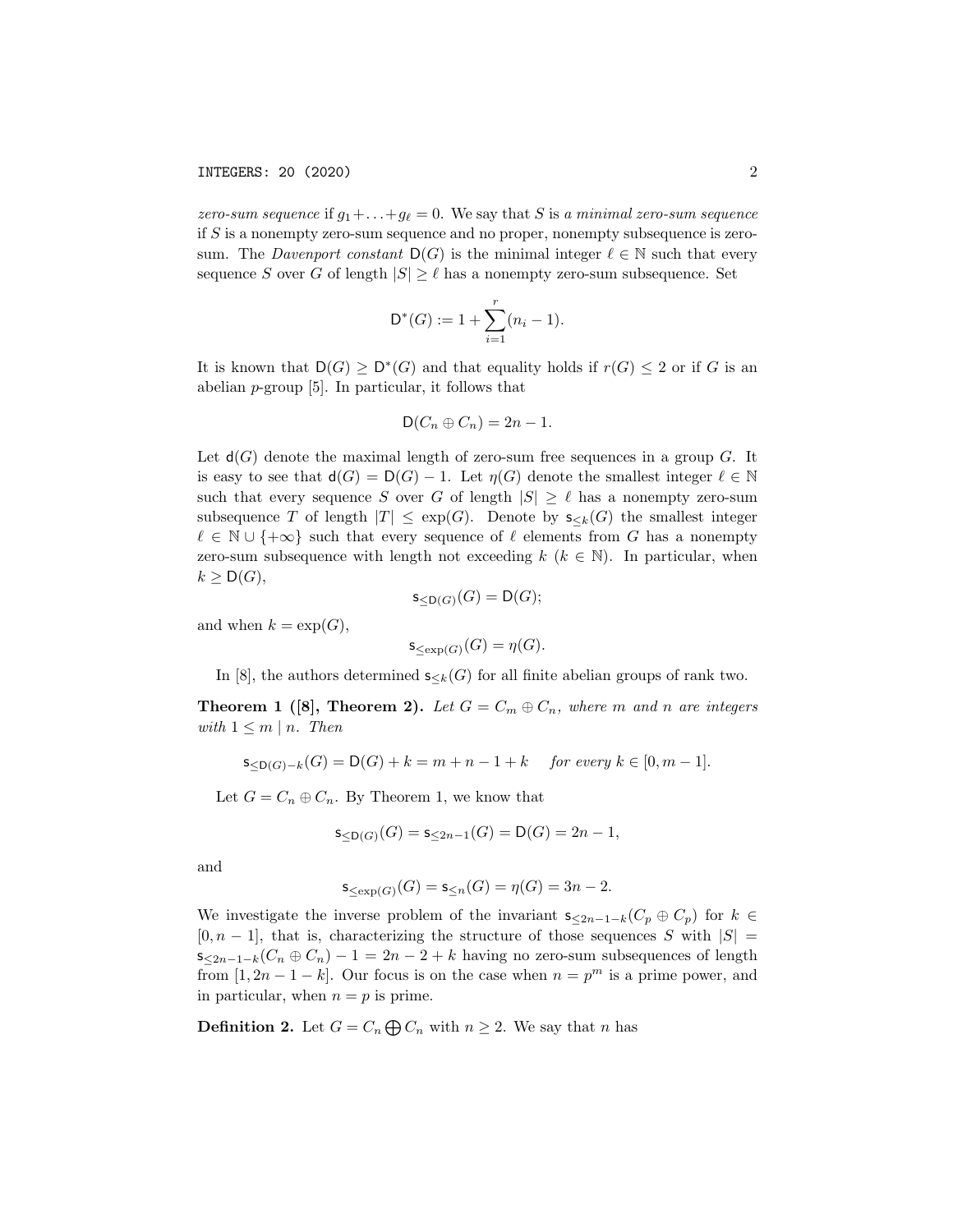- Property B, if every minimal zero-sum sequence  $S \in \mathcal{F}(G)$  with length  $|S|$  =  $2n-1$  contains some element with multiplicity  $n-1$ ;
- Property C, if every sequence  $S \in \mathcal{F}(G)$  with length  $|S| = 3n 3$  which contains no zero-sum subsequence of length at most *n* has the form  $S =$  $a^{[n-1]}b^{[n-1]}c^{[n-1]}$  for some distinct elements  $a, b, c \in G$  of order *n*.

In fact, it is known that Property B holds for all  $n \geq 2$ . The paper [2] of Gao, Geroldinger and Grynkiewicz reduces its validity to the prime case, which was resolved by Reiher in [7]. From then on, the structure of minimal zero-sum sequences with length  $D(G)$  in the group  $G = C_n \bigoplus C_n$  is known. It is worth noting that in [2] the authors fully described the structure of the minimal zerosum sequence with length  $D(G)$  in the abelian group of rank two. Property C was investigated by Weidong Gao and Alfred Geroldinger [4] in detail. From [3] and [4], we know that the property C holds for any positive integer  $n \geq 2$ . We have  $\mathsf{s}_{\leq k}(G) = \infty$  for  $k < \exp(G)$ , while  $\mathsf{s}_{\leq D(G)}(G) = D(G)$  if  $k \geq D(G)$ , and  $\mathsf{s}_{\leq k}(G) = \eta(G)$  if  $k = \exp(G)$ . From the above, we see that the inverse problems were solved for the group  $C_n \bigoplus C_n$  if  $k \ge D(G) - 1$  or  $k = \exp(G)$ . It is natural to consider the inverse problems for  $k \in [\exp(G) + 1, \mathsf{D}(G) - 2]$ . For these problems, we give a conjecture in the prime case.

**Conjecture 3.** Let  $G = C_p \oplus C_p$  with a prime p and let  $k \in [2, p-2]$ . If a sequence *S* of terms from *G* with length  $D(G) + k - 1 = 2p - 2 + k$  has no zero-sum subsequences with length from  $[1, D(G) - k] = [1, 2p - 1 + k]$ , then there is a basis  $(e_1, e_2)$  for *G* such that

$$
S = e_1^{[p-1]} \cdot e_2^{[p-1]} \cdot (e_1 + e_2)^{[k]}.
$$

Our main result is the following, establishing Conjecture 3 for  $k \leq \frac{2p+1}{3}$ .

**Theorem 4.** Let  $G = C_p \oplus C_p$  with  $p \geq 5$  a prime and let  $k \in [2, \frac{2p+1}{3}]$  be an integer. *If S* is a sequence of *terms* from *G* with length  $|S| = D(G) + k - 1 = 2p - 2 + k$  such  $that$   $0 \notin \sum_{\leq D(G)-k} (S) = \sum_{\leq 2p-1-k} (S)$ , then there is a basis  $(e_1, e_2)$  for *G* such *that*

$$
S = e_1^{[p-1]} \cdot e_2^{[p-1]} \cdot (e_1 + e_2)^{[k]}.
$$

We derive Theorem 4 from the following result applicable in the prime power case.

**Theorem 5.** Let  $G = C_{p^n} \oplus C_{p^n}$  with  $p^n \geq 5$  a prime power, and let  $k \in [2, \frac{2p^n+1}{3}]$ be an integer with  $p \nmid k$ . If S is a sequence of terms from  $G$  with length  $|S| =$  $D(G) + k - 1 = 2p^{n} - 2 + k$  *such that*  $0 \notin \sum_{\leq D(G)-k} (S) = \sum_{\leq 2p^{n}-1-k} (S)$ *, then there is a basis*  $(e_1, e_2)$  *for G such that* 

$$
S = e_1^{[p^n - 1]} \cdot e_2^{[p^n - 1]} \cdot (e_1 + e_2)^{[k]}.
$$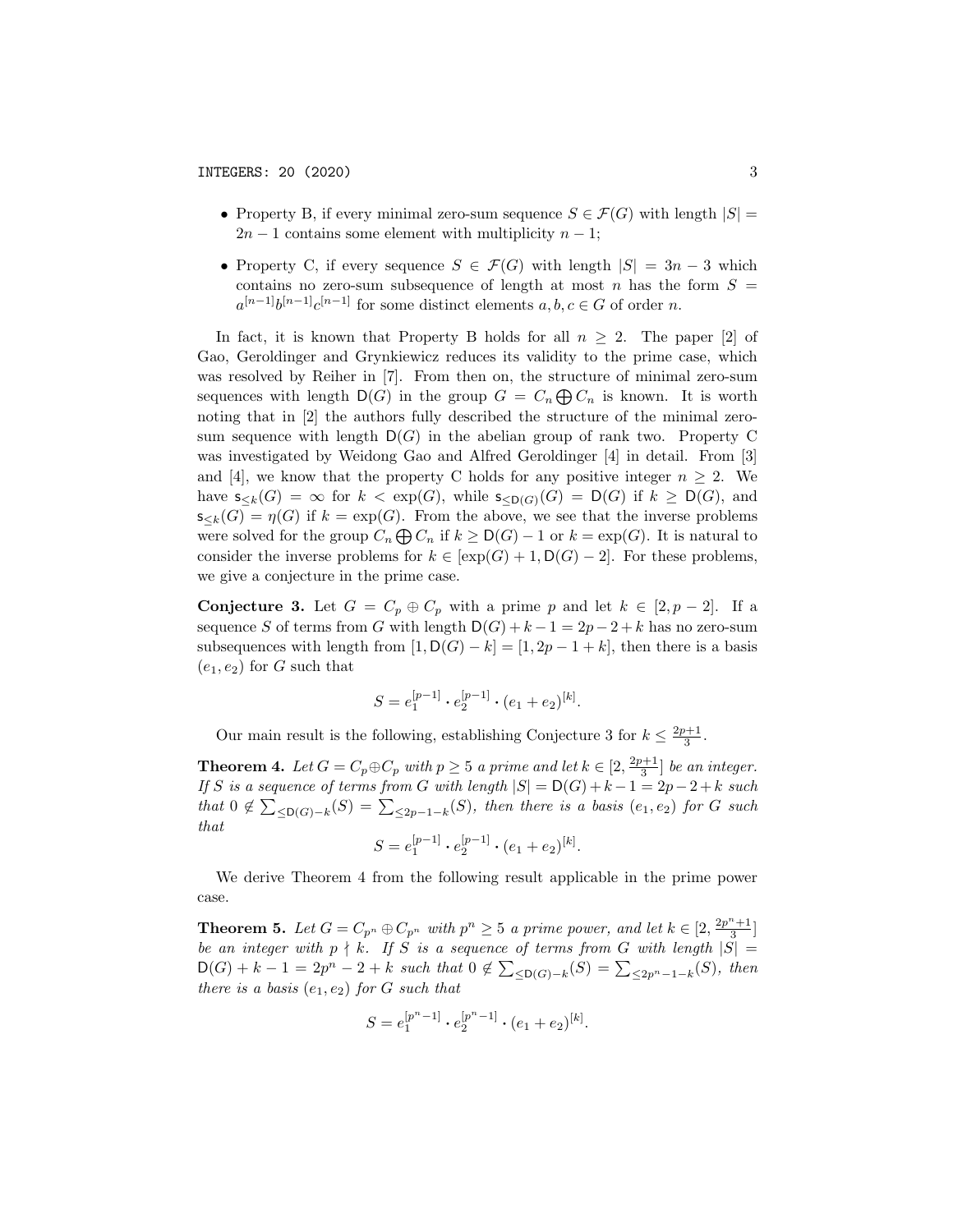#### 2. Preliminaries

In this paper, our notation is consistent with [5], and we briefly present some key concepts. For any set  $A$ , denote by  $|A|$  the size of  $A$ . Let  $\mathbb N$  denote the set of positive integers and  $\mathbb{N}_0 = \mathbb{N} \cup \{0\}$ . All intervals are discrete, so  $[x, y] = \{z \in \mathbb{Z} : x \leq z \leq y\}$ for  $x, y \in \mathbb{R}$ .

Let  $\mathcal{F}(G)$  be the free abelian monoid, multiplicatively written, with basis  $G$ . The elements of  $\mathcal{F}(G)$  are called sequences over *G*. Each sequence from  $\mathcal{F}(G)$  has the form

$$
S = g_1 \cdot \ldots \cdot g_\ell = \prod_{g \in G}^{\bullet} g^{[v_g(S)]} \in \mathcal{F}(G)
$$

with  $\mathsf{v}_g(S) \in \mathbb{N}_0$  for all  $g \in G$  and almost all  $\mathsf{v}_g(S) = 0$ . We call  $\mathsf{v}_g(S)$  the multiplicity of *g* in *S*, and if  $v_g(S) > 0$ , we say that *S* contains *g*. If  $v_g(S) = 0$ for every  $g \in G$ , then we call *S* the empty sequence, denoted by  $S = 1 \in \mathcal{F}(G)$ . We use *T* | *S* to denote that *T* is a subsequence of *S*, meaning  $\mathsf{v}_q(T) \leq \mathsf{v}_q(S)$  for all  $g \in G$ , and let  $S \cdot T^{[-1]} = T^{[-1]} \cdot S$  denote the sequence obtained from *S* by removing the terms from *T*, so  $\mathsf{v}_g(S \cdot T^{[-1]}) = \mathsf{v}_g(S) - \mathsf{v}_g(T)$ . For  $k \geq 1, g \in G$  and  $T \in \mathcal{F}(G)$ , we let  $g^{[k]} = \underbrace{g \cdot \ldots \cdot g}_{k}$  and  $T^{[k]} = \underbrace{T \cdot \ldots \cdot T}_{k}$  be a sequence with the term

*g* repeated *k* times and the sequence *T* repeated *k* times. Moreover, if  $T^{[k]} \mid S$ , then  $S \cdot T^{[-k]} = T^{[-k]} \cdot S = S \cdot (T^{[k]})^{[-1]}$  is the subsequence of *S* having the terms from  $T^{[k]}$  removed. We have the following:

$$
|S| = \ell = \sum_{g \in G} v_g(S) \in \mathbb{N}_0
$$
, the length of S;

 $h(S) = \max\{v_g(S): g \in G\} \in [0, |S|]$ , the maximum multiplicity of *S*;  $Supp(S) = \{ g \in G : v_g(S) > 0 \} \subseteq G$ , the support of *S*;

$$
\sigma(S) = \sum_{i=1}^{\ell} g_i = \sum_{g \in G} v_g(S)g \in G, \text{ the sum of } S;
$$
  

$$
\Sigma(S) = \{ \sum_{i \in I} g_i : I \subseteq [1, \ell] \text{ with } 1 \le |I| \le \ell \}, \text{ the set of all subsums of } S;
$$
  

$$
\Sigma_k(S) = \{ \sum_{i \in I} g_i : I \subseteq [1, \ell] \text{ with } |I| = k \}, \text{ the set of } k \text{-term subsums of } S.
$$

We write

$$
\Sigma_{\leq k}(S) = \bigcup_{j \in [1,k]} \Sigma_j(S) \quad \text{and} \quad \Sigma_{\geq k}(S) = \bigcup_{j \geq k} \Sigma_j(S).
$$

The sequence *S* is called

- *zero-sum free* if  $0 \notin \Sigma(S)$ ,
- *a zero-sum sequence* if  $\sigma(S) = 0$ ,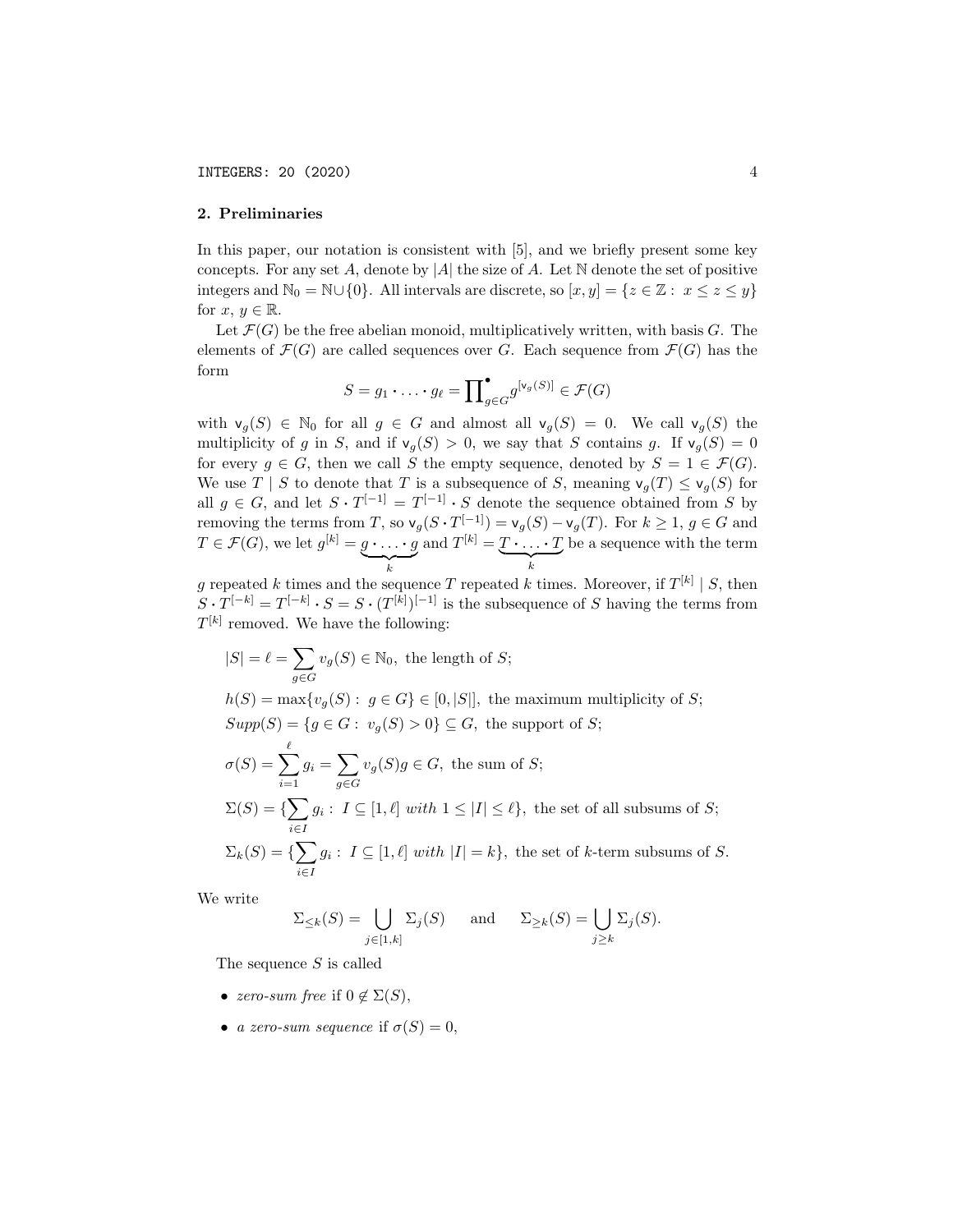• *a minimal zero-sum sequence* if  $S \neq 1_{\mathcal{F}(G)}$ ,  $\sigma(S) = 0$ , and every  $S' | S$  with  $1 \leq |S'| < |S|$  is zero-sum free.

Every map of abelian groups  $\varphi : G \to H$  extends to a map from  $\mathcal{F}(G)$  to  $\mathcal{F}(H)$ by setting

$$
\varphi(S)=\varphi(g_1)\cdot\ldots\cdot\varphi(g_\ell).
$$

If  $\varphi$  is a homomorphism, then  $\varphi(S)$  is a zero-sum sequence if and only if  $\sigma(S) \in$ ker $\varphi$ .

We will have need of the following results.

**Definition 6.** Let *G* be an abelian group, let  $S = g_1 \cdot \ldots \cdot g_\ell \in \mathcal{F}(G)$  be a sequence of length  $|S| = \ell \in \mathbb{N}_0$ , and let  $g \in G$ .

1. For every  $k \in \mathbb{N}_0$ , let

$$
\mathsf{N}_g^k(S) := \# \Big\{ I \subseteq [1,\ell]: \sum_{i \in I} g_i = g \text{ and } |I| = k \Big\}
$$

denote the number of subsequences *T* of *S* having sum  $\sigma(T) = g$  and length  $|T| = k$  (counted with the multiplicity of their appearance in *S*). When  $g = 0$ ,  $N_g^k(S)$  is denoted by  $N^k(S)$  for short.

2. We define

$$
\mathsf{N}_g(S) := \sum_{k \ge 0} \mathsf{N}_g^k(S), \quad \mathsf{N}_g^+(S) := \sum_{k \ge 0} \mathsf{N}_g^{2k}(S) \text{ and } \mathsf{N}_g^-(S) := \sum_{k \ge 0} \mathsf{N}_g^{2k+1}(S).
$$

Thus  $N_q(S)$  denotes the number of subsequences *T* of *S* having sum  $\sigma(T) = g$ ,  $\mathsf{N}_g^+(S)$  denotes the number of all such subsequences of even length, and  $\mathsf{N}_g^-(S)$ denotes the number of all such subsequences of odd length (each counted with the multiplicity of its appearance in *S*).

Lemma 7 ([5], Proposition 5.5.8). *Let p be a prime, let G be an abelian p-group,* and let  $S = g_1 \cdot \ldots \cdot g_\ell \in \mathcal{F}(G)$ . If  $\ell \geq \mathsf{D}(G)$ , then  $\mathsf{N}_g^+(S) \equiv \mathsf{N}_g^-(S) \mod p$  for all  $g \in G$ *. In particular,*  $\mathsf{N}_0^+(S) \equiv \mathsf{N}_0^-(S) \mod p$ *.* 

**Lemma 8** ([2, 7]). Let  $G = C_n \oplus C_n$  with  $n \geq 2$  and let  $S \in \mathcal{F}(G)$  be a minimal *zero-sum sequence with length*  $D(G) = 2n - 1$ *. Then S has the following form:* 

$$
e_1^{[n-1]} \boldsymbol{\cdot} \prod\nolimits_{i \in [1,n]} (x_i e_1 + e_2)
$$

*with*  $x_i \in [0, n-1]$  *and*  $\sum_{i=1}^n x_i \equiv 1 \mod n$ , *for some basis*  $(e_1, e_2)$  *for G*.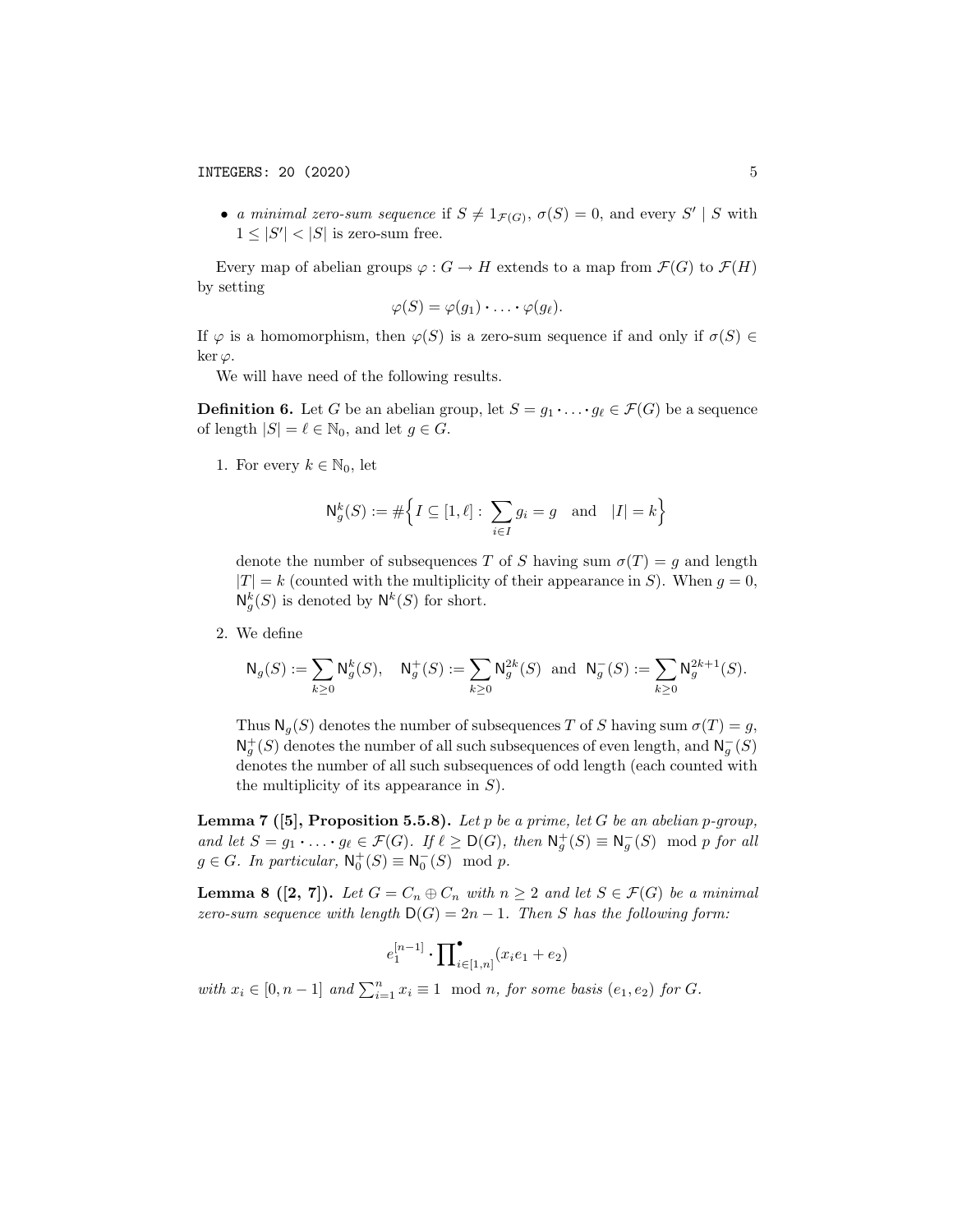**Lemma 9** ([1], **Theorem 1.4).** *Let G be an abelian group*, *let*  $n \geq 1$  *be an integer*, and let  $S \in \mathcal{F}(G)$  be a sequence of terms from G of length  $|S| \geq n+1$ . Then either

$$
|\Sigma_n(S)| \ge \min\{n+1, |S| - n + |\text{Supp}(S)| - 1\}
$$

*or*  $ng \in \Sigma_n(S)$  *for every*  $g \in G$  *whose multiplicity in S is at least*  $\mathsf{v}_g(S) \geq \mathsf{h}(S) - 1$ *.* 

**Corollary 10.** Let G be an abelian group of order *n*. Let  $S \in \mathcal{F}(G)$  be a sequence *of terms from G with length*  $|S| \geq n+1$  *and*  $0 \notin \Sigma_n(S)$ *. Then* 

$$
|\Sigma_n(S)| \ge |S| - n + |\text{Supp}(S)| - 1.
$$

Lemma 11 ([6], Erd˝os-Ginzburg-Ziv Theorem). *If G is an abelian group and*  $S \in \mathcal{F}(G)$  *with*  $|S| \geq 2|G|-1$ , *then*  $0 \in \Sigma_{|G|}(S)$ .

For subsets  $A_1, \ldots, A_n \subseteq G$  with  $G$  an abelian group, we define the sumset  $\sum_{n=1}^{\infty}$  $\sum_{i=1}^{n} A_i = \{\sum_{i=1}^{n}$  $\sum_{i=1}^{n} a_i : a_i \in A_i$ . For  $A \subseteq G$ , we use  $H(A) = \{h \in G : h + A = A\} \le G$ to denote the stabilizer of  $A$ . Note  $A$  is a union of  $H(A)$ -cosets.

**Lemma 12** ([6], Kneser's Theorem). *Let G be an abelian group, and let*  $A, B \subseteq$ G be nonempty subsets. Then  $|A + B| \ge |A + H| + |B + H| - |H|$ . In particular, if  $A_1, \ldots, A_n \subseteq G$  *are nonempty subsets, then* 

$$
|\sum_{i=1}^{n} A_i| \ge \left(\sum_{i=1}^{n} |\phi_H(A_i)| - n + 1\right)|H|,
$$

*where*  $\phi_H : G \to G/H$  *is the natural homomorphism.* 

Lemma 13 ([6], Subsum Kneser's Theorem). *Let G be an abelian group, let*  $S \in \mathcal{F}(G)$ , *let*  $n \in [1, |S|]$  *be an integer, and let*  $H = \mathsf{H}(\Sigma_n(S))$ *. Then* 

$$
|\Sigma_n(S)| \ge \left(\sum_{g \in G/H} \min\{n, \mathsf{v}_g(\phi_H(S))\} - n + 1\right)|H|
$$
  
= ((N - 1)n + e + 1)|H|,

*where*  $\phi_H : G \to G/H$  *is the natural homomorphism, N is the number of elements of*  $G/H$  *having multiplicity at least n in*  $\phi_H(S)$ *, and e is the number of terms in*  $\phi_H(S)$  *having multiplicity strictly less than n.* 

Given a fixed integer  $n \geq 2$  and  $x \in \mathbb{Z}$  or  $x \in \mathbb{Z}/n\mathbb{Z}$ , we let  $\overline{x} \in [1, n]$  denote the least positive representative for *x* modulo *n*. Note *n* is not indicated in the notation, but will always be clear in contexts where the notation is used.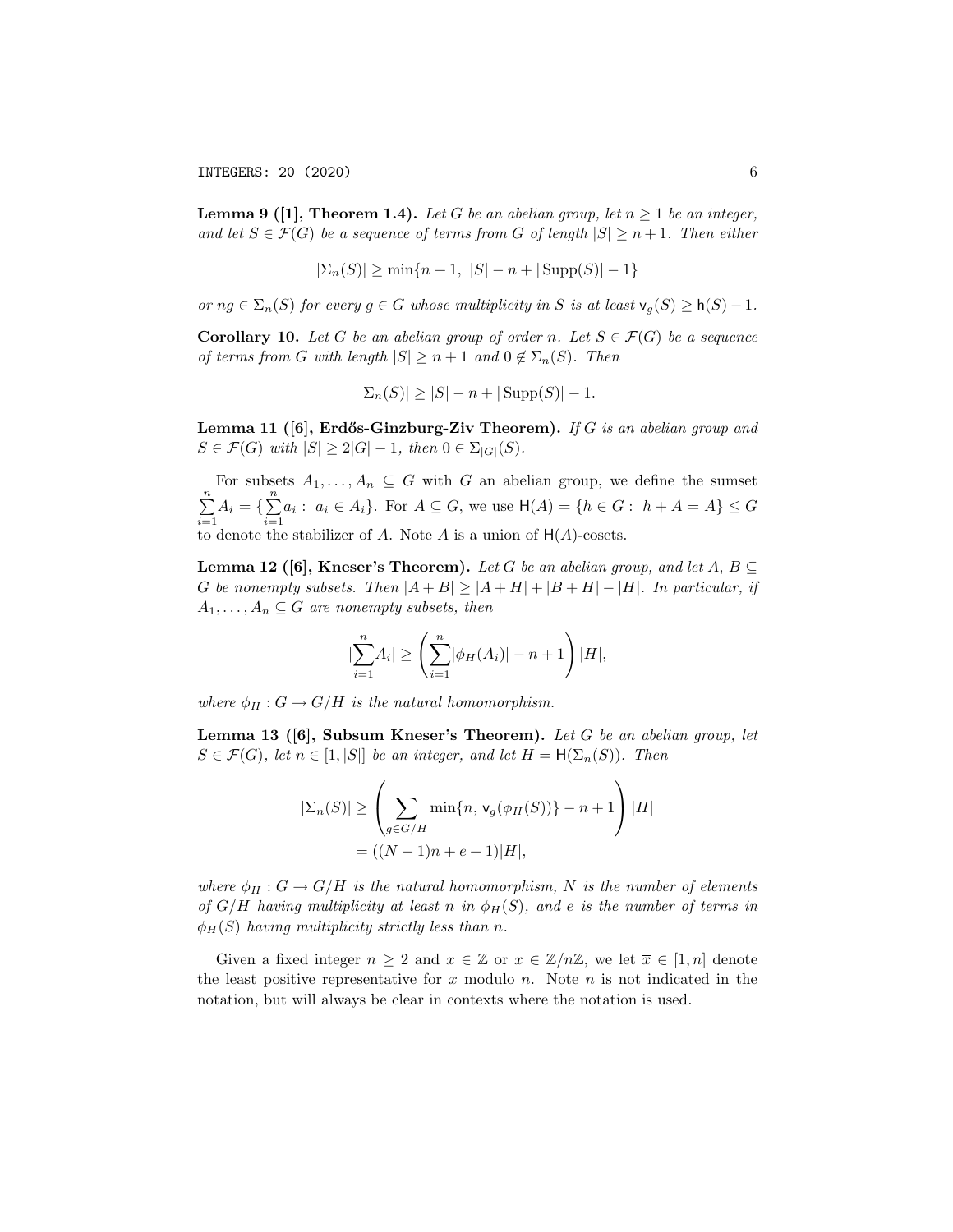#### 3. Proofs of Theorems 4 and 5

In this section, we prove Theorems 4 and 5. We proceed in a series of lemmas.

**Lemma 14.** Let  $G = C_{p^m} \oplus C_{p^m}$  with  $p$  prime and  $m \ge 1$ , let  $k \in \left[1, \frac{D(G)+2}{3}\right]$  be an *integer,* and let  $S \in \mathcal{F}(G)$  be a sequence of terms from  $G$  with  $|S| = D(G) + k - 1$  $and$   $0 \notin \Sigma_{\leq D(G)-k}(S)$ *. Then* 

$$
N^{D(G)+1-t}(S) \equiv {k \choose t} \mod p \quad \text{for every } t \in [1, k].
$$

*In particular, if*  $k \neq 0 \mod p$ *, then there exists a minimal zero-sum subsequence*  $T \mid S$  *of length*  $D(G)$ *.* 

*Proof.* For convenience, we set  $d := D(G) = 2p^m - 1$ . Note that  $k \leq \frac{D(G)+2}{3} = \frac{d+2}{3}$ ensures that

$$
|S| = d + k - 1 \le 2d - 2k + 1.
$$

Because the sequence *S* of length  $|S| = d + k - 1$  has no zero-sum subsequences of length in  $[1, d - k]$ , we have  $N^i(S) = 0$  for  $i \in [1, d - k]$ . By definition of  $d = D(G)$  and the pigeonhole principle, any zero-sum sequence of length *i* with  $i \in [d+1, |S|] \subseteq [d+1, 2d-2k+1]$  has a nonempty zero-sum subsequence of length at most  $d - k$ . Thus we conclude that  $N^{i}(S) = 0$  for  $i \in [d + 1, |S|]$ .

Let *T* be a subsequence of *S* with  $|T| = |S| - t = d + k - 1 - t$ , where *t* is an integer such that  $0 \le t \le k - 1$ . Obviously  $0 \le \mathsf{N}^i(T) \le \mathsf{N}^i(S) = 0$  holds for  $i \in [1, d-k] \cup [d+1, |S|]$ . Then, by Lemma 7, we have the following equation:

$$
1 + (-1)^{d-k+1} \mathsf{N}^{d-k+1}(T) + \ldots + (-1)^d \mathsf{N}^d(T) \equiv 0 \mod p.
$$

It follows that

$$
\sum_{T|S, |T|=|S|-t} \left(1+(-1)^{d-k+1} \mathsf{N}^{d-k+1}(T) + \ldots + (-1)^d \mathsf{N}^d(T)\right) \equiv 0 \mod p.
$$

Analysing the number of times each subsequence is counted, one obtains

$$
{|S| \choose |T|} + (-1)^{d-k+1} { |S| - (d - k + 1) \choose |T| - (d - k + 1)} N^{d-k+1}(S)
$$
  
+ ... +  $(-1)^d { |S| - d \choose |T| - d} N^d(S)$   
=  ${|S| \choose t} + (-1)^{d-k+1} {2k - 2 \choose t} N^{d-k+1}(S)$   
+ ... +  $(-1)^d {k-1 \choose t} N^d(S) \equiv 0 \mod p.$  (3.3)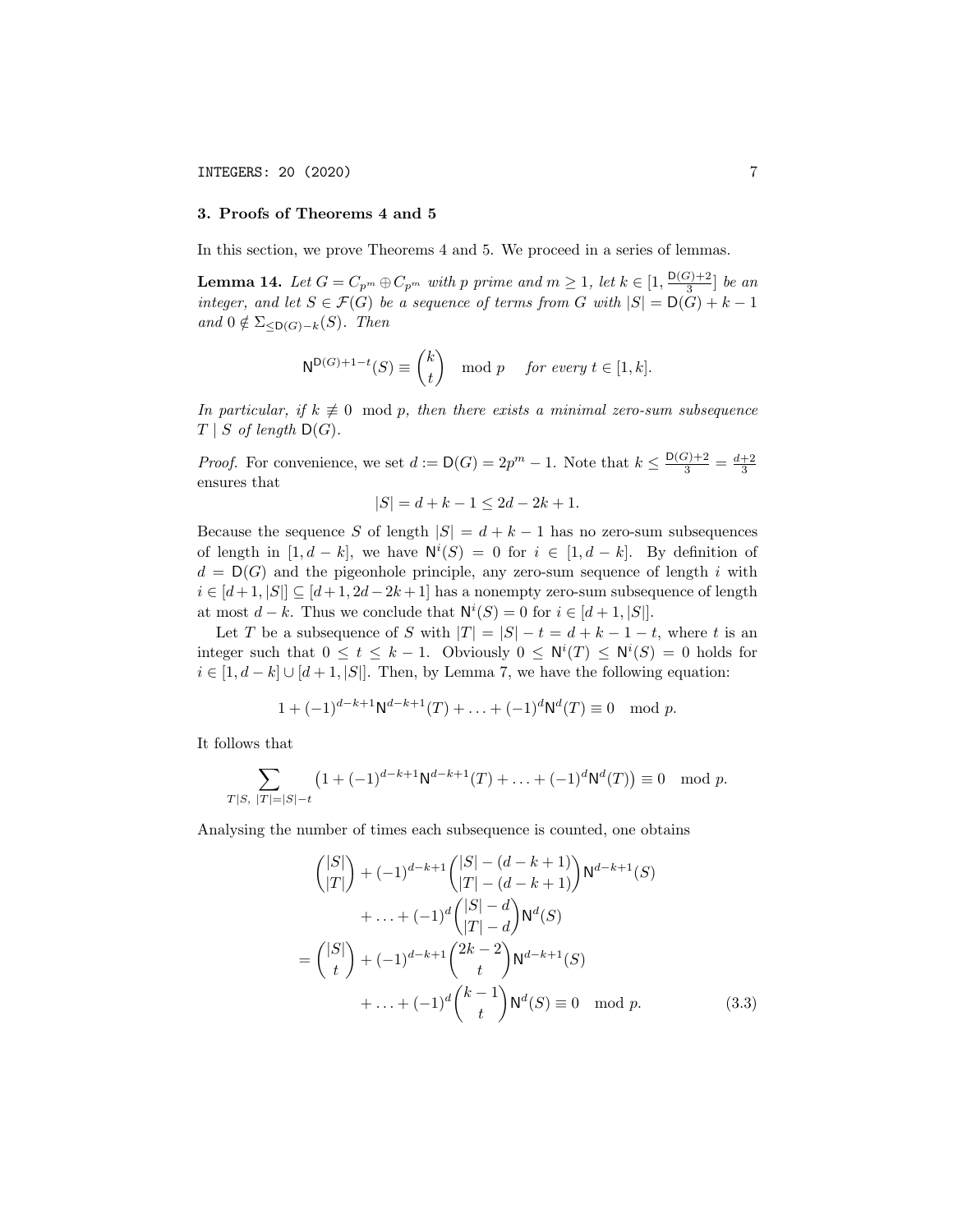Set 
$$
X = (1, (-1)^{d-k+1} N^{d-k+1}(S), \dots, (-1)^d N^d(S))^T = (1, x_1, \dots, x_k)^T
$$
 and  
\n
$$
A := \begin{pmatrix} |S| & 2k-2 & \dots & k-1 \\ |S| & 2k-2 & \dots & k-1 \\ \dots & \dots & \dots & \dots \\ |S| & 2k-2 & \dots & k-1 \\ \dots & \dots & \dots & \dots \\ |S| & 2k-1 & \dots & k-1 \end{pmatrix}.
$$

On the one hand, it can be deduced from (3.3) that

$$
AX \equiv 0 \mod p.
$$

We take some row transformations of *A* as follows (with the rows operations performed top to bottom each time by using  $\binom{n}{i} - \binom{n-1}{i-1} = \binom{n-1}{i}$ . It is easy to see that

$$
A = A_{0,0} = \left( \begin{array}{cccc} \binom{|S|-1}{0} & \binom{2k-3}{0} & \cdots & \binom{k-2}{0} \\ \binom{|S|}{1} & \binom{2k-2}{1} & \cdots & \binom{k-1}{1} \\ \cdots & \cdots & \cdots & \cdots \\ \binom{|S|}{k-1} & \binom{2k-2}{k-1} & \cdots & \binom{k-1}{k-1} \end{array} \right).
$$

Multiplying the first row of  $A_{0,0}$  by  $-1$  and then adding it to the second row of  $A_{0,0}$ yields *A*0*,*1:

$$
A_{0,1} = \left( \begin{array}{cccc} \binom{|S|-1}{0} & \binom{2k-3}{0} & \cdots & \binom{k-2}{0} \\ \binom{|S|-1}{1} & \binom{2k-3}{1} & \cdots & \binom{k-2}{1} \\ \cdots & \cdots & \cdots & \cdots & \cdots \\ \binom{|S|}{k-1} & \binom{2k-2}{k-1} & \cdots & \binom{k-1}{k-1} \end{array} \right).
$$

Repeat this process  $k-1$  times, i.e., for  $1 \leq i \leq k-1$  multiply the first row of  $A_{0,i}$ by  $-1$  and then add it to the second row of  $A_{0,i}$ . It follows that

$$
A_{0,k-1} = \left( \begin{array}{cccc} { |S|-1 \choose 0} & {2k-3 \choose 0} & \cdots & {k-2 \choose 0} \\ { |S|-1 \choose 1} & {2k-3 \choose 1} & \cdots & {k-2 \choose 1} \\ \cdots & \cdots & \cdots & \cdots \\ { |S|-1 \choose k-1} & {2k-3 \choose k-1} & \cdots & {k-2 \choose k-1} \end{array} \right).
$$

Again repeating the above technique on row transformations  $l-1$   $(1\leq l\leq k-1)$ times one obtains

$$
A_{l-1,k-1} = \left( \begin{array}{cccc} \binom{|S|-l}{0} & \binom{2k-2-l}{0} & \cdots & \binom{k-1-l}{0} \\ \binom{|S|-l}{1} & \binom{2k-2-l}{1} & \cdots & \binom{k-1-l}{1} \\ \cdots & \cdots & \cdots & \cdots \\ \binom{|S|-l}{k-1} & \binom{2k-2-l}{k-1} & \cdots & \binom{k-1-l}{k-1} \end{array} \right).
$$

In particular,

$$
A_{k-2,k-1} = \left( \begin{array}{cccc} \binom{\mathsf{D}(G)}{0} & \binom{k-1}{0} & \cdots & \binom{0}{0} \\ \binom{\mathsf{D}(G)}{1} & \binom{k-1}{1} & \cdots & \binom{0}{1} \\ \cdots & \cdots & \cdots & \cdots & \cdots \\ \binom{\mathsf{D}(G)}{k-1} & \binom{k-1}{k-1} & \cdots & \binom{0}{k-1} \end{array} \right).
$$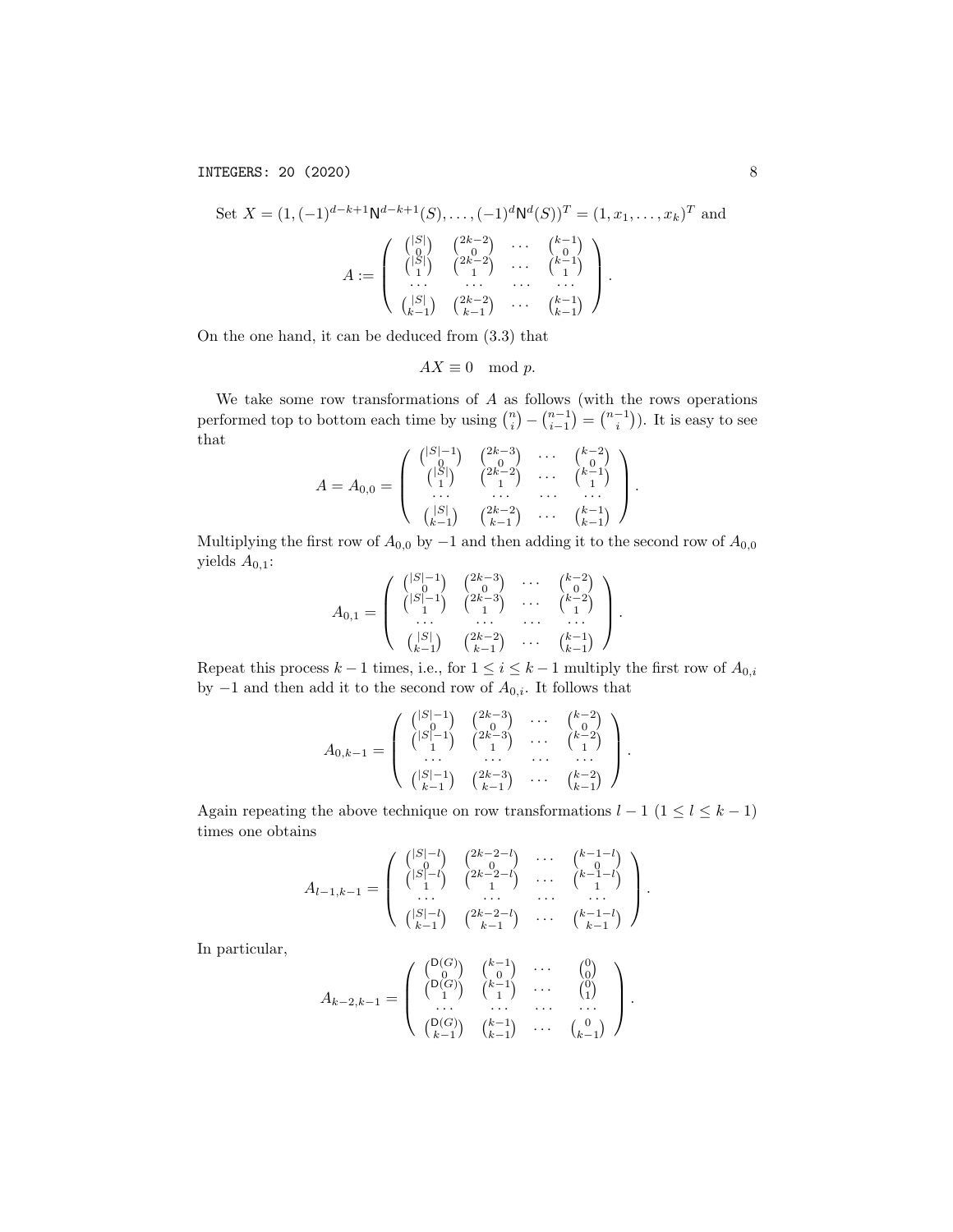Consequently, since  $AX \equiv 0 \mod p$  and  $\binom{a}{b} = 0$  if  $0 \le a < b$ , we find that  $AX \equiv A_{k-2,k-1}X \equiv 0 \mod p$ , i.e.,

$$
\binom{\mathsf{D}(G)}{k-s} + \binom{k-1}{k-s}x_1 + \ldots + \binom{k-s}{k-s}x_s \equiv 0 \mod p, \quad \text{for } s \in [1, k].
$$

We proceed by induction on  $s \in [1, k]$  to show

$$
x_s \equiv (-1)^{k-s+1} \binom{k}{k-s+1} \mod p.
$$

Note  $D(G) = 2p^m - 1$  and  $k \le \frac{D(G)+2}{2} = \frac{2p^m+1}{3} < p^m$ . In consequence,  $\binom{D(G)}{h} \equiv$  $(-1)^h \mod p$  for  $h \in [0, k]$ , and  $\binom{\mathsf{D}(G)+1}{h} \equiv 0 \mod p$  for  $h \in [1, k]$ . When  $s = 1$ , we have  $0 \equiv {D(G) \choose k-1} + {k-1 \choose k-1} x_1 \equiv (-1)^{k-1} + x_1 \mod p$ . It follows that  $x_1 \equiv (-1)^k {k \choose k}$ mod *p*, as desired. So we assume  $s \geq 2$  and that the formula has been established for all smaller values  $h \in [1, s-1]$ . Since  $\binom{D(G)}{k-s+1} + \binom{k-1}{k-s+1}x_1 + \ldots + \binom{k-s+1}{k-s+1}x_{s-1} \equiv 0$ mod *p* and  $\binom{D(G)}{k-s} + \binom{k-1}{k-s}x_1 + \ldots + \binom{k-s}{k-s}x_s \equiv 0 \mod p$ , it follows that

$$
x_s \equiv -\binom{D(G)}{k-s+1} - \binom{D(G)}{k-s} - \sum_{h=1}^{s-1} \left( \binom{k-h}{k-s+1} + \binom{k-h}{k-s} \right) x_h
$$
  
\n
$$
= -\binom{D(G)+1}{k-s+1} - \sum_{h=1}^{s-1} \binom{k-h+1}{k-s+1} x_h \equiv -\sum_{h=1}^{s-1} \binom{k-h+1}{k-s+1} x_h
$$
  
\n
$$
\equiv -\sum_{h=1}^{s-1} (-1)^{k-h+1} \binom{k-h+1}{k-s+1} \binom{k}{k-h+1}
$$
  
\n
$$
= (-1)^{k-s} \binom{k}{k-s+1} \sum_{h=1}^{s-1} (-1)^{s-h} \binom{s-1}{s-h}
$$
  
\n
$$
= (-1)^{k-s+1} \binom{k}{k-s+1} \mod p,
$$
 (1)

completing the induction. Therefore,

$$
(-1)^{d-(k-s)}\mathsf{N}^{d-(k-s)}(S) = x_s \equiv (-1)^{(k-s)+1} \binom{k}{(k-s)+1} \mod p,
$$

for  $s \in [1, k]$ , implying  $N^{d+1-t}(S) \equiv (-1)^{d+1} {k \choose t} \equiv {k \choose t} \mod p$ , for  $t = k - s + 1 \in$  $[1, k]$  (since  $d = D(G) = 2p^m - 1$  is odd). In particular,  $N^{D(G)}(S) \equiv k \mod p$ . Thus, if  $k \neq 0 \mod p$ , then there must exist a zero-sum subsequence  $T \mid S$  of length  $D(G) = 2p^m - 1$ . If it were not minimal zero-sum, then it would contain a nonempty zero-sum subsequence of length at most  $p^m - 1 < 2p^m - 1 - k = D(G) - k$ , contrary to hypothesis. Therefore  $T \mid S$  is a minimal zero-sum subsequence of length  $D(G)$ .  $D(G)$ .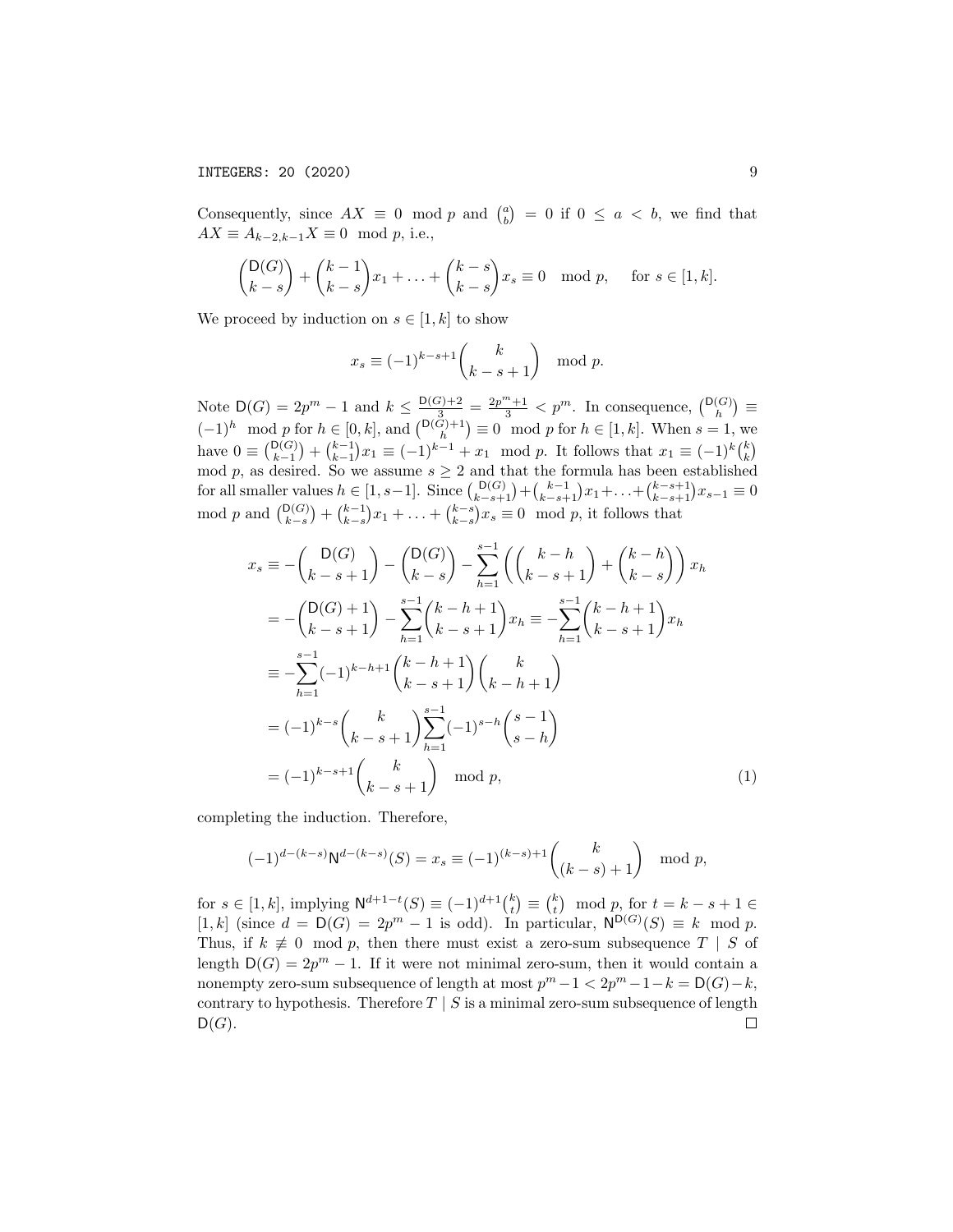**Lemma 15.** Let  $G = C_n \oplus C_n$  with  $n \geq 4$ , let  $(e_1, e_2)$  be a basis for  $G$ , let  $k \in$  $[2, n-2]$ *, and let* 

$$
S = e_1^{[n-1]} \cdot \prod_{i \in [1, n+k-1]}^{•} (x_i e_1 + e_2) \in \mathcal{F}(G),
$$

where  $x_i \in [1, n]$  for  $i \in [1, n+k-1]$  and  $\sum_{i=1}^n x_i \equiv 1 \mod n$ . If  $0 \notin \Sigma_{\leq D(G)-k}(S)$ , then there exists a basis  $(e_1, f_2)$  for G, where  $f_2 = xe_1 + e_2$  for some  $x \in [1, n]$ , such *that*

$$
S = e_1^{[n-1]} \cdot f_2^{[n-1]} \cdot (e_1 + f_2)^{[k]}.
$$

*Proof.* Let

$$
S_1 = \prod_{i \in [1, n+k-1]}^{\bullet} x_i e_1 \in \mathcal{F}(C_n).
$$

We have  $|S_1| = n + k - 1 \ge n + 1$ .

Suppose  $|\text{Supp}(S_1)| \geq 3$ . Since  $0 \notin \Sigma_n(S_1)$  (lest  $0 \in \Sigma_{\leq n}(S)$ , contrary to hypothesis), then by Corollary 10, we have

$$
|\Sigma_n(S_1)| \geq k+1.
$$

Therefore, there exists a subset  $T \subseteq [1, n+k-1]$  whose terms index a subsequence  $S(T) = \prod_{i \in T}^{\bullet} x_i$  with length  $|T| = n$  such that  $\overline{\sigma(S(T))} \ge k + 1$ . Let

$$
S_2 = e_1^{n - \overline{\sigma(S(T))}} \cdot \prod_{i \in T} (x_i e_1 + e_2).
$$

We have that  $S_2$  is a zero-sum subsequence of *S* with  $|S_2| = |T| + n - \overline{\sigma(S(T))} \le$  $2n - k - 1 = D(G) - k$ . This derives a contradiction. If  $|\text{Supp}(S_1)| = 1$ , we can also find a zero-sum subsequence with length *n* in *S*. This derives a contradiction. So, we have  $|\text{Supp}(S_1)| = 2$ .

Without loss of generality, let  $\text{Supp}(S_1) = \{0, ae_1\}$  where  $a \in [1, n-1]$ . We have

$$
S = e_1^{[n-1]} \cdot e_2^{[s]} \cdot (ae_1 + e_2)^{[n+k-1-s]} \quad \text{with } s \in [k, n-1]. \tag{2}
$$

Note  $k \leq s \leq n-1$  lest *S* contain a zero-sum subsequence of length  $n \leq D(G) - k$ , contrary to hypothesis. By Corollary 10, we have

$$
|\Sigma_n(S_1)| \geq k.
$$

As before, if there exists a subset  $T \subseteq [1, n+k-1]$  whose elements index a length  $n$ subsequence  $S(T) = \prod_{i \in T}^{\bullet} x_i$  with  $\overline{\sigma(S(T))} \geq k+1$ , then we derive a contradiction to  $0 \in \Sigma_{\leq D(G)-k}(S)$ . Therefore,

$$
\Sigma_n(S_1) = [1, k]_{e_1} := \{e_1, 2e_2, \dots, ke_1\},\
$$

which is an arithmetic progression with difference  $e_1$ . However, from the structure of *S* given in (2),  $\Sigma_n(S_1)$  must also be an arithmetic progression with difference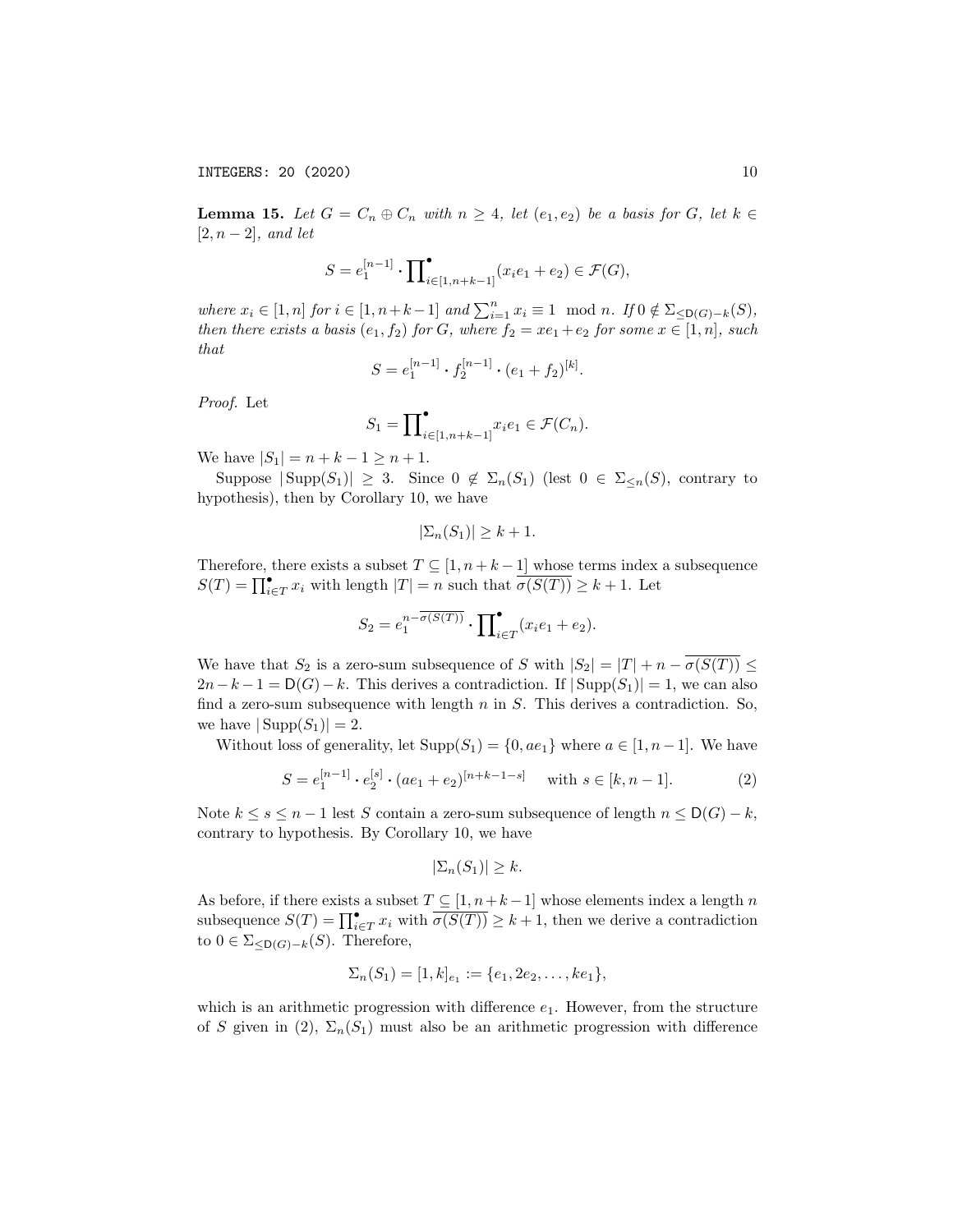*ae*<sub>1</sub>. It is well-known (and easily shown) that the difference *d* of an arithmetic progression is uniquely defined up to sign, so long as there are strictly less than ord(*d*) – 1 terms and at least 2 terms (see also [6, Exercise 4.2]). Since  $2 \leq k =$  $|\Sigma_n(S_1)| \leq n-2 = \text{ord}(e_1) - 2$ , these hypotheses hold, forcing  $a = 1$  or  $n - 1$ .

If  $a = 1$ , then  $n - s = (n - s)a \equiv 1 \mod n$  (in view of the structure of *S* given in (2) combined with  $\Sigma_n(S_1) = [1, k]_{e_1}$ , implying  $s = n - 1$ , and then *S* has the desired form taking  $f_2 = e_2$ . If  $a = n - 1$ , then arguing similarly gives  $s \equiv (n - s)a \equiv k \mod n$ , implying  $s = k$ , in which case *S* has the desired form taking  $f_2 = -e_1 + e_2$ . taking  $f_2 = -e_1 + e_2$ .

**Lemma 16.** Let  $n \geq 2$  and let  $S \in \mathcal{F}([2, n])$  be a nonempty sequence of integers. *Then there exists a nonempty subsequence T | S with*

$$
\overline{\sigma(T)} \ge \min\left\{ \left\lceil \frac{n-1}{2} \right\rceil, \sigma(S) - |S| \right\} + |T|,
$$

*where*  $\overline{\sigma(T)} \in [1, n]$  *is the least positive representative for*  $\sigma(T)$  *modulo n. In particular,*

$$
\overline{\sigma(T)} \ge \min\left\{ \left\lceil \frac{n-1}{2} \right\rceil, \ |S| \right\} + |T|.
$$

*Proof.* Since all terms in *S* are at least 2 by hypothesis, we have  $\sigma(S) \geq 2|S|$ , so it suffices to prove the main bound in lemma. Let  $S = x_1 \cdot \ldots \cdot x_\ell$ , where  $\ell = |S|$  is the length of *S*. Moreover, choose the indexing so that  $x_1 \ge x_2 \ge \ldots \ge x_\ell$ . Let  $M = \min \{ \left[ \frac{n-1}{2} \right], \sigma(S) - |S| \}.$  Then

$$
2M \le n \quad \text{and} \quad \sigma(S) \ge M + |S| = M + \ell. \tag{3}
$$

If  $x_1 \geq M + 1$ , then the sequence *T* consisting of the single term  $x_1$  satisfies the lemma. Therefore we may assume  $x_1 \leq M$ . In view of (3), we have  $x_1 + \ldots + x_\ell \geq$  $M + \ell$ . Consequently, there is a maximal  $s \in [1, \ell - 1]$  such that

$$
x_1 + \ldots + x_s \le M + s - 1.
$$

Since  $s \leq \ell - 1$ , the term  $x_{s+1}$  exits. Since  $S \in \mathcal{F}([2,n])$ , we have  $x_i \geq 2$  for all *i*, implying  $2s \leq x_1 + \ldots + x_s \leq M + s - 1$ , whence

$$
1 \le s \le M - 1 \quad \text{and} \quad M \ge 2.
$$

By the maximality of *s*, it follows that  $x_1 + \ldots + x_{s+1} \geq M + s + 1$ . As a result, if  $x_1 + \ldots + x_{s+1} \leq n$ , then  $\overline{x_1 + \ldots + x_{s+1}} = x_1 + \ldots + x_{s+1} \geq M + s + 1$ , in which case  $T = x_1 \cdot \ldots \cdot x_{s+1}$  satisfies the lemma. Therefore we can instead assume  $x_1 + \ldots + x_{s+1} \geq n+1$ , which combined with  $x_1 + \ldots + x_s \leq M + s - 1$  implies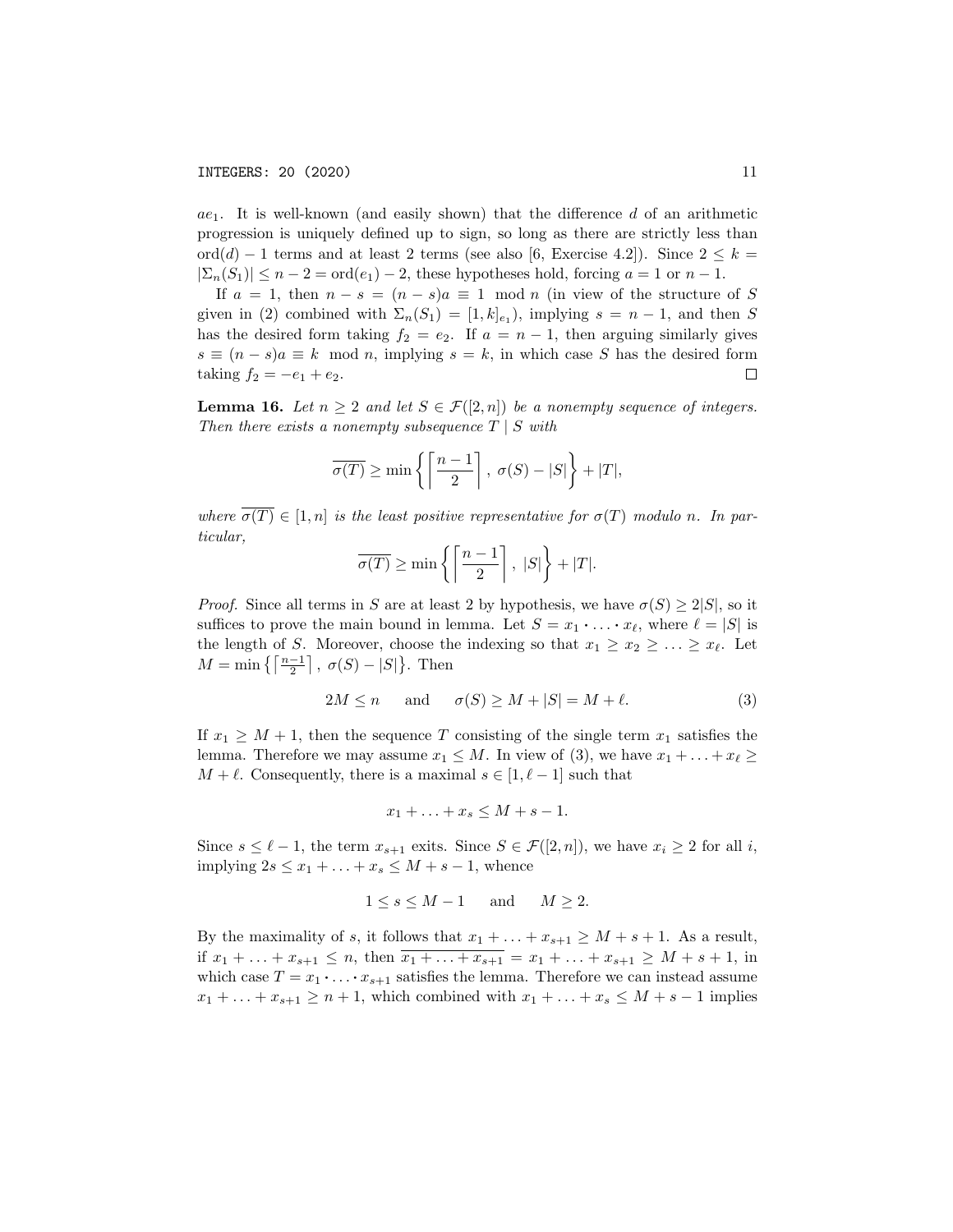$x_{s+1} \geq n-M-s+2$ . By our choice of indexing, we have  $x_i \geq x_{s+1} \geq n-M-s+2$ for all  $i \leq s + 1$ , whence

$$
s(n - M - s + 2) \le x_1 + \ldots + x_s \le M + s - 1.
$$

Rearranging the above inequality, it follows that

$$
s^2 - (n+1-M)s + (M-1) \ge 0
$$
\n(4)

with  $s \in [1, M - 1]$ . If  $s = 1$ , then (4) yields  $2M - 1 - n \ge 0$ , contradicting (3). Therefore, (4) fails for  $s = 1$ , in which case it must hold for the maximum allowed valued for *s* (since we know it holds for some value of *s*), namely  $s = M - 1$ . Substituting this value into (4) and using that  $M \geq 2$ , we obtain  $(M-1)-(n+1-1)$  $M$ ) + 1  $\geq$  0, in turn implying  $2M - 1 - n \geq 0$ , which again gives the contradiction  $2M \geq n+1$  to (3). □

**Lemma 17.** Let  $n \geq 3$  and let  $S \in \mathcal{F}([3,n])$  be a nonempty sequence of integers *for which the multiplicity of the term*  $\lceil \frac{n+1}{2} \rceil$  *is at most one. Then there exists a nonempty subsequence T | S with*

$$
\overline{\sigma(T)} \ge \min\left\{ \left\lfloor \frac{2n-2}{3} \right\rfloor, \ 2|S| \right\} + |T|,
$$

*where*  $\overline{\sigma(T)} \in [1, n]$  *is the least positive representative for*  $\sigma(T)$  *modulo n.* 

*Proof.* Let  $S = x_1 \cdot \ldots \cdot x_\ell$ , where  $|S| = \ell$  is the length of *S*. Moreover, choose the indexing so that  $x_1 \ge x_2 \ge \ldots \ge x_\ell$ . Let  $M = \min\left\{ \left\lfloor \frac{2n-2}{3} \right\rfloor, 2|S| \right\}$ . Then

$$
M \le \frac{2n-2}{3}
$$
 and  $2\ell = 2|S| \ge M.$  (5)

By hypothesis,  $3 \le x_i \le n$ , and  $x_i = \lceil \frac{n+1}{2} \rceil$  for at most one  $i \in [1, \ell]$ . If  $x_1 \ge M+1$ , then the sequence  $T$  consisting of the single term  $x_1$  satisfies the lemma. Therefore we may assume

$$
3 \le x_1 \le M.
$$

In particular, (5) gives  $\ell \geq \lceil \frac{1}{2}M \rceil \geq 2$ .

**Case 1:**  $x_1 + x_2 \leq n$ .

We have  $x_1 \leq M$ , while (5) ensures  $x_1 + \ldots + x_\ell \geq 3\ell \geq M + \ell$ . Consequently, there is a maximal  $s \in [1, \ell - 1]$  such that

$$
x_1 + \ldots + x_s \le M + s - 1.
$$

Since  $s \leq \ell - 1$ , the term  $x_{s+1}$  exists. If  $s = 1$ , then the maximality of *s* ensures  $M+2 \leq x_1+x_2 \leq n$ , with the latter inequality by case hypothesis. Thus  $\overline{x_1+x_2}$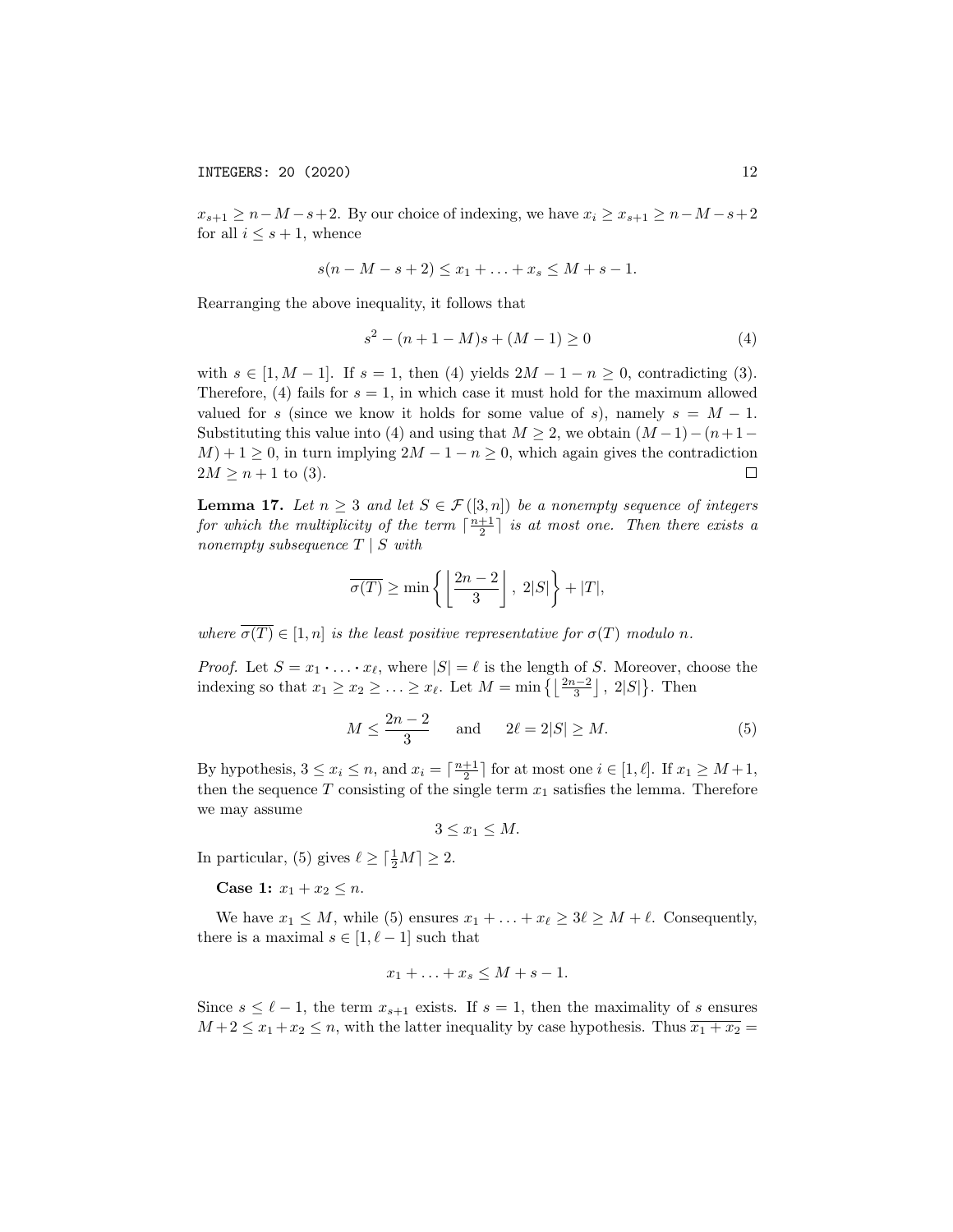$x_1 + x_2 \geq M + 2$ , and the lemma holds taking  $T = x_1 \cdot x_2$ . Therefore we can assume  $s \geq 2$ . We have  $3s \leq x_1 + \ldots + x_s \leq M + s - 1$ , which implies

$$
2 \le s \le \frac{M-1}{2} \quad \text{and} \quad M \ge 2s + 1 \ge 5.
$$

By the maximality of *s*, it follows that  $x_1 + \ldots + x_{s+1} \geq M + s + 1$ . As a result, if  $x_1 + \ldots + x_{s+1} \leq n$ , then  $\overline{x_1 + \ldots + x_{s+1}} = x_1 + \ldots + x_{s+1} \geq M + s + 1$ , in which case  $T = x_1 \cdot \ldots \cdot x_{s+1}$  satisfies the lemma. Therefore we can instead assume  $x_1 + \ldots + x_{s+1} \geq n+1$ , which combined with  $x_1 + \ldots + x_s \leq M + s - 1$  implies  $x_{s+1} \geq n-M-s+2$ . By our choice of indexing, we have  $x_i \geq x_{s+1} \geq n-M-s+2$ for all  $i \leq s+1$ , whence  $s(n-M-s+2) \leq x_1 + \ldots + x_s \leq M+s-1$ . Multiplying by 4 and rearranging yields

$$
4M + 4s - 4 - 2s(2n - 2M - 2s + 4) \ge 0
$$
\n<sup>(6)</sup>

with  $s \in [2, \frac{M-1}{2}]$ . If  $s = 2$ , then (6) yields  $M \ge \frac{2n-1}{3}$ , contrary to (5). If  $s = \frac{M-1}{2}$ , so that  $2s = M - 1$ , then (6) becomes  $6(M - 1) - (M - 1)(2n - 3M + 5) \ge 0$ , implying (in view of  $M > 1$ ) that  $M \ge \frac{2n-1}{3}$ , contrary to (5). However, since the expression in  $(6)$  is quadratic in *s* with positive lead coefficient, we now conclude that (6) fails for all possible values of *s*, completing Case 1.

**Case 2:**  $x_1 + x_2 \geq n + 1$ .

In view of the case hypothesis and  $x_1 \ge x_2$ , we conclude that  $x_1 \ge \frac{n+1}{2}$ . Thus there is a maximal  $t \in [1, \ell]$  such that

$$
\frac{2n-2}{3} \ge M \ge x_1 \ge \dots \ge x_t \ge \frac{n+1}{2}.\tag{7}
$$

Then

$$
n \ge 7
$$
 and  $x_i \le \frac{n}{2}$  for all  $i \ge t + 1$ .

Since there is at most one term  $x_i$  equal to  $\lceil \frac{n+1}{2} \rceil$ , we must have

$$
x_i \ge \lceil \frac{n+3}{2} \rceil \quad \text{for } i \le t - 1. \tag{8}
$$

If  $n \leq 12$ , then  $\lfloor \frac{2n-2}{3} \rfloor = \lceil \frac{n+1}{2} \rceil$  (or  $\lfloor \frac{2n-2}{3} \rfloor < \lceil \frac{n+1}{2} \rceil$  in case  $n = 8$ , in which case (7) cannot hold). In such case, (7) ensures  $x_i = \lceil \frac{n+1}{2} \rceil$  for all  $i \geq t$ , forcing  $t = 1$ by (8). In summary,

$$
n \le 12 \quad \text{implies} \quad t = 1. \tag{9}
$$

If *t* is odd, modify the sequence *S* by replacing each pair of terms  $x_{2i-1} \cdot x_{2i}$  with the single term  $x_{2i-1} + x_{2i} - n$ , for  $i \in [1, \frac{t-1}{2}]$ . If *t* is even, modify the sequence *S* by replacing each pair of terms  $x_{2i-1} \cdot x_{2i}$  with the single term  $x_{2i-1} + x_{2i} - n$ , for  $i \in [1, \frac{t-2}{2}]$ , and then remove the term  $x_t$ . In either case, let

$$
S' = y_1 \cdot \ldots \cdot y_{\ell'},
$$
 where  $\ell' = \ell - \lfloor \frac{t}{2} \rfloor \ge \frac{1}{2}\ell$ ,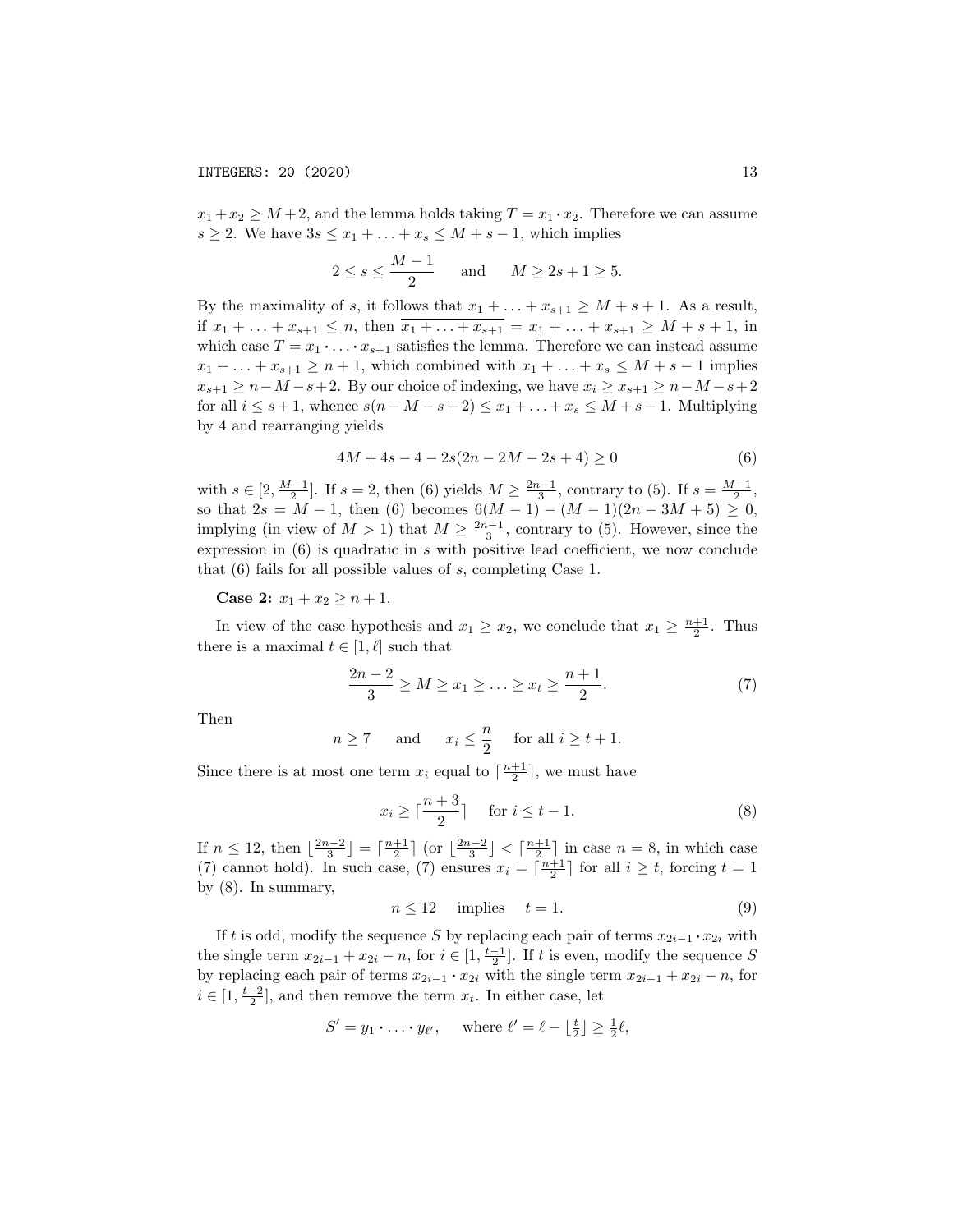denote the resulting sequence, and choose the indexing on the  $y_i$  such that  $y_1 \geq$  $y_2 \geq \ldots \geq y_{\ell'}$ . Let  $I_{\text{new}} \subseteq [1, \ell']$  consist of the 'new' terms in *S'*, each having the form  $x_{2i-1} + x_{2i} - n$  for some  $i \in [1, \lfloor \frac{t-1}{2} \rfloor]$ .

If  $y_j$  is a new term, so  $j \in I_{\text{new}}$ , then  $y_j = x_{2i-1} + x_{2i} - n$  for some  $i \in [1, \lfloor \frac{t-1}{2} \rfloor]$ , ensuring

$$
3 = \frac{n+3}{2} + \frac{n+3}{2} - n \le y_j \le 2M - n \le \frac{n-4}{3} \quad \text{for } j \in I_{\text{new}},\tag{10}
$$

with the final inequality above from (5). Thus  $y_1 \geq \frac{n+1}{2}$  is the unique term in *S'* strictly larger than  $\frac{n}{2}$ , and

$$
y_i \ge 3 \quad \text{ for all } i \in [1, \ell'].
$$

Note  $y_1 = x_t$  or  $x_{t-1}$  by construction.

Since  $\ell \geq 2$ ,  $\ell' = 1$  would imply  $t = \ell = 2$  with  $M \geq x_1 \geq x_2 \geq \frac{n+1}{2}$  and  $x_1 \geq \frac{n+3}{2}$ . In such case, the sequence *T* consisting of the single term  $x_1 = \frac{n+3}{2}$ has  $\overline{\sigma(T)} \ge \frac{n+3}{2} \ge 5 = 2|S| + |T|$  in view of  $n \ge 7$ , as desired. Therefore we may assume  $\ell' \geq 2$ , so that  $y_2$  exists. Define

$$
\epsilon = \begin{cases} 0 & \text{if } y_1 + y_2 \le n \\ 1 & \text{if } y_1 + y_2 \ge n + 1. \end{cases}
$$

If  $\epsilon = 1$ , then  $y_2 \ge n + 1 - y_1 \ge n + 1 - M \ge \frac{n+5}{3} > \frac{n-4}{3}$ , with the third inequality in view of (5). Thus (10) ensures that  $y_2 \leq \frac{n}{2}$  is not a new term when  $\epsilon = 1$ , so

$$
t \le \ell - \epsilon
$$
 and  $\ell' = \ell - \left\lfloor \frac{t}{2} \right\rfloor \ge \frac{\ell + \epsilon}{2}.$  (11)

Since  $y_2 \leq \frac{n}{2}$ , we see the hypothesis  $y_1 + y_2 \geq n + 1$  needed for  $\epsilon = 1$  forces  $y_1 \geq \frac{n}{2} + 1$ . Thus

$$
y_1 \ge \frac{n+1+\epsilon}{2}.\tag{12}
$$

If  $t = 1$  and  $\epsilon = 0$ , then  $\ell = \ell'$  with  $y_i = x_i$  for all *i*, whence  $n \ge y_1 + y_2 = x_1 + x_2$ , contrary to case hypothesis. Thus (9) ensures

$$
n \ge 13 - 6\epsilon. \tag{13}
$$

It suffices to find a nonempty subsequence  $T' | S'$  with

$$
\overline{\sigma(T')} \ge M + |T'| + |T'_{\text{new}}|,\tag{14}
$$

where  $T'_{\text{new}}$  | *T* denotes the subsequence of new terms, for then the corresponding sequence *T* | *S* obtained by replacing each new term  $y_j = x_{2i-1} + x_{2i} - n$  in *T'* with the pair of terms  $x_{2i-1} \cdot x_{2i}$  from *S* that originated  $y_j$  will satisfy the lemma since  $\sigma(T') \equiv \sigma(T) \mod n$  and  $|T| = |T'| + |T'_{\text{new}}|$ .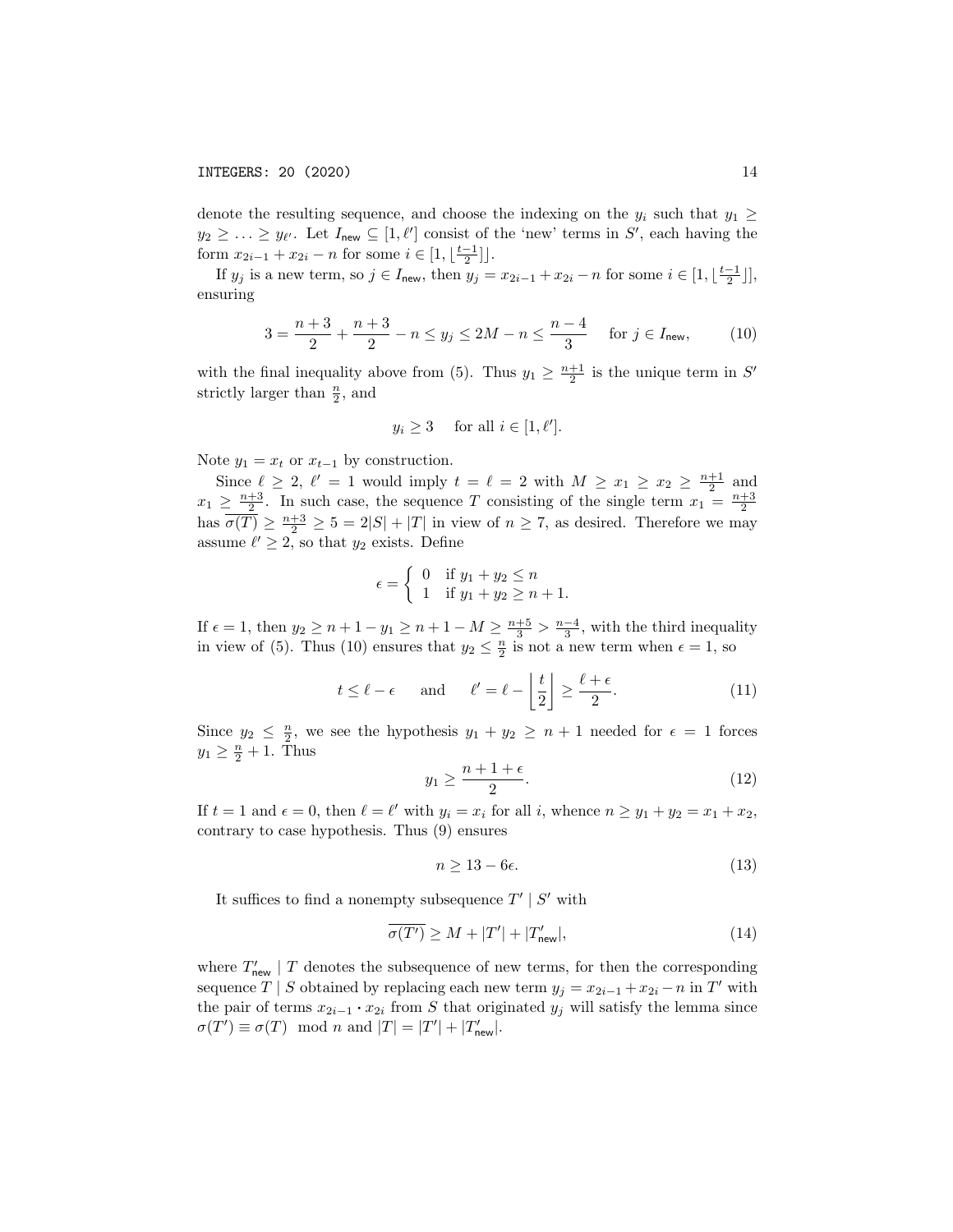Suppose  $y_1 + (y_{2+\epsilon} + ... + y_{\ell'}) \leq M + 2(\ell' - \epsilon) - 2$ . Then  $0 \ge y_1 + y_{2+\epsilon} + \ldots + y_{\ell'} - M - 2\ell' + 2\epsilon + 2 \ge \frac{n-1-\epsilon}{2} + \ell' - M$  $\geq \frac{n-1}{2} + \frac{\ell}{2} - M \geq \frac{n-1}{2} - \frac{3}{4}M \geq 0$ 

with the second inequality in view of (12) and  $y_i \geq 3$  for all  $i \in [2 + \epsilon, \ell']$ , the third in view of (11), the fourth in view of  $\ell \geq \frac{1}{2}M$  (by (5)), and the fifth in view of  $M \leq \frac{2n-2}{3}$  (also by (5)). As a result, we must have equality in all these estimates. In particular, equality in (12) forces  $y_1 = \frac{n+1+\epsilon}{2}$ , while equality in (11) forces  $t = \ell - \epsilon$  to be even. However, when *t* is even, we have  $y_1 = x_{t-1} \ge \frac{n+3}{2}$  by definition of the  $y_i$ , contradicting that  $y_1 = \frac{n+1+\epsilon}{2} \le \frac{n+2}{2}$ . So we instead conclude that  $y_1 + y_{2+\epsilon} + \ldots + y_{\ell'} \geq M + 2(\ell' - \epsilon) - 1$ . Combined with  $y_1 \leq M$ , it follows that there is a maximal  $s \in [1, \ell' - \epsilon - 1]$  such that

$$
y_1 + (y_{2+\epsilon} + \ldots + y_{s+\epsilon}) \le M + 2s - 2.
$$

Since  $s \leq \ell' - \epsilon - 1$ , the term  $y_{s+\epsilon+1}$  exists.

Suppose  $s = 1$ . Then the maximality of *s* ensures that  $y_1 + y_{2+\epsilon} \geq M + 3$ . If  $y_1 + y_{2+\epsilon} \leq n$ , then  $y_1 + y_{2+\epsilon} = y_1 + y_{2+\epsilon} \geq M + 3$ , and since  $y_1 = x_t$  or  $x_{t-1}$ is not a new term, it follows that (14) holds taking  $T' = y_1 \cdot y_{2+\epsilon}$ , completing the proof. On the other hand, if  $y_1 + y_{2+\epsilon} \geq n+1$ , then the definition of  $\epsilon$  forces  $\epsilon = 1$  with  $y_1 + y_2 \geq n + 1$  and  $y_1 + y_3 \geq n + 1$ . It follows that  $\frac{n}{2} \geq y_2 \geq$  $n+1-y_1 \geq n+1-M \geq \frac{n+5}{3}$  and  $\frac{n}{2} \geq y_3 \geq n+1-y_1 \geq n+1-M \geq \frac{n+5}{3}$  (in view of  $(5)$ ). Consequently,  $(10)$  implies that neither  $y_2$  nor  $y_3$  is a new term, while  $y_2 + y_3 = y_2 + y_3 \ge \frac{2n+10}{3} \ge M + 3$  (in view of (5)), in which case (14) holds taking  $T = y_2 \cdot y_3$ , completing the proof. So we may instead assume  $s \geq 2$ .

Since  $y_1 \ge \frac{n+1+\epsilon}{2}$  (by (12)) and  $y_i \ge 3$  for all *i*, we have  $\frac{n+1+\epsilon}{2} + 3(s-1) \le$  $y_1 + y_{2+\epsilon} + \ldots + y_{s+\epsilon} \leq M + 2s - 2$ , implying

$$
2 \le s \le M - \frac{n-1+\epsilon}{2}.\tag{15}
$$

In view of the maximality of *s*, we have  $y_1 + y_{2+\epsilon} + \ldots + y_{s+\epsilon+1} \geq M + 2s + 1$ . If  $y_1 + y_{2+\epsilon} + \ldots + y_{s+\epsilon+1} \leq n$ , then  $T' = y_1 \cdot y_{2+\epsilon} \cdot \ldots \cdot y_{s+\epsilon+1}$  satisfies (14) (as  $y_1$  is not a new term), and the proof is complete. Therefore we may assume  $y_1 + y_{2+\epsilon}$  $\dots + y_{s+\epsilon+1} \geq n+1$ , which combined with  $y_1 + y_{2+\epsilon} + \dots + y_s \leq M + 2s - 2$  yields  $y_{s+\epsilon+1} \ge n-M-2s+3$ . Since  $y_1 \ge \frac{n+1+\epsilon}{2}$  (by (12)) and  $y_{2+\epsilon} \ge \ldots \ge y_{s+\epsilon} \ge y_{s+\epsilon+1}$ , it follows that  $\frac{n+1+\epsilon}{2} + (s-1)(n-M-2s+3) \leq y_1 + y_{2+\epsilon} + \ldots + y_{s+\epsilon} \leq M+2s-2$ . Multiplying this inequality by 2 and rearranging terms yields

$$
2M + 4s - 5 - \epsilon - n - (2s - 2)(n - M - 2s + 3) \ge 0
$$
\n(16)

with  $s \in [2, M - \frac{n-1+\epsilon}{2}]$ . If  $s = 2$ , then (16) yields  $M \ge \frac{3n-5+\epsilon}{4} > \frac{2n-2}{3}$ , with the latter inequality in view of (13), contrary to (5). If  $s = M - \frac{n-1+\epsilon}{2}$ , so that

$$
4 \le 2s \le 2M - n + 1 - \epsilon,\tag{17}
$$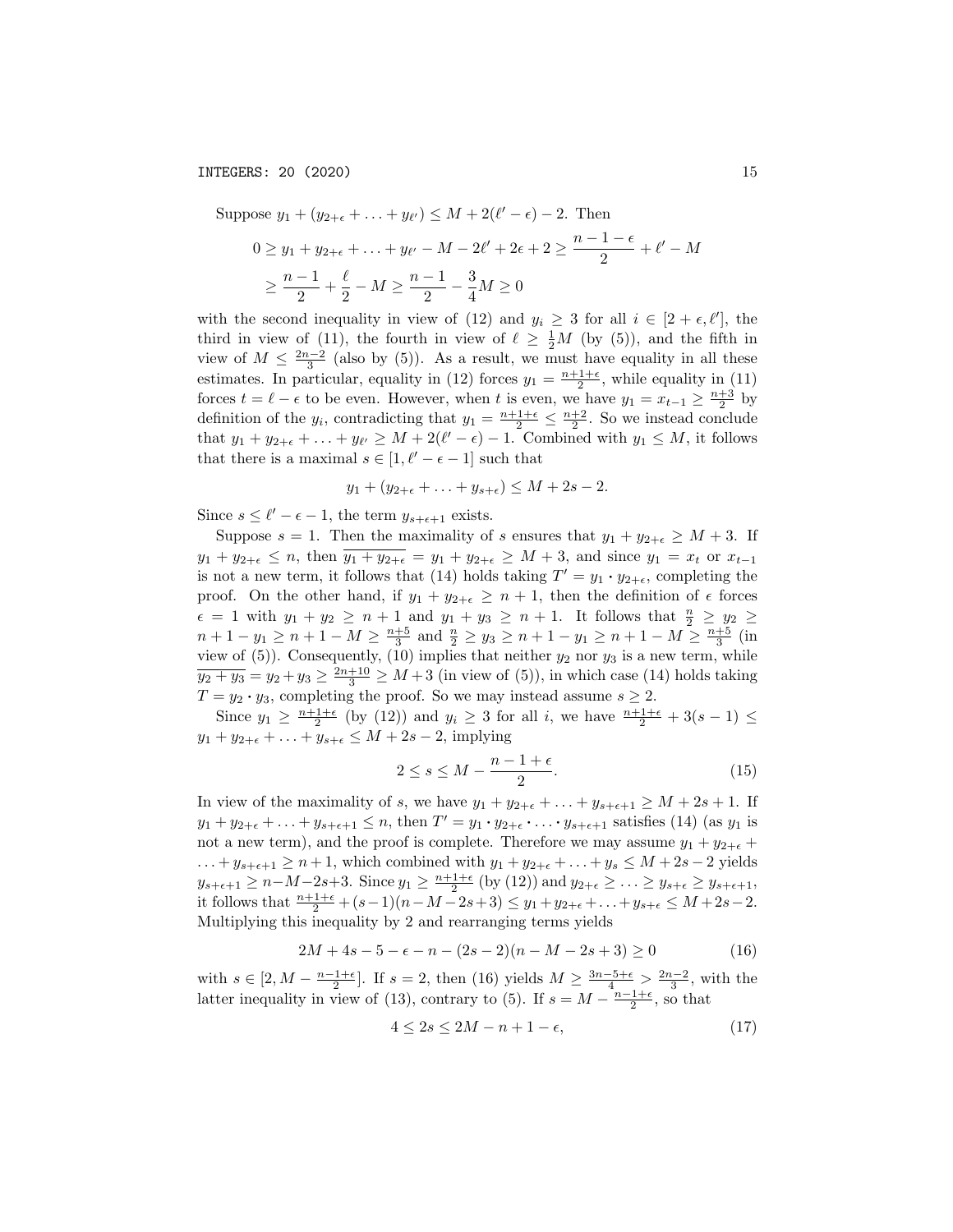then (16) yields  $3(2M - n - 1 - \epsilon) - (2M - n - 1 - \epsilon)(2n - 3M + 2 + \epsilon) \ge 0$ , in turn implying  $3 - (2n - 3M + 2 + \epsilon) \ge 0$  (as  $2M - n - 1 - \epsilon > 0$  follows from (17)). Hence  $M \ge \frac{2n-1+\epsilon}{3} \ge \frac{2n-1}{3}$ , contrary to (5). As a result, since the expression in  $(16)$  is quadratic in *s* with positive lead coefficient, we conclude that  $(16)$  cannot hold for any possible value of *s*, completing Case 2 and the proof.  $\Box$ 

**Lemma 18.** Let  $G = C_n$  be a cyclic group with  $n \geq 2$ , let  $b \in G$ , let  $S \in \mathcal{F}(G)$  be a sequence with  $0 \notin \Sigma_n(S)$ , and let  $m \in [1, |S|]$  be an integer. Then there is some  $x \in b + \sum_m(S)$  *with* 

$$
\overline{x} \ge \min\{n, m+1, |S| - m + 1, |S| - h(S) + 1, |S| - \frac{n}{2} + 1\},\
$$

*where*  $\overline{x} \in [1, n]$  *denotes the least positive representative for x modulo n*.

*Proof.* Since  $1 \leq m \leq |S|$ , we can apply the Subsum Kneser's Theorem to  $\Sigma_m(S)$ . Then, letting  $H = H(\Sigma_m(S))$ , we conclude that

$$
|\Sigma_m(S)| \ge ((N-1)m + e + 1)|H|,
$$
\n(18)

where  $N \geq 0$  is the number of *elements* of Supp( $\phi_H(S)$ ) having multiplicity at least *m*, and  $e \geq 0$  is the number of *terms* of  $\phi_H(S)$  whose multiplicity is less than *m*. Here  $\phi_H : G \to G/H$  denotes the natural homomorphism.

Since  $H = \{ |G/H|, 2|G/H|, \ldots, (|H|-1)|G/H|, |G|\} \mod |G| = \{i \cdot |G/H|$ mod  $|G|$ :  $1 \leq i \leq |H|$ } and  $H + \Sigma_m(S) = \Sigma_m(S)$ , the pigeonhole principle ensures that we can always find some  $x \in b + \sum_m(S)$  with

$$
\overline{x} \ge |G| - |G/H| + |\Sigma_m(\phi_H(S))| \ge |G| - |G/H| + (N-1)m + e + 1,\tag{19}
$$

with the latter inequality in view of (18). Thus we may assume  $N \leq 1$  lest  $\overline{x} \geq m+1$ follows, as desired. If  $N = 0$ , then  $e = |S|$ , and we obtain  $\overline{x} \geq |S| - m + 1$ , as desired. Therefore we conclude that  $N = 1$ , meaning there is exactly one term in  $\phi_H(S)$  with multiplicity at least *m*. If  $H = G$ , then  $b + \Sigma_m(S) = G$ , and we can find  $x \in b + \Sigma_m(S)$  with  $\overline{x} = n$ , as desired. If *H* is trivial, then  $N = 1$  implies  $e = |S| - h(S)$ , and  $\overline{x} \geq |S| - h(S) + 1$  follows, as desired. We are left to consider when  $H < G$  is a proper, nontrivial subgroup.

By translating all terms of *S* appropriately, as well as *b*, we can w.l.o.g. assume 0 is the unique term with multiplicity at least *m* in  $\phi_H(S)$ . Let  $S_H \mid S$  denote the subsequence of *S* consisting of terms from *H*, so  $e = |S \cdot S_H^{[-1]}|$ . If  $|S_H| \geq |G| + |H| - 1$ , then repeated application of the Erdős-Ginzburg-Ziv Theorem yields a zero-sum subsequence of length  $n = |G|$  (with all terms from *H*), contrary to hypothesis. Therefore we instead conclude  $|S_H| \leq |G| + |H| - 2$ , whence (19) now gives

$$
\overline{x} \ge |G| - |G/H| + (|S| - |G| - |H| + 2) + 1
$$
  
= |S| - |G/H| - |H| + 3 \ge |S| - \frac{|G|}{2} + 1 = |S| - \frac{n}{2} + 1,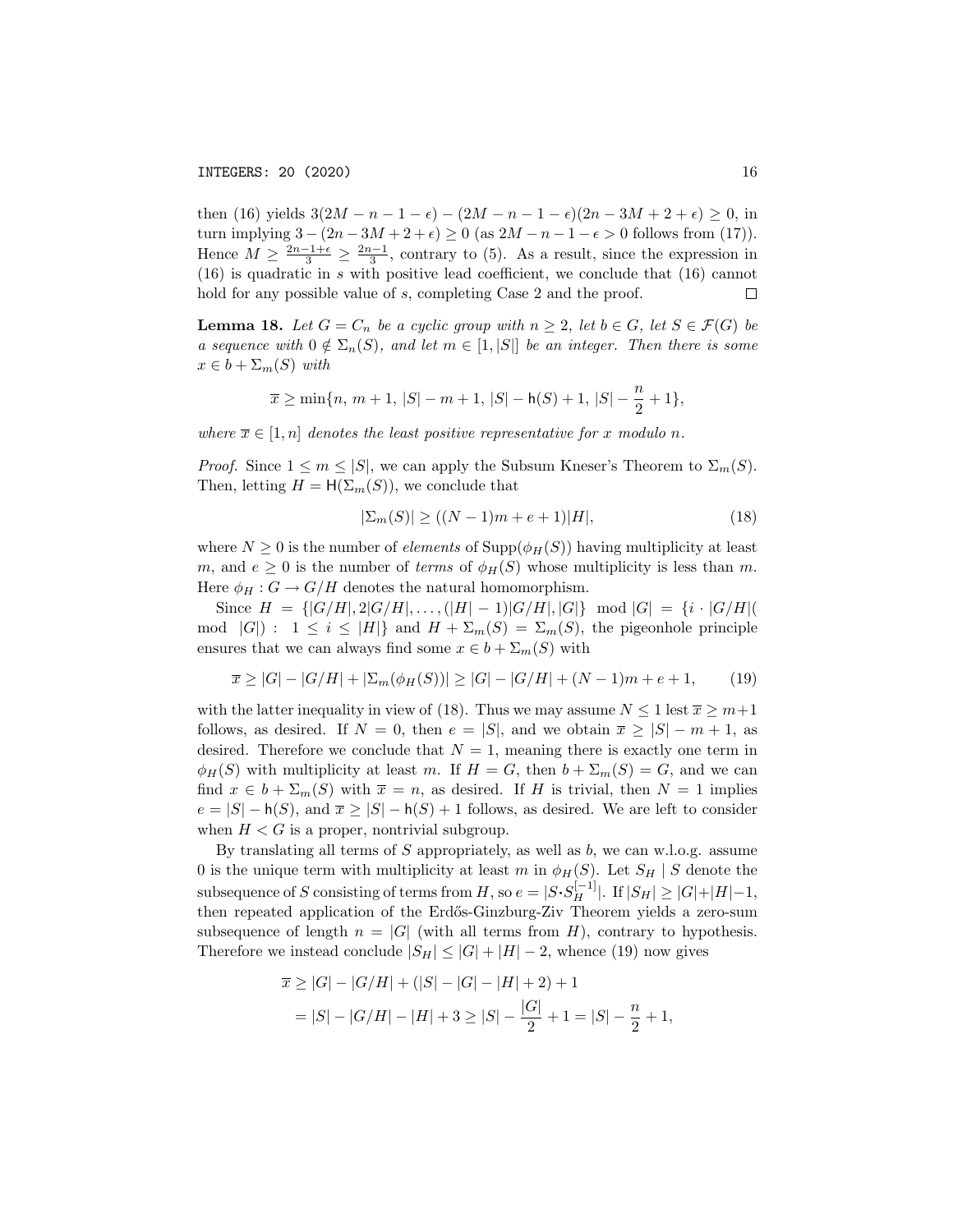with the final inequality above in view of *H* being proper and nontrivial, which completes the proof. □

**Corollary 19.** Let  $G = C_n$  be a cyclic group with  $n \geq 2$ , let  $b \in G$ , let  $S \in \mathcal{F}(G)$ be a sequence such that  $0 \notin \Sigma_n(S)$ , and let  $m \leq |S|$  be an integer with  $1 \leq m < n$ . *Then there is some*  $x \in b + \sum_m(S)$  *with* 

$$
\overline{x} \ge \min\{|S| - n + 2, m + 1\},\
$$

*where*  $\overline{x} \in [1, n]$  *denotes the least positive representative for x modulo n*.

*Proof.* Note  $0 \notin \Sigma_n(S)$  ensures  $h(S) \leq n-1$ . Thus  $|S| - n + 2 \leq |S| - h(S) + 1$ . Since  $m < n$ , we have  $|S| - n + 2 \leq |S| - m + 1$  and  $m + 1 \leq n$ . Also,  $|S| - n + 2 \leq |S| - \frac{n}{2} + 1$ since  $n \geq 2$ . Thus the desired bound follows by applying Lemma 18.  $\Box$ 

**Lemma 20.** Let  $G = C_n \oplus C_n$  with  $n \geq 5$ , let  $k \in [2, \frac{2n+1}{3}]$  be an integer, and *suppose*  $S \in \mathcal{F}(G)$  *is a sequence with*  $0 \notin \Sigma_{\mathsf{D}(G)-k}(S)$  *and*  $|S| = \mathsf{D}(G) + k - 1$ *. If S contains a minimal zero-sum subsequence of length* D(*G*)*, then there is a basis*  $(e_1, e_2)$  *for G such that* 

$$
S = e_1^{[n-1]} \cdot e_2^{[n-1]} \cdot (e_1 + e_2)^{[k]}.
$$

*Proof.* By hypothesis,

$$
2 \le k \le \frac{2n+1}{3} < n-1,
$$

with the latter inequality in view of  $n \geq 5$ . Since  $D(G) = 2n - 1$ , we also have  $|S| = 2n - 2 + k$  with

$$
0 \notin \Sigma_{2n-1-k}(S) \tag{20}
$$

by hypothesis, and since *S* contains a minimal zero-sum subsequence of length  $D(G) = 2n-1$ , it follows from Property B and the characterization of such sequences (Lemma 8) that there is a basis  $(e_1, e_2)$  for *G* such that

$$
S = e_1^{[n-1]} \cdot U \cdot V,
$$

where

$$
U = \prod_{i \in [1, |U|]}^{\bullet} (a_i e_1 + e_2) \quad \text{and} \quad V = \prod_{i \in [1, |V|]}^{\bullet} (b_i e_1 + x_i e_2),
$$

with the  $a_i, b_i \in [1, n]$  and the  $x_i \in [2, n-1]$ ,

$$
|U| \ge n
$$
,  $a_1 + ... + a_n \equiv 1 \mod n$ , and  $|U| + |V| = n - 1 + k$ . (21)

Note  $x_i = 0$  for some *i* would ensure a zero-sum subsequence of length at most *n* with terms from  $\langle e_1 \rangle$ , contrary to (20). If  $|V| = 0$ , then Lemma 15 can be applied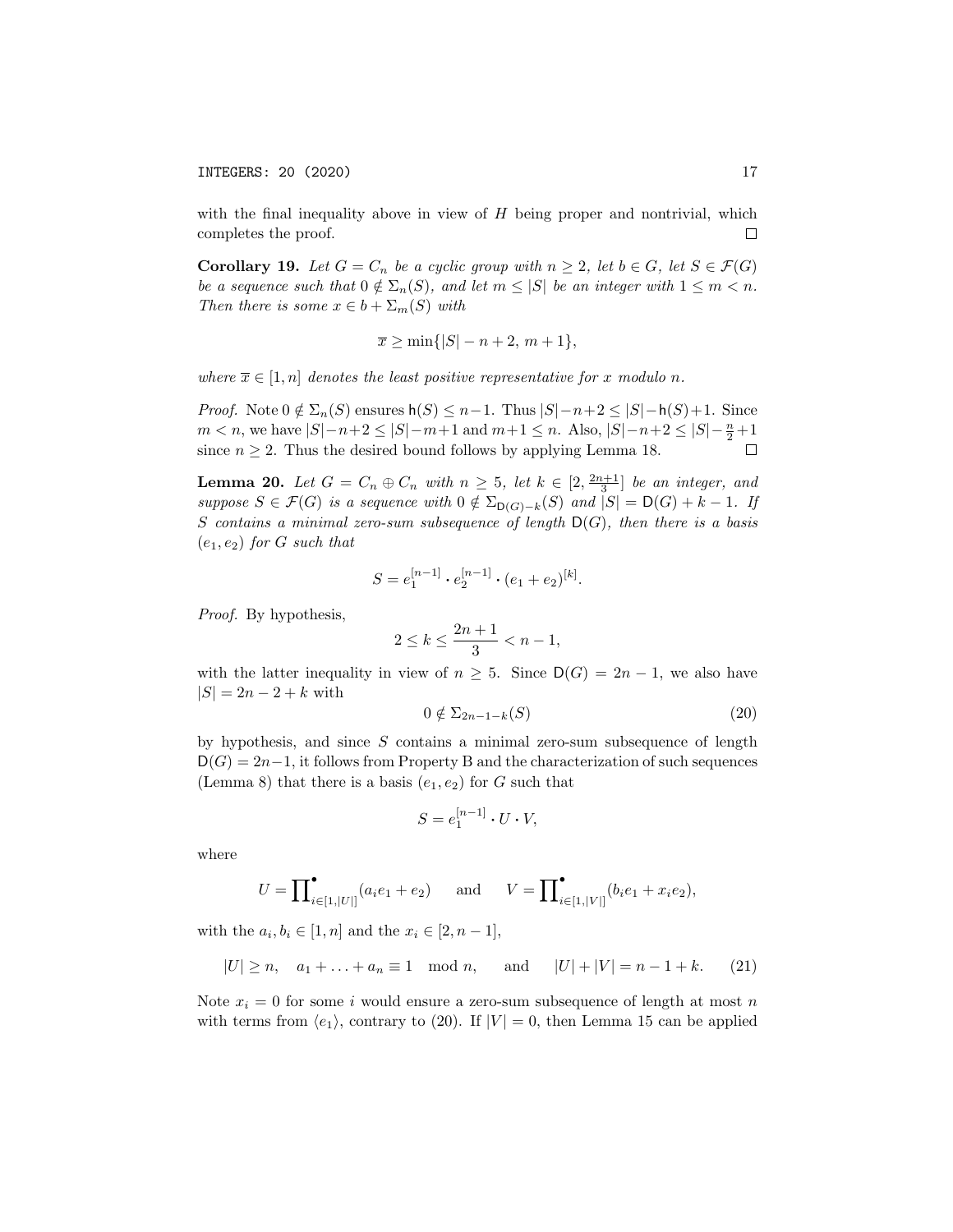to complete the proof. Therefore we may assume  $|V| \geq 1$ . On the other hand,  $|V| = n - 1 + k - |U| \leq k - 1$  follows from (21). In summary:

$$
1 \le |V| \le k - 1. \tag{22}
$$

Let  $\pi_1 : G \to \langle e_1 \rangle$  and  $\pi_2 : G \to \langle e_2 \rangle$  be the projection homomorphisms, so  $z = xe_1 + ye_2$  has  $\pi_1(z) = xe_1$  and  $\pi_2(z) = ye_2$ . Then  $\pi_1(U) = a_1e_1 \cdots a_{|U|}e_1$ . For an element  $xe_i$  with  $x \in \mathbb{Z}$ , we let  $\overline{xe_i} \in [1, n]$  be the least positive integer congruent to *x* modulo *n*. By replacing  $e_2$  by  $ae_1 + e_2$  for an appropriate  $a \in [1, n]$ , we can w.l.o.g. assume

$$
h := h(\pi_1(U)) = v_0(\pi_1(U)) \le n - 1,
$$
\n(23)

where the upper bound follows lest *S* contain a zero-sum subsequence of length at most  $n$ , contrary to  $(20)$ . Let

$$
s = |U| - h = |U| - \mathsf{v}_0(\pi_1(U)) \ge 1
$$

denote the number of nonzero terms in  $\pi_1(U)$ , where the inequality follows in view of  $|U| \ge n$  and  $h \le n - 1$ . We may assume by contradiction that *S* is a counter example to the lemma, satisfying the above setup with respect to some basis  $(e_1, e_2)$ , with  $h \leq n-1$  maximal. For  $I \subseteq [1, |V|]$ , we let

$$
V(I) = \prod_{i \in I} (b_i e_1 + x_i e_2),
$$

and we likewise extend this notation to  $\pi_2(V)(I) = \prod_{i \in I}^{\bullet} x_i e_2$ , etc. If  $0 \in \Sigma_n(\pi_1(U))$ , then  $0 \in \Sigma_n(S)$  follows (in view of the definition of *U*), contradicting (20). Therefore, we can assume

$$
0 \notin \Sigma_n(\pi_1(U)). \tag{24}
$$

Step A:  $|V| > n - k + 1$ .

Assume by contradiction  $1 \leq |V| \leq n - k$ . Averaging this bound with (22), we obtain

$$
|V| \le \frac{n-1}{2}.\tag{25}
$$

Since  $\overline{\pi_2(V)} = x_1 \cdot \ldots \cdot x_{|V|} \in \mathcal{F}([2, n-1])$ , Lemma 16 applied to  $\overline{\pi_2(V)}$  implies that there is a nonempty subset  $I \subseteq [1, |V|]$  such that

$$
\sigma := \overline{\sigma(\pi_2(V)(I))} \ge |I| + \min\{\lceil \frac{n-1}{2} \rceil, |V|\} = |I| + |V|,\tag{26}
$$

with the equality in view of (25). Let  $m = n - \sigma < n$  and let  $b = \sigma(\pi_1(V)(I)).$ In view of (24), we can apply Corollary 19 to  $\pi_1(U)$  (if  $m = 0$ , so  $\sigma = n$ , we do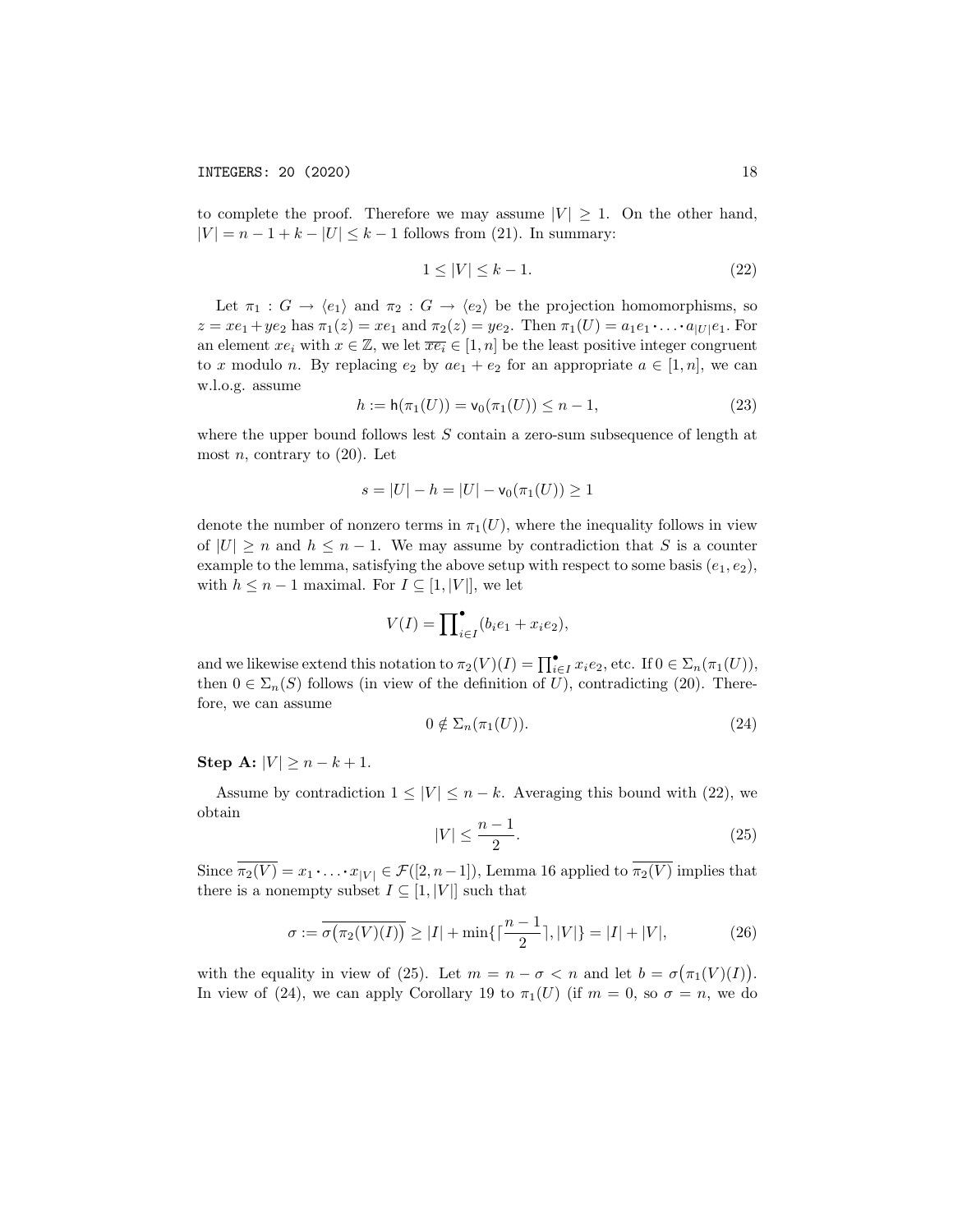not apply Corollary 19 and simply take  $U'$  to be the trivial sequence) to find a subsequence  $U' | U$  with  $|U'| = n - \sigma$  and

$$
r = \overline{b + \sigma(\pi_1(U'))} \ge \min\{|U| - n + 2, n - \sigma + 1\}
$$
  
=  $\min\{k + 1 - |V|, n - \sigma + 1\}.$  (27)

It follows that  $T = e_1^{[n-r]} \cdot U' \cdot V(I)$  is a non-empty zero-sum subsequence of *S* with

$$
|T| = n - r + |U'| + |I| = 2n + |I| - \sigma - r.
$$

We handle two short subcases based on which quantity attains the minimum in (27).

If  $n - \sigma + 1 \le k + 1 - |V|$ , then (27) implies  $|T| \le 2n + |I| - \sigma - (n - \sigma + 1) =$  $n + |I| - 1 \leq 2n - k - 1$ , with the latter inequality in view of  $|I| \leq |V| \leq n - k$ , contradicting (20). If  $k + 1 - |V| \leq n - \sigma + 1$ , then (26) and (27) imply  $|T| \leq$  $2n - |V| - (k + 1 - |V|) = 2n - 1 - k$ , contradicting (20). As this covers all cases, Step A is complete.

In view of Step A and (22), we have  $n - k + 1 \leq |V| \leq k - 1$ , implying

$$
k \ge \frac{n+2}{2}.\tag{28}
$$

Step B:  $s < 2k - 1 - n$ .

Assume by contradiction that  $s \geq 2k - n$ , so

$$
h = h(\pi_1(U)) \le |U| - 2k + n. \tag{29}
$$

In view of Step A, let  $V' | V$  be a subsequence with length  $n - k$ , say the first  $n - k$ terms in *V*. Since  $\pi_2(V') = x_1 \cdot \ldots \cdot x_{n-k} \in \mathcal{F}([2, n-1])$ , we can apply Lemma 16 to  $\pi_2(V')$  to find a nonempty subset  $I \subseteq [1, n-k]$  such that

$$
\sigma := \overline{\sigma(\pi_2(V')(I))} \ge |I| + \min\{\lceil \frac{n-1}{2} \rceil, n-k\} = |I| + n - k,\tag{30}
$$

with the final equality above in view of (28). Then

$$
m := n - \sigma \le k - |I| \le k - 1.
$$

Let  $b = \sigma(\pi_1(V')(I))$ . If  $m = 0$ , then  $T = e_1^{[n-b]} \cdot V'(I)$  is a non-empty zero-sum subsequence of *V* with length  $|T| \leq n - 1 + |I| \leq n - 1 + |V'| = 2n - 1 - k$ , contradicting (20). Therefore we may assume  $m > 1$ . In view of (24), we can now apply Lemma 18 to  $\pi_1(U)$  to find a subsequence  $U' | U$  with  $|U'| = n - \sigma$  and

$$
r = \overline{b + \sigma(\pi_1(U'))} \ge \min\{n, \, m+1, |U| - m + 1, |U| - h + 1, |U| - \frac{n}{2} + 1\}.\tag{31}
$$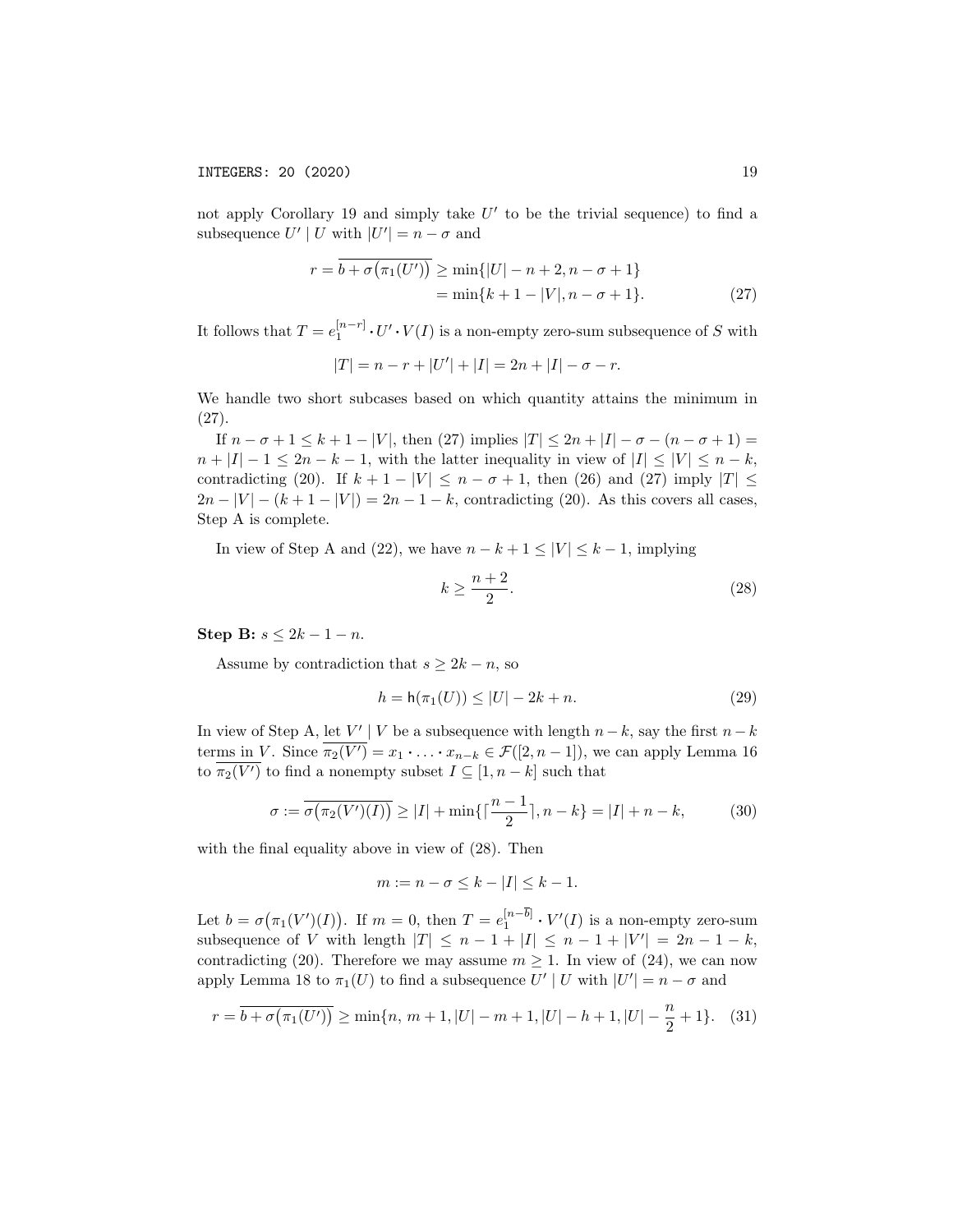It follows that  $T = e_1^{[n-r]} \cdot U' \cdot V(I)$  is a non-empty zero-sum subsequence of *S* with

$$
|T| = n - r + |U'| + |I| = 2n + |I| - \sigma - r \le n + k - r,
$$

with the latter inequality above in view of  $(30)$ . We handle five short subcases based on which quantity attain the minimum in (31).

If  $r \ge n$ , then  $|T| \le n+k-n = k \le n-2$ , contrary to (20). If  $r \ge m+1 = n-\sigma+1$ , then  $|T| \leq 2n + |I| - \sigma - (n - \sigma + 1) = n + |I| - 1 \leq 2n - k - 1$  (in view of  $|I| \leq |V'| \leq n - k$ , contrary to (20). If  $r \geq |U| - m + 1 = |U| - n + \sigma + 1$ , then

$$
|T| \le 2n + |I| - \sigma - (|U| - n + \sigma + 1) = 3n + |I| - 1 - |U| - 2\sigma
$$
  

$$
\le n + 2k - |I| - 1 - |U| \le 2k - 2,
$$

with the second inequality from (30), and the third in view of  $|I| \geq 1$  and  $|U| \geq n$ . Combined with (20), it follows that  $2n - k \leq 2k - 2$ , implying  $k \geq \frac{2n+2}{3}$ , contrary to hypothesis. If  $r \geq |U| - h + 1$ , then  $|T| \leq n + k - |U| + h - 1 \leq 2n - 1 - k$  (in view of (29)), contrary to (20). Finally, if  $r \geq |U| - \frac{n}{2} + 1$ , then  $|T| \leq n + k - |U| + \frac{n}{2} - 1 \leq$  $k-1+\frac{n}{2}$ , with the latter inequality in view of  $|U| \geq n$ . Combined with (20), it follows that  $2n - k \leq k - 1 + \frac{n}{2}$ , implying  $k \geq \frac{3n+2}{4} \geq \frac{2n+2}{3}$ , contrary to hypothesis. As this exhausts all possibilities, Step B is complete.

In view of Step B,  $|U| \ge n$  and  $k \le \frac{2n+1}{3}$ , it follows that

$$
h = \mathsf{v}_0(\pi_1(U)) \ge |U| - 2k + 1 + n \ge 2n - 2k + 1 \ge \frac{2n + 1}{3}.\tag{32}
$$

Partition  $V = V_2 \cdot V_{1/2} \cdot V_0$ , where  $V_2 \mid V$  consists of all terms *x* with  $\pi_2(x) = 2e_1$ ,  $V_{1/2}$  | *V* consists of either all terms *x* with  $\pi_2(x) = \lceil \frac{n+1}{2} \rceil e_1$  (if there are no such terms or an odd number) or else all but one of the terms *x* with  $\pi_2(x) = \lceil \frac{n+1}{2} \rceil e_1$ (if there are a nonzero even number of such terms), and  $V_0$  contains all other terms. Note  $|V_{1/2}|$  is either 0 or odd by construction. To reduce floor and ceiling use, let

$$
\lceil \frac{n+1}{2} \rceil = \frac{n+\epsilon}{2}, \quad \text{so } \epsilon \in [1,2] \text{ with } \epsilon \equiv n \mod 2.
$$

Partition  $[1, |V|] = J_2 \cup J_{1/2} \cup J_0$  with  $V(J_2) = V_2$ ,  $V(J_{1/2}) = V_{1/2}$  and  $V(J_0) = V_0$ . Let

$$
U \cdot e_2^{[-h]} = \prod_{i \in [1,s]}^{\bullet} (\alpha_i e_1 + e_2), \quad V_2 = \prod_{i \in [1,|V_2|]}^{\bullet} (\beta_i e_1 + 2e_2), \quad \text{and}
$$
  

$$
V_{1/2} = \prod_{i \in [1,|V_{1/2}|]}^{\bullet} (\gamma_i e_1 + \frac{n + \epsilon}{2} e_2), \quad \text{where } \alpha_i \in [1, n-1] \text{ and } \beta_i, \gamma_i \in [1, n].
$$

**Step C:**  $\beta_i \leq k - 2$  and  $\gamma_j \leq k + 1 - \frac{n + \epsilon}{2} \leq \frac{n + 8 - 3\epsilon}{6} \leq \frac{n + 5}{6}$ , for all  $i \in [1, |V_2|]$  and  $j \in [1, |V_{1/2}|].$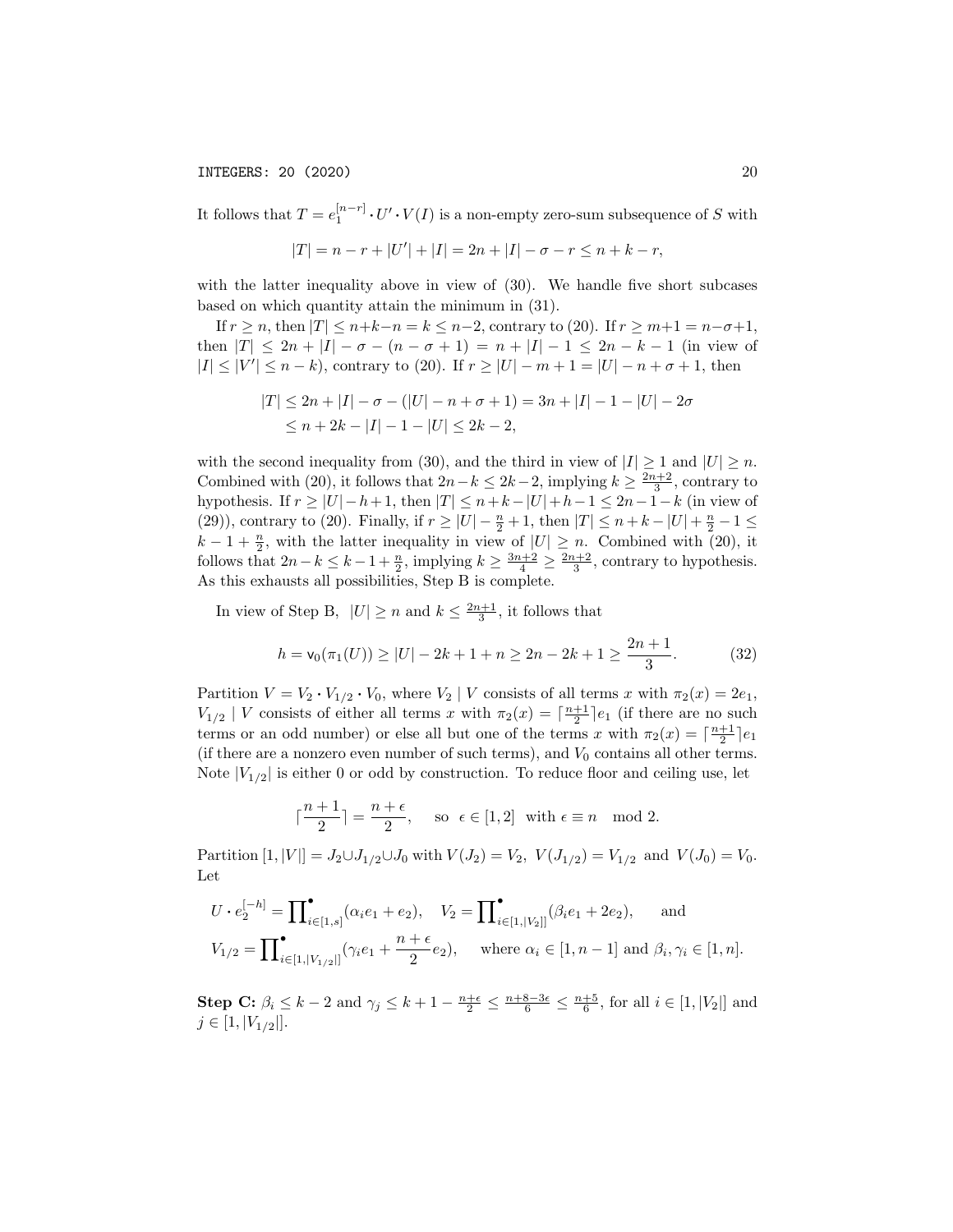Suppose  $\beta_i = n$  for some *i*, i.e.,  $2e_2 \in \text{Supp}(V)$ . Let  $S' = S \cdot (2e_2)^{[-1]} \cdot e_2 \cdot e_2$ . Then  $|S'| = |S| + 1 = D(G) + k$ , whence  $0 \in \Sigma_{\leq D(G) - k}(S')$  by Theorem 1. Thus there is a nonempty zero-sum subsequence  $T' | S'$  with  $|T'| \leq \mathsf{D}(G) - k$ . If  $\mathsf{v}_{e_2}(T') \geq 2$ , then  $T = T' \cdot e_2^{[-2]} \cdot 2e_2$  is a nonempty zero-sum subsequence of *T* with  $|T| = |T'| - 1 \le$  $D(G) - k - 1 = 2n - 2 - k$ , contrary to (20). On the other hand, if  $v_{e_2}(T') \leq 1$ , then  $T'$  | *S* (since  $v_{e_2}(S) = h \ge 1$ ) is a non-empty zero-sum subsequence with  $|T| = |T'| \leq 2n - 1 - k$ , contrary to (20). So we instead conclude that  $\beta_i \leq n - 1$ for all *i*. Next consider  $T = e_1^{[n-\beta_i-1]} \cdot (\beta_i e_1 + 2e_2) \cdot \prod_{j=\lceil 1,n \rceil}^{\bullet} (a_j e_1 + e_2) \cdot e_2^{\lceil -2 \rceil}$ . Note *T* is a nonempty subsequence in view of  $\beta_i \leq n-1$  and Step *B*, which ensures  $\mathsf{that}\ \mathsf{v}_{e_2}\left(\prod_{j\in[1,n]}^\bullet(a_je_1+e_2)\right)\geq n-(2k-1-n)=2n-2k+1\geq 2.$  Moreover, *T* is zero-sum since  $a_1 + \ldots + a_n \equiv 1 \mod n$  (from (21)). Thus (20) implies  $2n - k \leq |T| = n - \beta_i + n - 2$ , whence  $\beta_i \leq k - 2$ , as desired.

Suppose  $\gamma_i \geq k+2 - \frac{n+\epsilon}{2}$  for some  $i \in [1, |V_{1/2}|]$ . Then, since  $h \geq \frac{2n+1}{3} \geq n - \frac{n+\epsilon}{2}$ , it follows that  $T = e_1^{[n-\gamma_i]} \cdot (\gamma_i e_1 + \frac{n+\epsilon}{2} e_2) \cdot e_2^{\left[\frac{n-\epsilon}{2}\right]}$  is a nonempty zero-sum subsequence of *S* with  $|T| = n - \gamma_i + 1 + \frac{n-\epsilon}{2} \leq 2n - 1 - k$ , contrary to (20). So we instead conclude that  $\gamma_i \leq k+1-\frac{n+\epsilon}{2} \leq \frac{n+8-3\epsilon}{2}$  for all *i*, with the latter inequality in view of  $k \leq \frac{2n+1}{3}$ , completing Step C.

# $\textbf{Step D: } \textsf{v}_{\frac{n}{2}e_1+e_2}(S) \leq 1$

Assume to the contrary that  $\mathsf{v}_{\frac{n}{2}e_1+e_2}(S) \geq 2$ , which necessarily means *n* is even. Let  $S' = S \cdot (\frac{n}{2}e_1 + e_2)^{[-2]} \cdot e_2 \cdot e_2$ . Then  $|S'| = |S|$  and  $h(\pi_1(U')) = h(\pi_1(U)) + 2$ , where  $U' | S'$  consists of all terms *x* with  $\pi_2(x) = e_2$ . Suppose there were a nonempty zero-sum subsequence  $T' | S'$  with  $|T'| \leq D(G) - k$ . If  $v_{e_2}(T') \geq 2$ , then  $T = T' \cdot e_2^{[-2]} \cdot (\frac{n}{2}e_1 + e_2)^{[2]}$  is a nonempty zero-sum subsequence of *T* with  $|T| = |T'| \leq \mathsf{D}(G) - k = 2n - 1 - k$ , contrary to (20). On the other hand, if  $\mathsf{v}_{e_2}(T') \leq$ 1, then  $T' | S$  (since  $v_{e_2}(S) = h \ge 1$ ) is a nonempty zero-sum subsequence with  $|T| = |T'| \leq 2n - 1 - k$ , contrary to (20). So we instead conclude  $0 \notin \Sigma_{\mathsf{D}(G)-k}(S')$ . If the lemma holds for *S'* with basis  $(e'_1, e'_2)$ , then  $v_{e_1}(S') = n - 1$  forces  $e'_1 = e_1$ or  $e'_2 = e_1$ , say w.l.o.g  $e'_1 = e_1$ , and then also  $\pi_2(x)$  is constant for all  $x \neq e_1$  that occur in *S'*. However, the latter condition fails for *S'* as  $|V| \geq 1$ . Therefore *S'* is also a counterexample to the lemma, and one with  $h(\pi_1(U')) > h(\pi_1(U)) = h$ , contradicting the maximality of *h*. So we instead conclude that  $\mathsf{v}_{\frac{n}{2}e_1+e_2}(S) \leq 1$ , completing Step D.

# **Step E:**  $|V_0| \le \frac{1}{3}n - 1$ .

Assume to the contrary that  $|V_0| \geq \frac{n-2}{3}$ . Let  $V'_0 | V_0$  be a subsequence with  $|V'_0| = \lceil \frac{n-2}{3} \rceil \le \frac{1}{3}n$ , say  $V'_0 = V_0(J'_0)$  with  $J'_0 \subseteq J_0$ . If  $2|V'_0| \le \lfloor \frac{2n-2}{3} \rfloor - 1 \le \frac{2n-5}{3}$ , then equality cannot hold in this inequality (as then  $\frac{2n-5}{3}$  must be an even integer, which is never the case), whence  $2|V_0'| \leq \frac{2n-6}{3}$ , implying  $|V_0'| \leq \frac{n-3}{3}$ , contrary to assumption. Therefore  $2|V_0'| \geq \lfloor \frac{2n-2}{3} \rfloor$ . By construction,  $\overline{\pi_2(V_0)} \in \mathcal{F}([3, n-1])$ with at most one term of  $\overline{\pi_2(V_0)}$  equal to  $\lceil \frac{n+1}{2} \rceil$ . Thus we can apply Lemma 17 to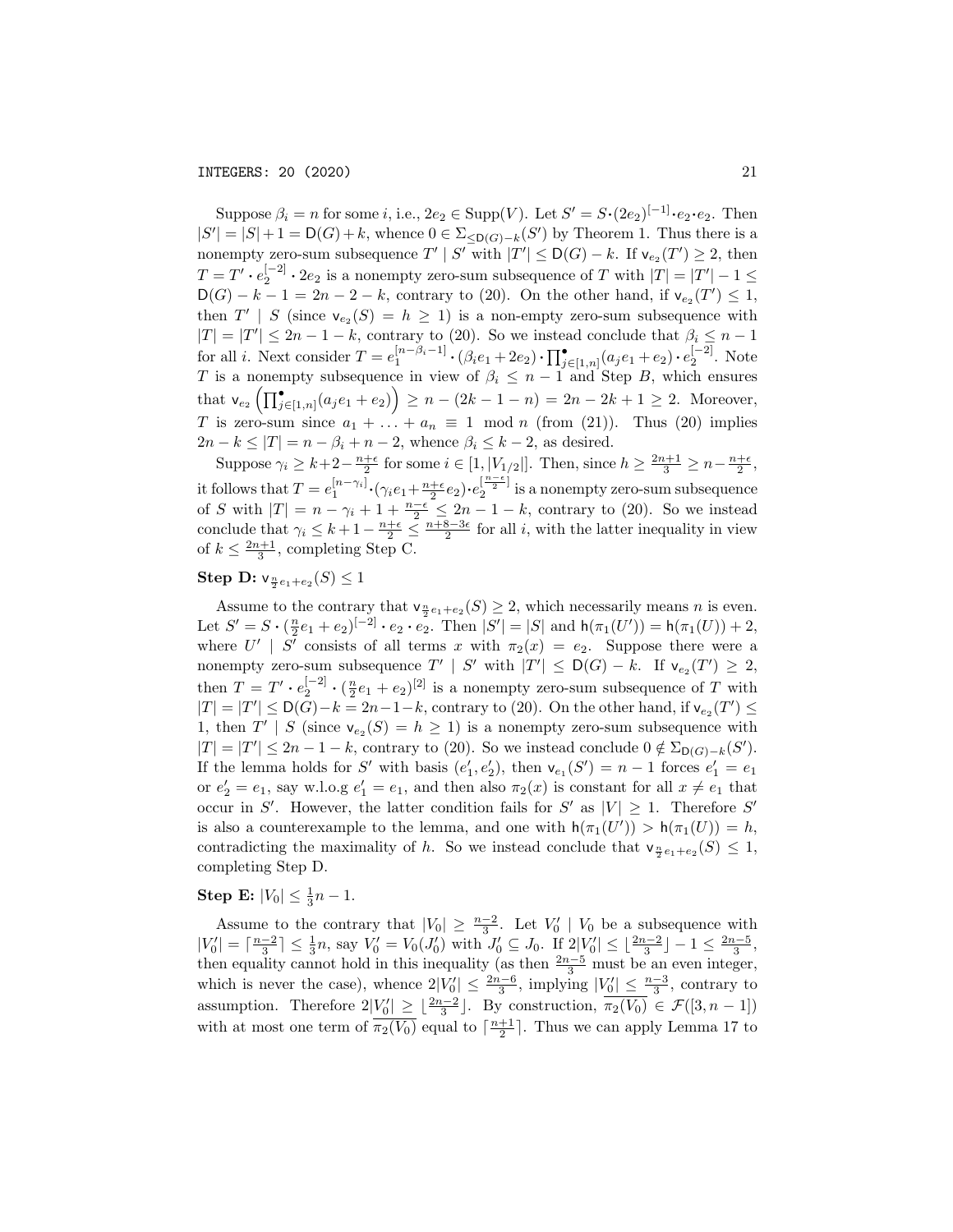$\pi_2(V'_0)$  and thereby find a nonempty subset  $I \subseteq J'_0$  with

$$
\sigma := \overline{\sigma(\pi_2(V_0)(I))} \ge |I| + \min\{\lfloor \frac{2n-2}{3} \rfloor, 2|V'_0|\} = |I| + \lfloor \frac{2n-2}{3} \rfloor. \tag{33}
$$

If  $\sigma = n$ , then  $T = e_1^{[n-b]} \cdot V_0(I)$  is a nonempty zero-sum subsequence, where  $b = \overline{\sigma(\pi_1(V_0)(I))}$ , with  $|T| \leq n - 1 + |I| \leq n - 1 + |V'_0| \leq \frac{4}{3}n - 1 < 2n - k$ , with the final inequality in view of  $k \leq \frac{2n+1}{3}$ , contradicting (20). Therefore  $\sigma < n$ . By (33), (32) and  $|I| \ge 1$ , we have  $n - \sigma \le n - |I| - \lfloor \frac{2n-2}{3} \rfloor \le \frac{n+1}{3} \le h$ . Thus  $T_i = e_1^{[n-b_i]} \cdot V'_0(I) \cdot e_2^{[n-\sigma-1]} \cdot (a_i e_1 + e_2)$  is a non-empty zero-sum subsequence of *S* for any  $i \in [1, n]$ , where  $b_i = \sigma(\pi_1(V_0)(I)) + a_i e_1$ . Since  $a_1 + \ldots + a_n \equiv 1$ mod  $n$  by  $(21)$ , not all  $a_i$  can equal zero, meaning there are two distinct choices for the value of  $a_i$ , and thus two distinct possibilities for  $b_i$ . It follows that  $b_i \geq 2$ for some  $i \in [1, n]$ , and now  $T_i \mid S$  is a nonempty zero-sum subsequence with  $|T| \leq n - b_i + n - \sigma + |I| \leq 2n - 2 + |I| - \sigma \leq 2n - 2 - \lfloor \frac{2n-2}{3} \rfloor \leq n + \frac{n-2}{3} < 2n - k,$ with the third inequality by (33) and the final inequality in view of  $k \leq \frac{2n+1}{3}$ , contradicting (20), which completes Step E.

In view of Step E, we have

$$
2|V_0| \le \lfloor \frac{2n-2}{3} \rfloor. \tag{34}
$$

Step **F**:  $|V_{1/2}| = 0$ .

Assume to the contrary that  $|V_{1/2}| > 0$ , and thus  $|V_{1/2}|$  is odd. Observe that

$$
U \cdot e_2^{[-h]} \cdot V_2 \cdot V_{1/2} = \prod_{i \in [1,s]} ( \alpha_i e_1 + e_2 ) \cdot \prod_{i \in [1,|V_2|]} (\beta_i e_1 + 2e_2 ) \cdot
$$
  

$$
(\gamma_1 e_1 + \frac{n + \epsilon}{2} e_2 ) \cdot \prod_{i \in [1,\frac{1}{2}(|V_{1/2}| - 1)]} (\gamma_2 i e_1 + \frac{n + \epsilon}{2} e_2 ) \cdot (\gamma_{2i+1} e_1 + \frac{n + \epsilon}{2} e_2 ) ).
$$

Let

$$
\ell = s + |V_2| + \frac{1}{2}(|V_{1/2}| - 1)
$$

and define sequences  $T_i$  for  $i \in [1, \ell]$  as follows:

$$
T_i = \alpha_i e_1 + e_2 \qquad \text{for } i \in [1, s],
$$
  
\n
$$
T_i = \beta_j e_1 + 2e_2 \qquad \text{for } i = s + j \in [s + 1, s + |V_2|],
$$
  
\n
$$
T_i = (\gamma_{2j} e_1 + \frac{n + \epsilon}{2} e_2) \cdot (\gamma_{2j+1} e_1 + \frac{n + \epsilon}{2} e_2) \qquad \text{for } i = s + |V_2| + j
$$
  
\nwith  $j \ge 1$ .

Note

$$
|T_i| = \begin{cases} 1 & i \le s + |V_2| \\ 2 & i \ge s + |V_2| + 1 \end{cases} \text{ and } \overline{\sigma(\pi_2(T_i))} = \begin{cases} 1 & i \le s \\ 2 & s + 1 \le i \le s + |V_2| \\ \epsilon & i \ge s + |V_2| + 1. \end{cases}
$$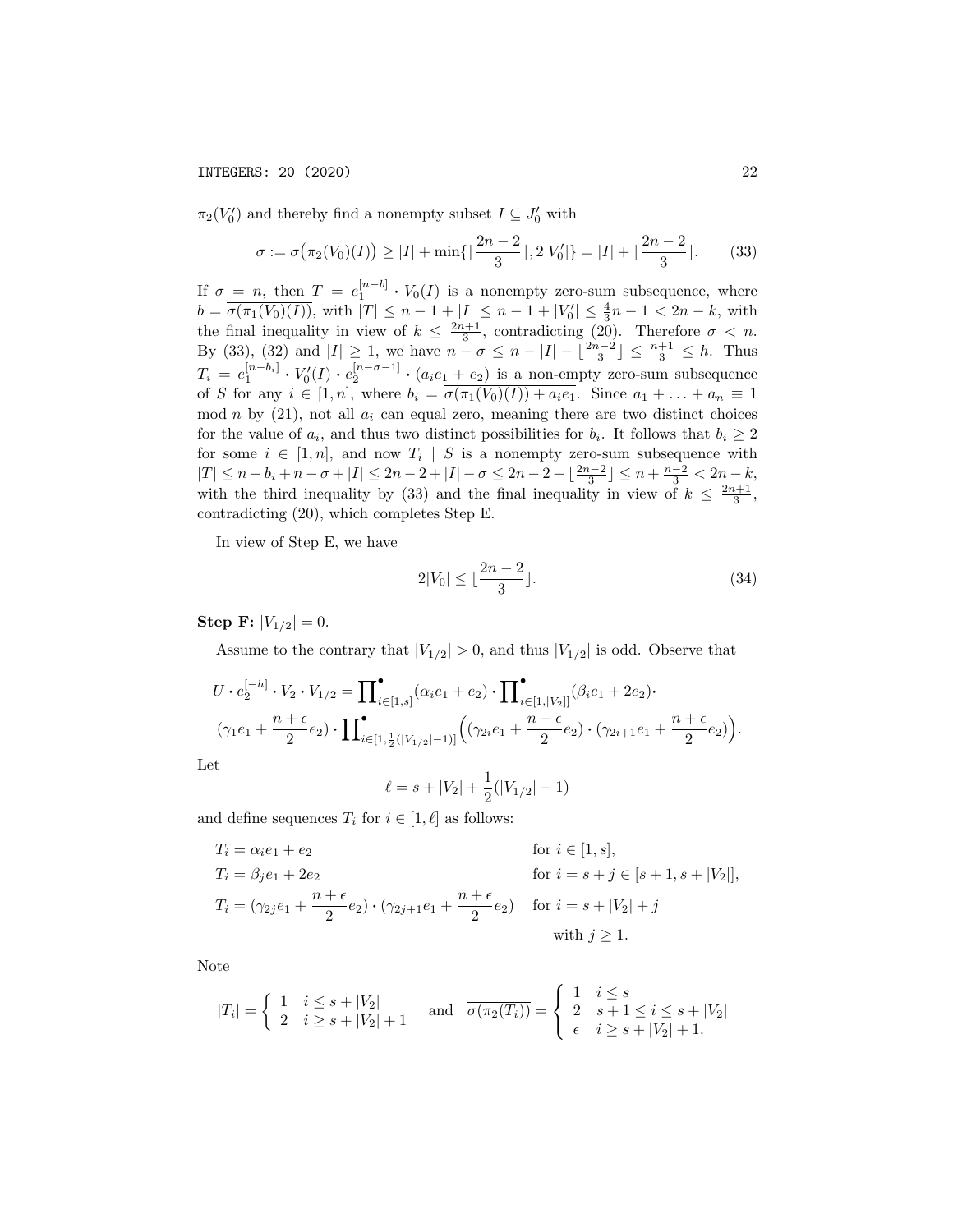Moreover,  $1 \leq \overline{\sigma(\pi_1(T_i))} \leq n-1$  for  $i \leq s+|V_2|$  (by definition of the  $\alpha_i$  and Step C), and (also by Step C)

$$
2 \le \overline{\sigma(\pi_1(T_i))} \le 2k + 2 - n - \epsilon \le \frac{n + 8 - 3\epsilon}{3} \le n - 1 \quad \text{for } i \ge s + |V_2| + 1. \tag{35}
$$

Since  $s \geq 1$ , we have  $\ell \geq 1$ . Since  $h \leq n-1$  and  $|U|+|V| = n-1+k$ , Step E implies  $s+|V_2|+|V_{1/2}|=|U|+|V|-h-|V_0|\geq (n-1+k)-(n-1)-(\frac{n}{3}-1)=k-\frac{n}{3}+1.$ In summary:

$$
s + |V_2| + |V_{1/2}| \ge k - \frac{n}{3} + 1. \tag{36}
$$

By (32), we have  $h \geq \frac{n-\epsilon}{2} \geq 1$ . If  $\sum_{n=1}^{\ell}$  $\sum_{i=1} \overline{\sigma(\pi_2(T_i))} \geq \frac{n-\epsilon}{2}$ , then let  $\ell' \leq \ell$  be the maximal index with  $\sum^{\ell'}$  $\sum_{i=1}^{\ell'} \overline{\sigma(\pi_2(T_i))} \leq \frac{n-\epsilon}{2}$ , in which case  $\sum_{i=1}^{\ell'}$  $\sum_{i=1}^{\infty} \overline{\sigma(\pi_2(T_i))} = \frac{n-\epsilon}{2}$  or  $\frac{n-\epsilon}{2} - 1$ . Otherwise, let  $\ell' = \ell$ . Since  $s \ge 1$  and  $\frac{n-\epsilon}{2} \ge 1$ , we have  $\ell' \ge 1$ . Consider an arbitrary sequence *T* formed as follows. Begin with  $\gamma_1 e_1 + \frac{n+\epsilon}{2} e_2$  and sequentially concatenate additional terms as follows. For each  $i \in [1, \min\{s, \ell'\}]$ , choose to either concatenate a term equal to  $e_2$  or the sequence  $T_i = \alpha_i e_1 + e_2$ . Next, we proceed to concatenate the sequences  $T_i = \beta_j e_1 + 2e_2$  for  $i = s + j \in [s + 1, \min\{\ell', s + |V_2|\}]$ . For each  $i = s + |V_2| + j \in [s + |V_2| + 1, \ell']$ , choose to either concatenate a term equal to  $e_2$  or else concatenate the sequence  $T_i = (\gamma_{2j}e_1 + \frac{n+\epsilon}{2}e_2)(\gamma_{2j+1}e_1 + \frac{n+\epsilon}{2}e_2)$ instead. If  $\sum^{\ell'}$  $\sum_{i=1}^{\ell'} \overline{\sigma(\pi_2(T_i))} < \frac{n-\epsilon}{2}$ , concatenate an additional  $\frac{n-\epsilon}{2} - \sum_{i=1}^{\ell'}$  $\sum_{i=1} \sigma(\pi_2(T_i))$  terms each equal to  $e_2$ . Then the sum of the sequence as so constructed lies in  $\langle e_1 \rangle$ , say equal to  $be_1$ . Complete the construction of  $T$  by now concatenating the sequence  $e_1^{[n-b]}$  to yield a nonempty zero-sum subsequence *T | S* (*T* is a subsequence of *S* in view of  $h \geq \frac{n-\epsilon}{2}$ ).

Let  $x = \gamma_1 e_1 + \sum \beta_j e_1$ , where the sum runs over all  $j \in [1, |V_2|]$  with  $s + j \leq \ell'$ . The possibilities for *be*<sup>1</sup> are precisely those elements from the sumset

$$
B := x + \sum_{i=1}^{\min\{\ell', s\}} \{0, \alpha_i e_1\} + \sum_{i=s+|V_2|+j \in [s+|V_2|+1,\ell']} \{0, (\gamma_{2j} + \gamma_{2j+1}) e_1\}
$$

Note that *B* is a sumset of (say)  $m \geq 1$  cardinality two subsets: we have  $m \geq 1$ since  $\ell', s \geq 1$ , and the sets have cardinality two since  $\sigma(\pi_1(T_i)) \leq n - 1$  for all *i* as remarked at the start of Step F. Apply Kneser's Theorem to *B* and let  $H = H(B)$ . If *H* is trivial, then Kneser's theorem implies there is some  $be_1 \in B$  with  $\overline{b} \geq m+1$ . If  $|H| \geq 2$ , then there will be some  $be_1 \in B$  with  $\overline{b} \geq \frac{n}{2} + 1 > \frac{n-\epsilon}{2} + 1 \geq \ell' + 1 \geq m+1$ . In either case, we find some  $be_1 \in B$  with

$$
b \ge m + 1. \tag{37}
$$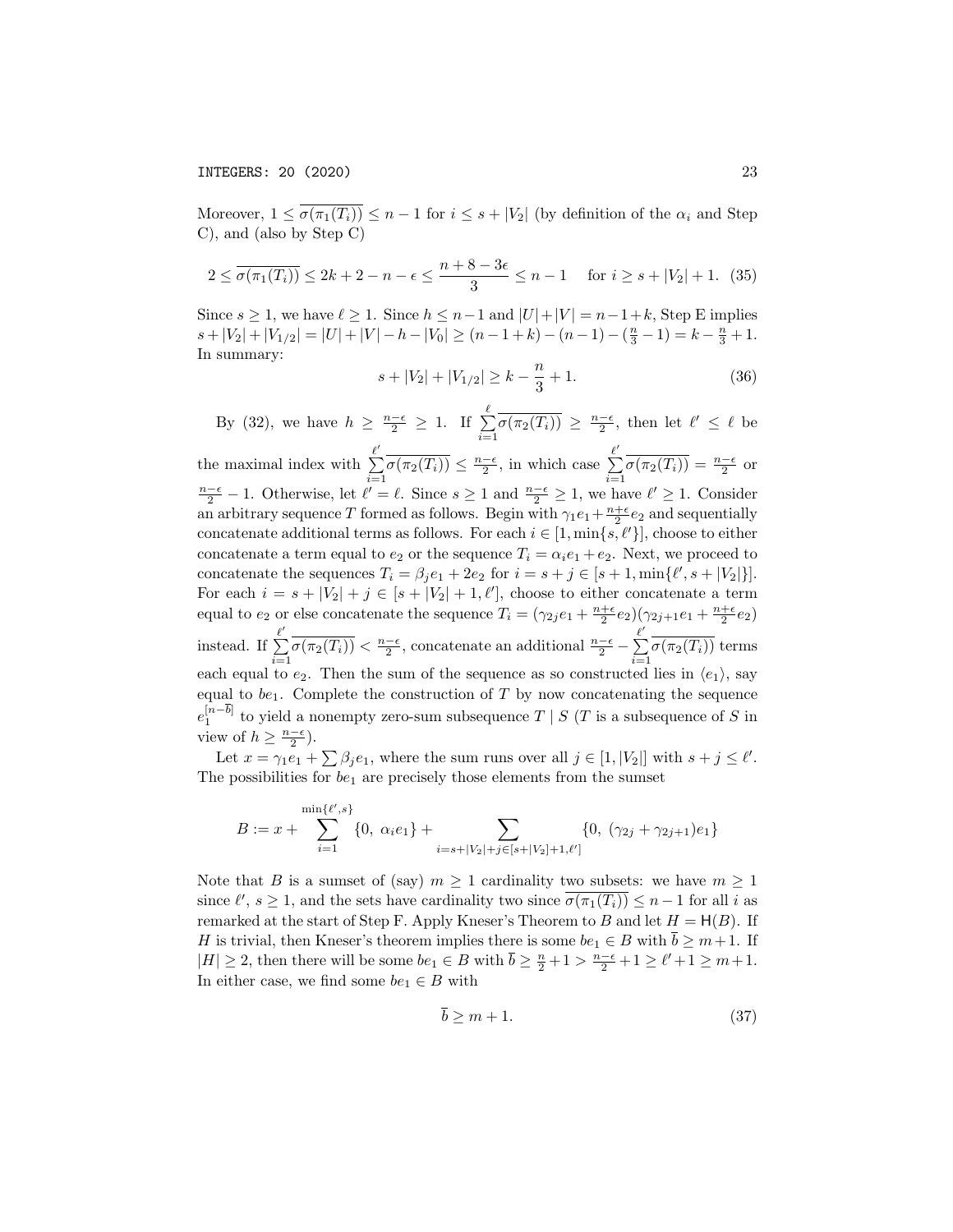We proceed in several short subcases.

Suppose  $\ell' = \ell$  and  $\ell' \leq s$ . Then, since  $\ell \geq s$ , we conclude that  $\ell = \ell' = s$ , in which case  $|V_2| = 0$ ,  $|V_{1/2}| = 1$  and  $m = s$ . It follows that  $|T| = n - \overline{b} + \frac{n-\epsilon}{2} + 1 \le$  $\frac{3n-\\epsilon}{2} - s \leq \frac{3n-\\epsilon}{2} - k + \frac{n}{3} < 2n - k$ , with the first inequality by (37) and the second by (36), which contradicts (20).

Suppose  $\ell' < \ell$  and  $\ell' \leq s$ . Then  $\ell' = m = \frac{n-\epsilon}{2}$ , and  $|T| = n - \overline{b} + \frac{n-\epsilon}{2} + 1 \leq n$ follows by (37), contradicting (20).

Suppose  $\ell' = \ell$  and  $s + 1 \leq \ell' \leq s + |V_2|$ . Then  $|V_{1/2}| = 1$ ,  $\ell' = \ell = s + |V_2|$  and  $m = s$ . It follows that  $|T| = n - \overline{b} + \frac{n - \epsilon}{2} + 1 - |V_2| \le \frac{3n - \epsilon}{2} - s - |V_2| \le \frac{3n - \epsilon}{2} - k + \frac{n}{3}$  $2n-k$ , with the first inequality by (37), and the second by (36), contradicting (20).

Suppose  $\ell' < \ell$  and  $s + 1 \leq \ell' \leq s + |V_2|$ . Then  $\ell' = \lfloor \frac{1}{2} (\frac{n-\epsilon}{2} - s) \rfloor + s$  and  $m = s$ . It follows that  $|T| = n - \overline{b} + s + 1 + \left[\frac{1}{2}(\frac{n-\epsilon}{2} - s)\right] \leq n + \left[\frac{1}{2}(\frac{n-\epsilon}{2} - s)\right] \leq \frac{5}{4}n < 2n - k$ , with the first inequality by (37), the second as  $\epsilon \geq 1$  and  $s \geq 1$ , and third in view of  $k \leq \frac{2n+1}{3}$  and  $n \geq 5$ , contradicting (20).

Suppose  $\ell' = \ell, \quad \ell' \geq s + |V_2| + 1$  and *n* is even. Then  $|V_{1/2}| \geq 3, \epsilon = 2$ ,  $\ell' = s + |V_2| + \frac{1}{2}(|V_{1/2}|-1)$  and  $m = s + \frac{1}{2}(|V_{1/2}|-1)$ . It follows that  $|T| =$  $n - \overline{b} + 1 + \frac{n - \epsilon}{2} - |V_2| \leq n - s - \frac{1}{2}(|V_{1/2}| - 1) + \frac{n - \epsilon}{2} - |V_2| = \frac{3}{2}n - \ell - 1$ , with the inequality by (37). In view of (36),  $s \ge 1$  and the definition of  $\ell$ , we find that  $\ell \geq \frac{1}{2}(k - \frac{n}{3} - s) + s \geq \frac{k}{2} - \frac{n}{6} + \frac{1}{2}$ . Combined with the previous estimate, we obtain  $|T| \leq \frac{5}{3}n - \frac{k}{2} - \frac{3}{2} < 2n - k$ , with the latter inequality in view of  $k \leq \frac{2n+1}{3}$ , contradicting (20).

Suppose  $\ell' < \ell$ ,  $\ell' \geq s + |V_2| + 1$  and *n* is even. Then  $|V_{1/2}| \geq 3$ ,  $\epsilon = 2$ , and  $m = s + \lfloor \frac{1}{2} (\frac{n-\epsilon}{2} - 2|V_2| - s) \rfloor = \lfloor \frac{n-2+2s}{4} \rfloor - |V_2| \ge \frac{n}{4} - \frac{1}{2} - |V_2|$ . It follows that  $|T| = n - \overline{b} + 1 + \frac{n - \epsilon}{2} - |V_2| \le \frac{5}{4}n - \frac{1}{2} < 2n - k$ , with the first inequality by (37), and the second in view of  $k \leq \frac{2n+1}{3}$ , contradicting (20).

In view of the above cases, it remains to consider when  $\ell' \geq s + |V_2| + 1$  with *n* odd, so  $\epsilon = 1$ ,  $|V_{1/2}| \geq 3$  and  $m > s$ . We aim to improve the estimate (37) as follows:

$$
\overline{b} \ge 2m - s + 1\tag{38}
$$

for some  $be_1 \in B$ . Let  $B_0 = x + \sum_{i=1}^{s} \{0, \alpha_i e_1\}$ , and for  $t \in [0, m - s]$ , let  $B_t$  be the sum of the first  $s + t$  summands in the definition of *B*, so

$$
B_t = B_{t-1} + \{0, (\gamma_{2t} + \gamma_{2t+1})e_1\} \quad \text{for } t \ge 1.
$$

We proceed inductively to show  $|\max \overline{B_t}| \geq s + 1 + 2t$  for  $t = 0, 1, \ldots, m - s$ . Then the case  $t = m - s$  will yield the desired bound (38). For  $t = 0$ , the argument used to establish (37) applied to  $B_0$  rather than *B* yields max  $\overline{B_0} \ge |B_0| \ge s + 1$ , which completes the base of the induction. Now assume  $t \geq 1$ . The elements  $b \in B_{t-1}$  are the possibilities for those constructed sequences *T* that use 0 rather than  $(\gamma_{2j} + \gamma_{2j+1})e_1$  for all  $j \ge t$ . For such *T*, we have  $|T| \le n - \overline{b} + \frac{n+1}{2} + t - 1$ .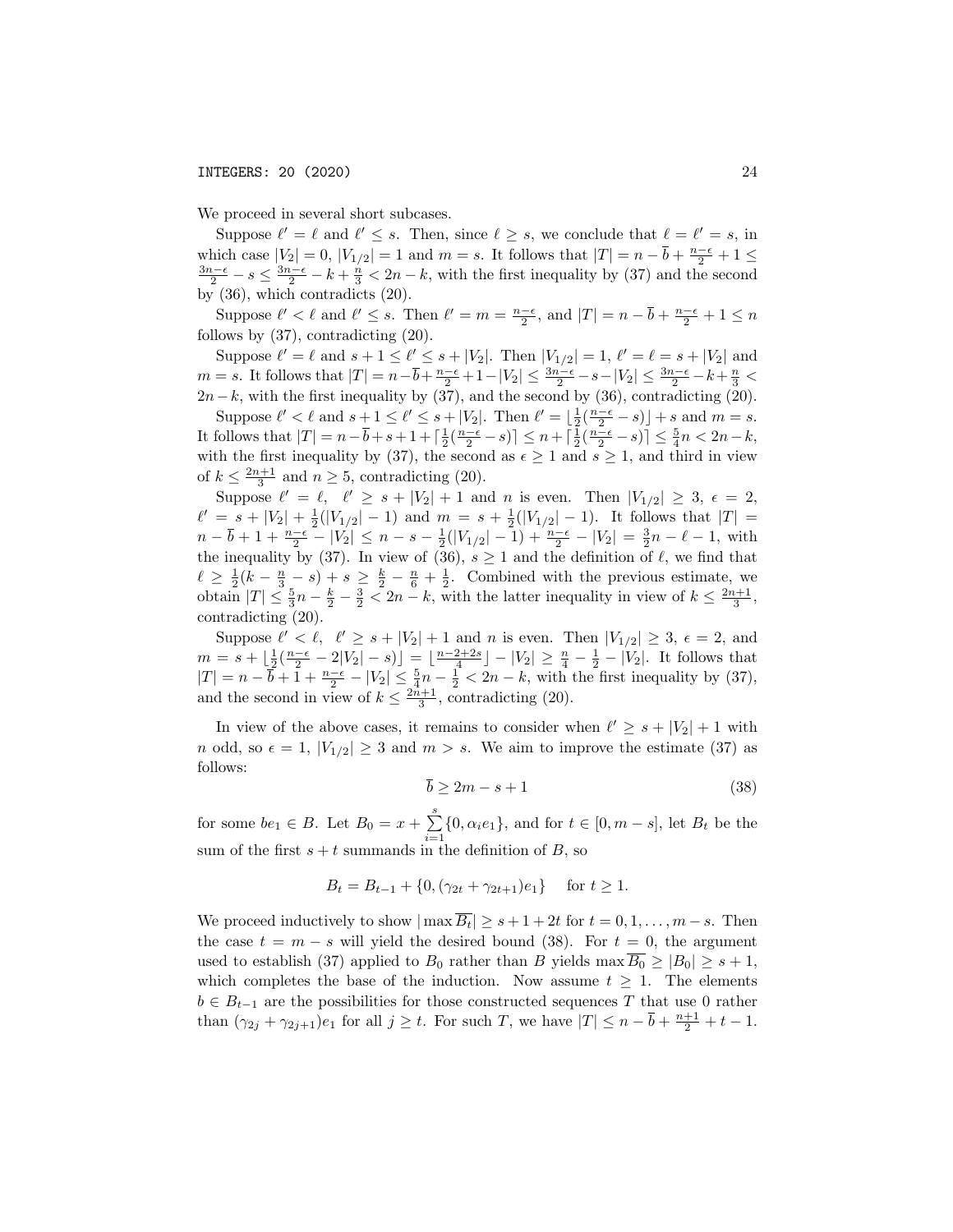Since (20) ensures  $|T| \ge 2n - k$ , it follows that  $\overline{b} \le k - \frac{n+1}{2} + t$ . This shows that

$$
\max \overline{B_{t-1}} \le k - \frac{n+1}{2} + t.
$$

By  $(35)$ , we have

$$
2 \le \gamma_{2t} + \gamma_{2t+1} \le 2k + 1 - n.
$$

Consequently, if  $(2k + 1 - n) + (k - \frac{n+1}{2} + t) \le n$ , then adding  $(\gamma_{2t} + \gamma_{2t+1})$  to the largest element  $b' \in B_{t-1}$  yields an element  $b \in B_t$  with  $2 + b' \leq b \leq n$ , and thus with  $\overline{b} \geq s + 1 + 2(t - 1) + 2 = s + 1 + 2t$  by induction hypothesis, as desired. Assuming instead that  $(2k + 1 - n) + (k - \frac{n+1}{2} + t) \ge n + 1$ , it follows that  $\frac{1}{2}(|V_{1/2}|-1) \ge t \ge \frac{5}{2}n + \frac{1}{2} - 3k$ . However, we have  $|V_{1/2}| \le |V| \le k - 1$  by (22), yielding  $\frac{k-2}{2} \ge \frac{5}{2}n + \frac{1}{2} - 3k$ , and thus  $k \ge \frac{5n+3}{7}$ . This contradicts that  $k \le \frac{2n+1}{3}$ , completing the induction and thereby establishing the desired improvement (38). We are now ready to finish the last two subcases.

Suppose  $\ell' = \ell, \quad \ell' \geq s + |V_2| + 1$  and *n* is odd. Then  $|V_{1/2}| \geq 3, \epsilon = 1$ ,  $\ell' = s + |V_2| + \frac{1}{2}(|V_{1/2}|-1)$  and  $m = s + \frac{1}{2}(|V_{1/2}|-1)$ . It follows that  $|T| = n - \overline{b} +$  $1 + \frac{n-1}{2} - |V_2| + \frac{1}{2}(|V_1/2| - 1) \le \frac{3}{2}n - |V_2| - \frac{1}{2}|V_1/2| - s = \frac{3}{2}n - \ell - \frac{1}{2}$ , with the inequality in view of (38). In view of (36) and  $s \ge 1$ , we have  $\ell \ge \frac{1}{2} (k - \frac{n}{3}, -s) + s \ge \frac{k}{2} - \frac{n}{6} + \frac{1}{2}$ . Combined with the previous estimate, we find that  $|T| \leq \frac{5}{3}n - \frac{k}{2} - 1 < 2n - k$ , with the latter inequality in view of  $k \leq \frac{2n+1}{3}$ , contradicting (20).

Suppose  $\ell' < \ell$ ,  $\ell' \geq s + |V_2| + 1$  and *n* is odd. Then  $|V_{1/2}| \geq 3$ ,  $\epsilon = 1$ , and  $m = \frac{n-1}{2} - 2|V_2|$ . Moreover, by definition of  $\ell' < \ell$ , we have

$$
\frac{n-1}{2} \ge \sum_{i=1}^{\ell'} \overline{\sigma(\pi_2(T_i))} \ge s + 2|V_2| + 1,\tag{39}
$$

with the latter inequality following in view of  $\ell' \geq s + |V_2| + 1$ , and the former in view of  $\epsilon = 1$ . It follows that  $|T| = n - \overline{b} + 1 + s + |V_2| + 2(\frac{n-1}{2} - s - 2|V_2|) =$  $2n - \overline{b} - s - 3|V_2| \leq n + |V_2|$ , with the inequality in view of (38). As a result, (20) implies that  $|V_2| \ge n - k$ . However, (39) and  $s \ge 1$  imply  $|V_2| \le \frac{n-5}{4}$ , which combined with  $n-k \leq |V_2|$  yields  $k \geq \frac{3n+5}{4}$ , contradicting the hypothesis  $k \leq \frac{2n+1}{3}$ , and completing the final subcase in Step F.

Since  $\overline{\pi_2(V_0)} \in \mathcal{F}([3, n-1])$  with at most <u>one term</u> of  $\overline{\pi_2(V_0)}$  equal to  $\lceil \frac{n+1}{2} \rceil$ (by construction), we can apply Lemma 17 to  $\overline{\pi_2(V_0)}$  and thereby find a nonempty subset  $I \subseteq J_0$  with

$$
\sigma := \overline{\sigma(\pi_2(V_0)(I))} \ge |I| + \min\{\lfloor \frac{2n-2}{3} \rfloor, 2|V_0|\} = |I| + 2|V_0|,\tag{40}
$$

with the latter equality in view of (34). Note, if  $|V_0| = 0$ , then we simply take *I* to be the empty set and set  $\sigma = 0$  (without using Lemma 17). In view of (32) and  $k \leq \frac{2n+1}{3}$ , it follows that

$$
h \ge 2n - 2k + 1 \ge k.
$$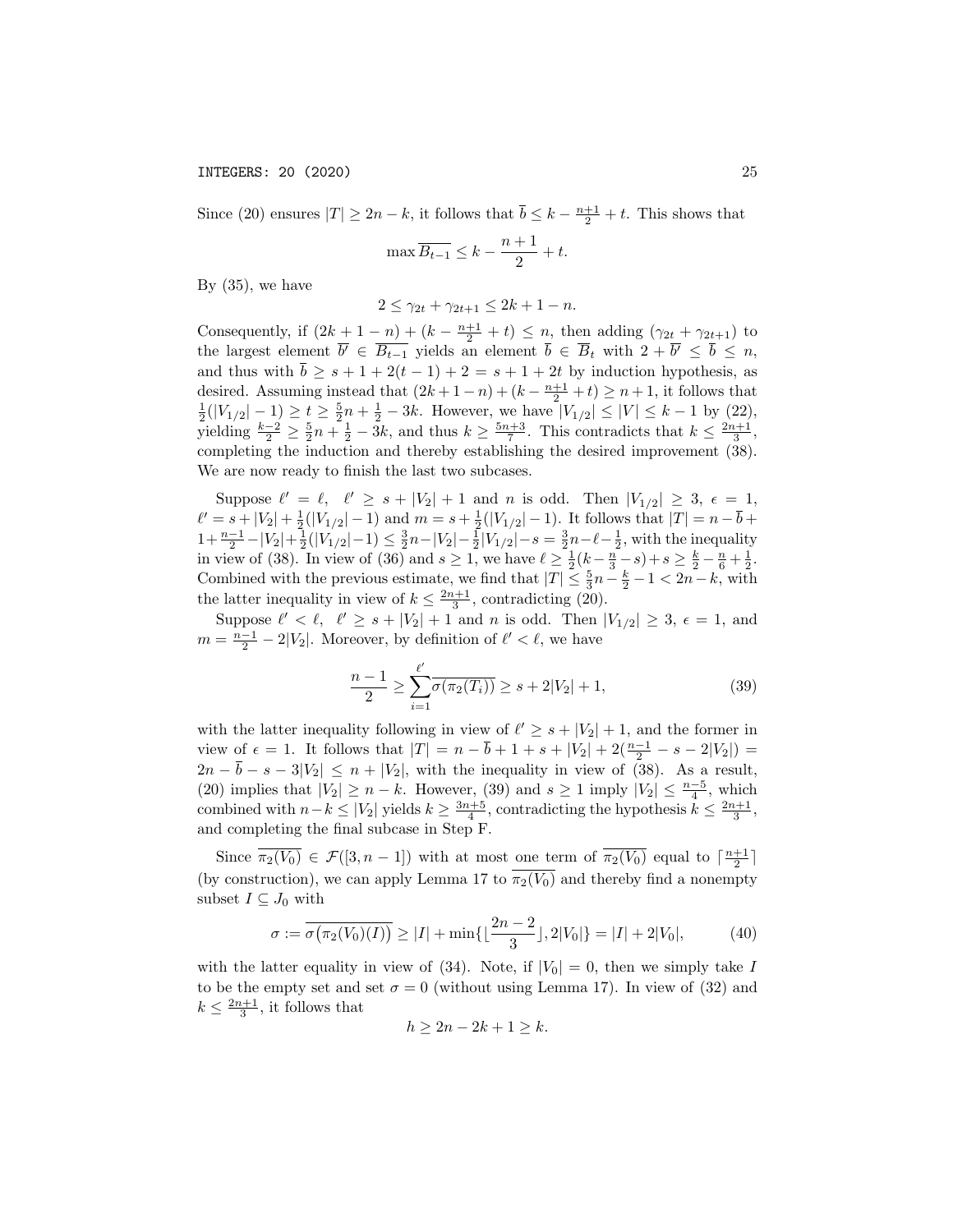Let

$$
s' = \min\{s, s - (n - \sigma - h)\}.
$$

We claim that

$$
|V_0| + |V_2| + s' \ge k - 1,\tag{41}
$$

with equality only possible if  $s' < s$  and  $|V_0| = 0$ . Indeed, if  $s' = s$ , then Step F implies  $|V_0| + |V_2| + s' = |V_0| + |V_2| + s = |U| + |V| - h = n - 1 + k - h \geq k$ , with the final inequality in view of  $h \leq n-1$  (by (23)). On the other hand, if  $s' < s$ , then  $|V_0|+|V_2|+s'|=|V_0|+|V_2|+s-(n-\sigma-h)=|U|+|V|-h-(n-\sigma-h)=k-1+\sigma\geq$  $k-1+2|V_0|$ , with the final inequality from (40). Thus (41) is established with the stated equality conditions.

By construction,

$$
e_2^{\left[\min\{h,n-\sigma\}\right]} \cdot \prod_{i \in [s'+1,s]}^{\bullet} (\alpha_i e_1 + e_2) = z_1 \cdot \ldots \cdot z_{n-\sigma} \tag{42}
$$

is a subsequence of *S* with length  $n - \sigma$ , where  $z_i = e_2$  for  $i \le \min\{h, n - \sigma\}$ , and  $z_{\min\{h,n-\sigma\}+i} = \alpha_{s'+i}e_1 + e_2$  for  $i \in [1, s-s']$ .

**Step G:**  $s' \le n - \sigma - 2$  and  $s' \le \frac{1}{2}(h-1) < h-1$ .

Note  $s' \leq s \leq 2k - 1 - n \leq n - k \leq \frac{1}{2}(h - 1) < h - 1$ , with the second inequality by Step B, the third in view of  $k \leq \frac{2n+1}{3}$ , the fourth from (32), and the fifth as  $h \ge \frac{2n+1}{3} > 1$  (in view of (32)).

Letting  $a = \overline{\sigma(\pi_1(V_0)(I)) + \alpha_{s'+1}e_1 + \ldots + \alpha_s e_1}$ , it follows that  $e_1^{[n-a]} \cdot V_0(I) \cdot$  $z_1 \cdot \ldots \cdot z_{n-\sigma}$  is a nonempty zero-sum sequence of length  $2n - a + |I| - \sigma \leq 2n - a$  $1 + |V_0| - \sigma \leq 2n - 2 + \lfloor \frac{n}{3} \rfloor - \sigma$ , with the latter inequality in view of Step E. Consequently, (20) ensures that  $2n - k \leq 2n - 2 + \lfloor \frac{n}{3} \rfloor - \sigma$ , in turn implying  $\sigma \leq \lfloor \frac{n}{3} \rfloor + k - 2 \leq \lfloor \frac{n}{3} \rfloor + \lfloor \frac{2n+1}{3} \rfloor - 2 \leq n-2$ . Let  $m = n - \sigma \geq 2$  and  $b = \sigma(\pi_1(V_0)(I)).$ In view of (24) and  $|U| \geq n$ , we can apply Lemma 18 to  $\pi_1(U)$  to find a subsequence  $U' | U$  with  $|U'| = n - \sigma$  and

$$
r = \overline{b + \sigma(\pi_1(U'))} \ge \min\{n, \, m+1, |U| - m + 1, |U| - h + 1, |U| - \frac{n}{2} + 1\}.\tag{43}
$$

It follows that  $T = e_1^{[n-r]} \cdot U' \cdot V_0(I)$  is a non-empty zero-sum subsequence of *S* with

$$
2n - k \le |T| = n - r + |U'| + |I| = 2n + |I| - \sigma - r,\tag{44}
$$

with the first inequality above in view of (20).

In view of Step B,  $k \leq \frac{2n+1}{3}$  and  $|U| \geq n$ , we have  $s' + 1 \leq s + 1 \leq 2k - n \leq \frac{n}{2} + 1 \leq$ *n* and  $s' + 1 \leq \frac{n}{2} + 1 \leq |U| - \frac{n}{2} + 1$ . We also have  $s' + 1 \leq s + 1 = |U| - h + 1$ . If  $h \leq m = n - \sigma$ , then  $s' + 1 = |U| - m + 1$ , while  $h \geq m = n - \sigma$  implies  $s' + 1 = s + 1 \le h + s - m + 1 = |U| - m + 1$ . Thus (43) implies

$$
r \ge \min\{m+1, s'+1\} \ge \min\{m, s'+1\}.
$$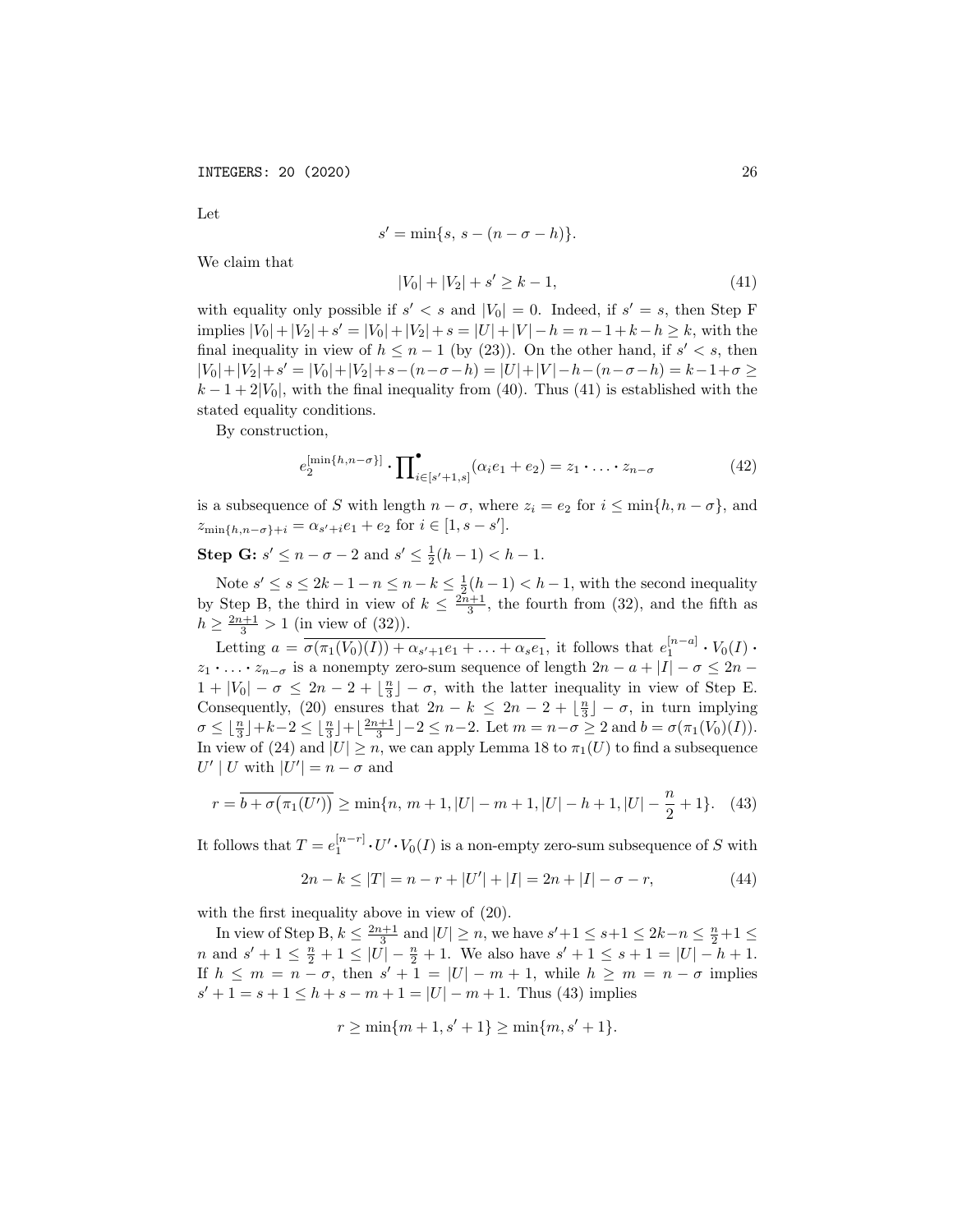If  $s' \geq m-1$ , then  $r \geq m = n - \sigma$ . In this case, (44) and Step E yield  $2n - k \leq$  $n+|I| \leq n+|V_0| \leq \frac{4n}{3}-1$ , contradicting  $k \leq \frac{2n+1}{3}$ . Therefore  $s' \leq m-2 = n-\sigma-2$ , completing Step G.

Step H:  $s' + 2|V_2| \geq n - \sigma + 1$ .

Assume to the contrary that  $s' + 2|V_2| \leq n - \sigma$ . Consider an arbitrary sequence *T* formed as follows. Begin with

$$
V_0(I)\cdot V_2\cdot z_{2|V_2|+s'+1}\cdot\ldots\cdot z_{n-\sigma}.
$$

For each  $i \in [1, s']$ , choose to either concatenate the term  $z_i = e_2$  (in view of Step G) or the term  $\alpha_i e_1 + e_2$ . In view of  $s' + 2|V_2| \leq n - \sigma$ , the sum of the sequence as so constructed lies in  $\langle e_1 \rangle$ , say equal to *be*<sub>1</sub>. Complete the construction of *T* by now concatenating the sequence  $e_1^{[n-b]}$  to yield a nonempty zero-sum subsequence *T* | *S*. Note *T* being empty would imply  $|I| = 0$  and  $n - \sigma = 0$ , while  $|I| = 0$  is only possible by construction when  $|V_0| = 0 = \sigma$ , contradicting that  $n - \sigma = 0$ . Also,

$$
|T| = 2n - \overline{b} + |I| - \sigma - |V_2| \le 2n - \overline{b} - |V_2| - 2|V_0|,
$$
\n(45)

with the inequality from (40). Let  $x = \sigma(\pi_1(V_0(I) \cdot V_2 \cdot z_{2|V_0|+s'+1} \cdot \ldots \cdot z_{n-\sigma})$ ). Let

$$
B_0 = \{0, \alpha_1 e_1\} + \ldots + \{0, \alpha_{s'} e_1\},\
$$

which is a sum of  $s' \geq 0$  cardinality two sets in view of the definition of the  $\alpha_i$ . The possibilities for  $be_1$  are precisely the elements from the sumset  $x + B_0$ . Let  $H = H(B_0)$  and apply Kneser's Theorem to  $B_0$ . If *H* is trivial, then Kneser's Theorem implies  $|B_0| \geq s' + 1$ , in which case there is some  $be_1 \in x + B_0$  with  $\overline{b} \geq s' + 1$ . On the other hand, if  $|H| \geq 2$ , then there is some  $be_1 \in x + B_0$  with  $\overline{b} \geq \frac{n}{2} + 1 > 2k - n \geq s + 1 \geq s' + 1$ , with the second inequality since  $k \leq \frac{2n+1}{3}$  and the third from Step B. In either case, we can find some such zero-sum subsequence *T* with  $\overline{b} \ge s' + 1$ , with equality only possible if  $\overline{x + B_0} = [1, s' + 1]$ . Thus (45) and  $(41)$  imply  $|T| \leq 2n - 1 - s' - |V_2| - 2|V_0| \leq 2n - k - |V_0| \leq 2n - k$ . Combined with (20), we conclude that  $|T| = 2n - k$ , and so equality must hold in all estimates used to derive  $|T| \leq 2n - k$ . In particular, equality holds in (45) and (41), ensuring  $s' < s$ , and thus  $h < n - \sigma$ , and we must also have

$$
|V_0| = 0
$$
 and  $\overline{x + B_0} = [1, s' + 1].$ 

Since  $s' \leq h - 2 < n - \sigma - 2$  (by Step G), it follows that  $z_{s'+1} = z_{s'+2} = e_2$ . Since  $V = V_0 \cdot V_2$  (By Step F) with  $|V| \ge 1$  and  $|V_0| = 0$ , it follows that  $|V_2| \ge 1$ .

Now consider the sequence  $T' = e_1^{[-(n-b)]} \cdot T \cdot (\beta_1 e_1 + 2\beta_2)^{[-1]} \cdot e_2^{[2]}$ . Since  $|V_2| \ge 1$ and  $z_{s'+1} = z_{s'+2} = e_2$ , it follows that  $T' | S \cdot e_1^{[-(n-1)]}$ . Let  $b'e_1 = \sigma(\pi_1(T')) =$  $(b - \beta_1)e_1$ . In view of  $\overline{x + B_0} = [1, s' + 1]$ , we see that

$$
-\beta_1 + [1,s'+1]
$$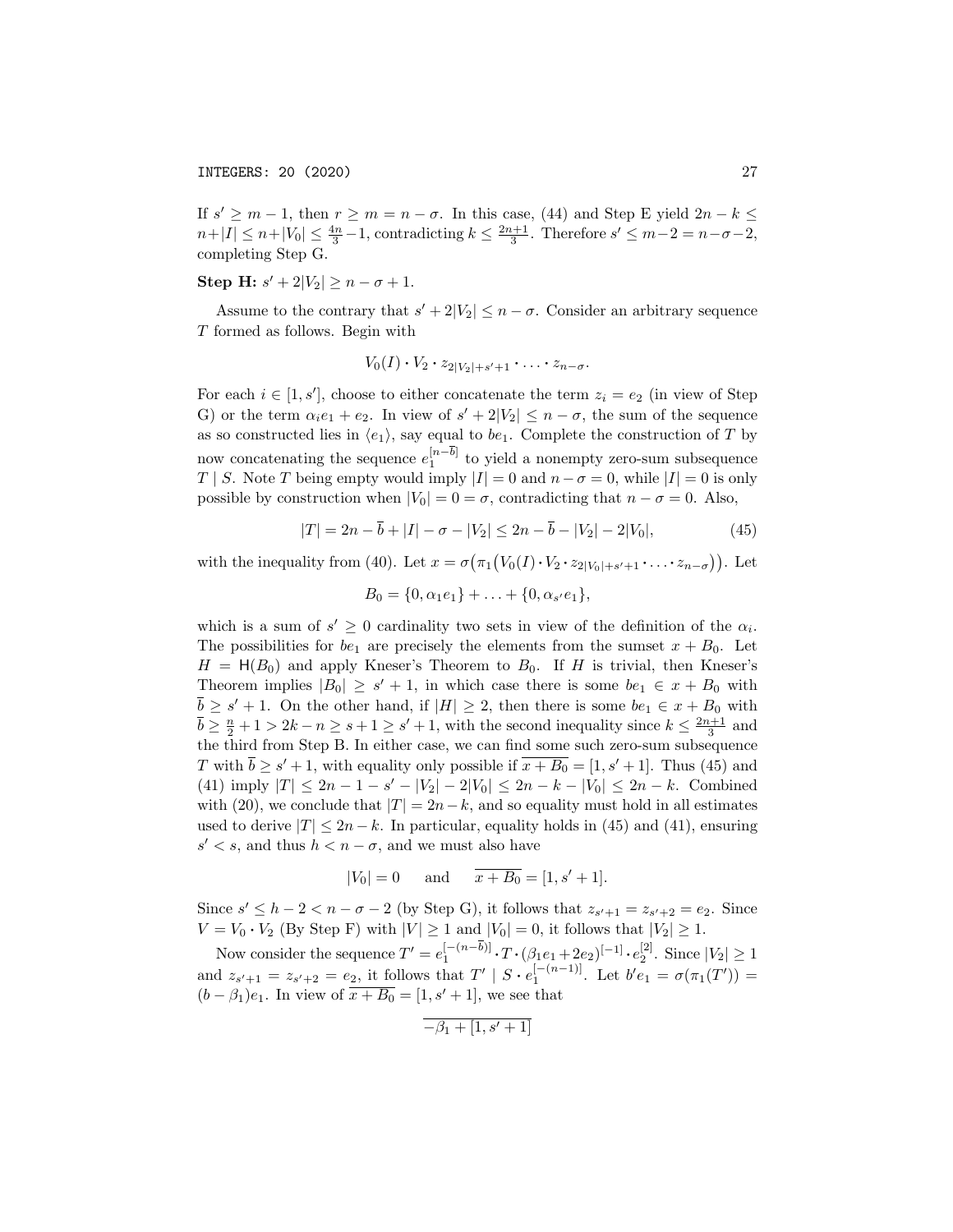is the set of possible values for  $\overline{b'}$ . Now  $e_1^{[n-b']} \cdot T'$  is a nonempty zero-sum subsequence of *S* with length

$$
|T'| = |T| + 1 - \overline{b'} + \overline{b} = 2n - \overline{b'} - |V_2| + 1 = 2n - k + s' + 2' - \overline{b'},
$$

with the second equality following as equality holds in  $(45)$  and  $|V_0| = 0$ , and the third equality holding as equality holds in  $(41)$  and  $|V_0| = 0$ . As a result,  $(20)$ implies  $\overline{b}^{\prime} \in [1, s^{\prime} + 2]$ . Consequently, since  $\overline{-\beta_1 + [1, s^{\prime} + 1]}$  is the set of possible values for *b'*, we conclude that  $\beta_1 \in \{n-1, n\}$  (note  $s' \leq s \leq 2k - 1 - n < n - 1$  by Step B). However, this contradicts Step C, completing Step H.

Step I: 
$$
\lfloor \frac{n-\sigma-s'}{2}\rfloor \geq 2k-1-n-\sigma+|I|
$$

If Step I fails, we obtain  $\frac{n-\sigma-s'-1}{2} \leq 2k-2-n-\sigma+|I|$ , which implies  $2k \geq \frac{3n+3}{2} + \frac{1}{2}\sigma - \frac{1}{2}s' - |I| \geq \frac{3n+3}{2} - \frac{1}{2}s' + |V_0| - \frac{1}{2}|I| \geq \frac{3n+3}{2} - \frac{1}{2}s' \geq 2n+2-k$ , with the second inequality from (40), the third since  $0 \leq |I| \leq |V_0|$ , and the fourth from Step B and  $s' \leq s$ . However, this contradicts the hypothesis  $k \leq \frac{2n+1}{3}$ , completing Step I.

Let

$$
t_0 = \lfloor \frac{\min\{h, n - \sigma\} - s'}{2} \rfloor \ge 1, \quad t = \lfloor \frac{n - \sigma - s'}{2} \rfloor \ge 1, \quad \text{and}
$$
  

$$
t_1 = \min\{t_0, t - 2k + 2 + n + \sigma - |I|\} \ge 1,
$$

with the inequalities in view of Steps G and I. Note  $t_0 \leq t$ . Consider an arbitrary sequence *T* formed as follows. Begin with  $V_0(I)$  and sequentially concatenate additional terms as follows. For each  $i \in [1, s']$ , choose to either concatenate the term  $z_i = e_2$  (by Step G) or the term  $\alpha_i e_1 + e_2$ . Next, for each  $i = s' + j \in [s' + 1, s' + t_1]$ , choose to either concatenate the sequence  $z_{s'+2j-1} \cdot z_{s'+2j} = e_2^{[2]}$  (in view of  $t_1 \le t_0$ ) and the definition of  $t_0$ ) or the term  $\beta_j e_1 + 2e_2$  (this term exists in view of Step H). For each  $i = s' + j \in [s' + t_1 + 1, s' + t]$ , concatenate the term  $\beta_j e_1 + 2e_2$ (there are enough such terms  $\beta_j e_1 + 2e_2$  in view of Step H). Finally, if  $n - \sigma - s'$ is odd, so that  $t < \frac{n-\sigma-s'}{2}$ , concatenate the term  $z_{n-\sigma}$ . The sum of the sequence as so constructed lies in  $\langle e_1 \rangle$ , say equal to *be*<sub>1</sub>. Complete the construction of *T* by now concatenating the sequence  $e_1^{[n-b]}$  to yield a nonempty zero-sum subsequence *T | S*. Note *T* being empty would imply  $|I| = 0$  and  $n - \sigma = 0$ , while  $|I| = 0$  is only possible by construction when  $|V_0| = 0 = \sigma$ , contradicting that  $n - \sigma = 0$ . By construction,

$$
|T| = 2n - \overline{b} - \sigma + |I| - r_2(T), \quad \text{where } r_2(T) \in [t - t_1, t]
$$
 (46)

denotes the number of terms in *T* of the form  $\beta_i e_1 + 2e_2$ . Note, by definition of  $t_1$ , we have

$$
r_2(T) \ge t - t_1 \ge 2k - 2 - n - \sigma + |I|.
$$
 (47)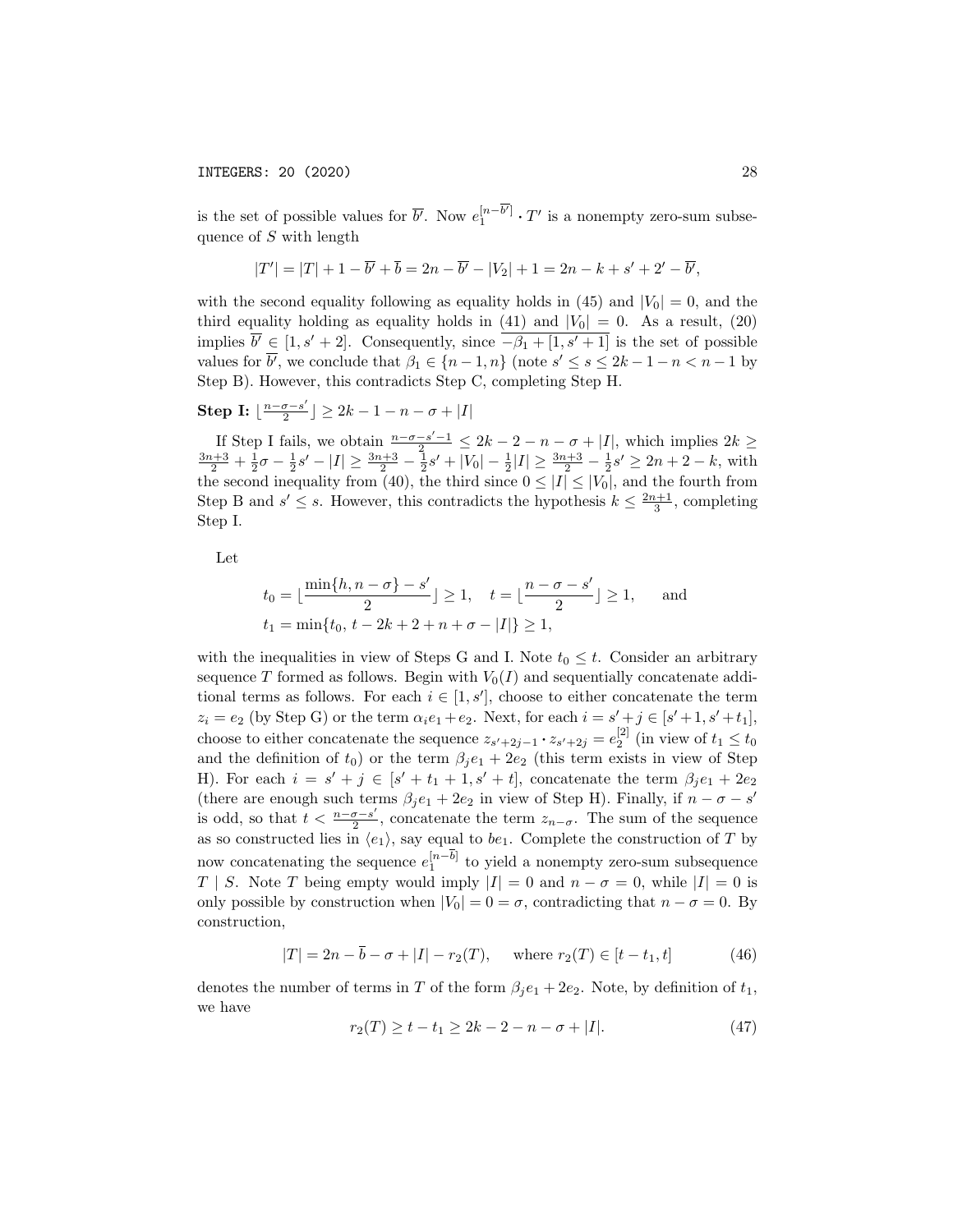Let  $x = \sigma(\pi_1(V_0)(I)) + \sum_{j=t_1+1}^{t} \beta_j e_1$  (if  $n - \sigma - s'$  is even) or  $x = \sigma(\pi_1(V_0)(I)) +$  $\sum_{i=1}^{t}$  $\sum_{j=t_1+1} \beta_j e_1 + \pi_1(z_{n-\sigma})$  (if  $n-\sigma-s'$  is odd). For  $j \in [0, t_1]$ , let

$$
B_j = \sum_{i=1}^{s'} \{0, \alpha_i e_1\} + \sum_{i=1}^{j} \{0, \beta_i e_1\},
$$

where we set  $B_0 := \{0\}$  in case  $s' = 0$ . Step C and the definition of the  $\alpha_i$  ensures that each  $B_i$  is a sumset of cardinality two sets (except  $B_0$  when  $s' = 0$ ). The possibilities for  $be_1$  are precisely those elements from the sumset  $x + B_{t_1}$ . In view of (46) and (20), we have  $2n - k \leq |T| \leq 2n - \overline{b} - \sigma + |I| - r_2(T)$ , implying

$$
\overline{b} \le k - \sigma + |I| - r_2(T) \le n - k + 2,\tag{48}
$$

with the latter inequality above in view of (47). Let  $H = H(B_0)$ . Apply Kneser's Theorem to  $B_0$ . If  $|H| \geq 3$ , then, given any  $y \in \langle e_1 \rangle$ , there will be some  $ae_1 \in y + B_0$ with  $\overline{a} \geq \frac{2n}{3} + 1 > k$ . In particular, there is some  $be_1 \in x + B_{t_0}$  with  $\overline{b} > k$ , contradicting (48) in view of (28). Therefore  $|H| \leq 2$ . If *H* is trivial, then Kneser's Theorem implies  $|B_0| \geq s' + 1$ . If  $|H| = 2$ , then  $s' \geq 1$ , while Step D ensures that at most one of the sets in the defining sumset for  $B_0$  has cardinality one modulo  $H$ (From  $H = \mathsf{H}(B_0)$  it follows that  $B_0 = \bigcup_{i=1}^t (a_i + H)$  with  $t = \frac{|B_0|}{|H|}$  is a disjoint union of *H*-cosets. Put  $B_0$ (*modulo H*) = { $a_1, \ldots, a_t$ }), in which case Kneser's Theorem implies  $|B_0| \geq |H|s' = 2s' \geq s' + 1$ . In either case,

$$
|B_0| \ge s' + 1.
$$

We proceed to show by induction on  $j = 0, 1, \ldots, t_1$  that

$$
\max\left(x+y+B_0+\sum_{i=1}^j\beta_i\right)\ge s'+1+j,\quad \text{ for any } y\in \sum_{i=j+1}^{t_1}\{0,\beta_i e_1\}.\tag{49}
$$

The case  $j = 0$  follows from  $|B_0| \geq s' + 1$ , so assume  $j \geq 1$ . By (48), we have  $\beta_y := \max\left(x + y + B_0 + \sum_{i=1}^{j-1} \beta_i\right) \le n - k + 2$  for any  $y \in \sum_{i=j}^{t_1} \{0, \beta_i e_1\}$ , and thus also for any  $y \in \sum_{i=j+1}^{t_1} \{0, \beta_i e_1\} \subseteq \sum_{i=j}^{t_1} \{0, \beta_i e_1\}$ . By Step C, we have  $\beta_j \le k-2$ . Thus  $\beta_y + \beta_j \le n$ , ensuring  $\beta_y + \beta_j = \overline{\beta_y + \beta_j} = \max\left(x + y + B_0 + \sum_{i=1}^j \beta_i\right)$ , for any  $y \in \sum_{i=j+1}^{t_1} \{0, \beta_i e_1\}$ . Since  $\beta_y + \beta_j > \beta_y$ , the desired bound (49) follows in view of the induction hypothesis applied to  $\beta_y = \max\left(x + y + B_0 + \sum_{i=1}^{j-1} \beta_i\right)$ , and (49) is established.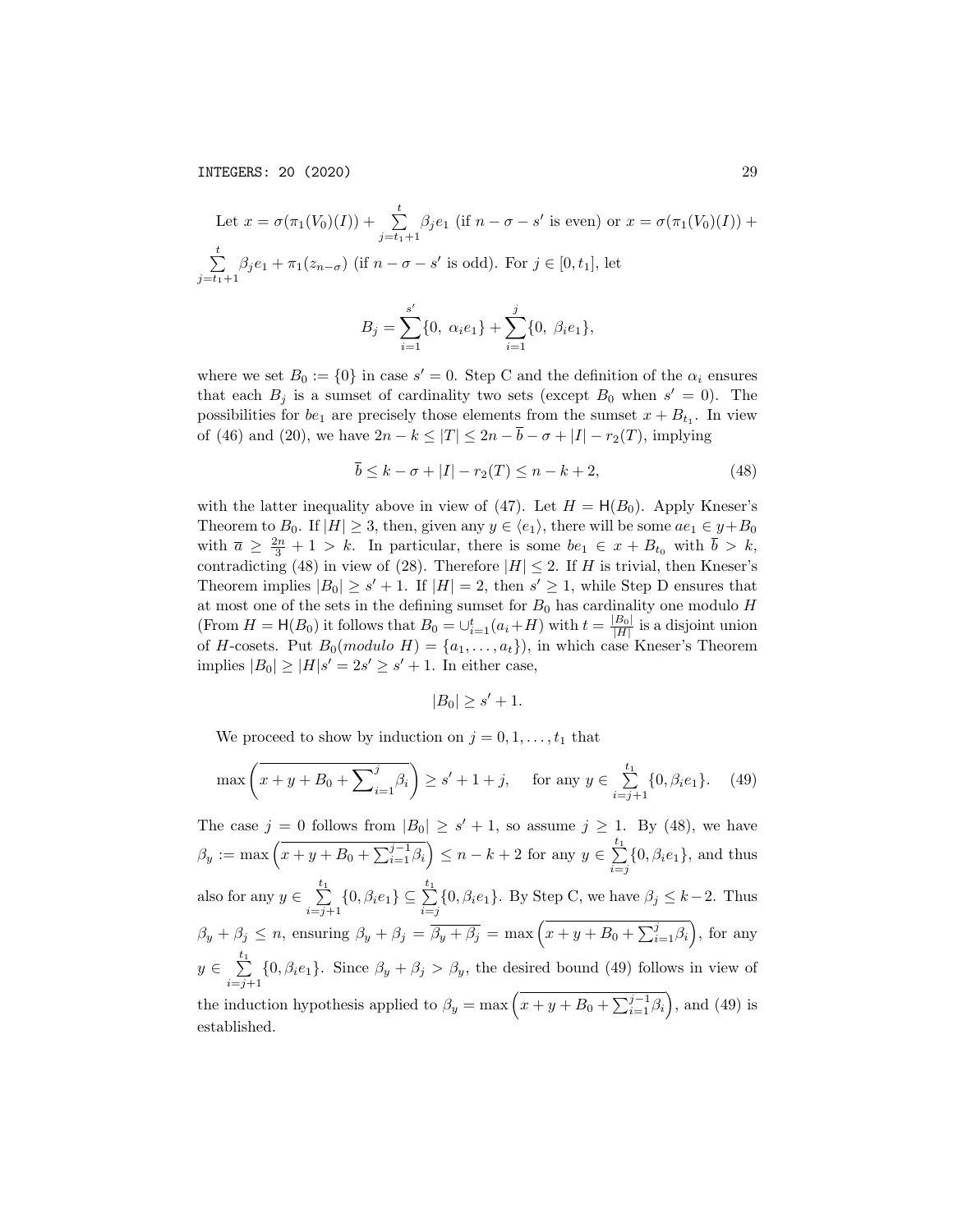In view of (49) applied with  $j = t_1$ , it follows that we can find some choice of *T* such that

$$
r_2(T) = t \quad \text{and} \quad \overline{b} \ge s' + 1 + t_1. \tag{50}
$$

We handle three final subcases based on which quantities obtain the minimums in the definitions of  $t_1$  and  $t_0$ .

Suppose  $t_1 = t - 2k + 2 + n + \sigma - |I|$ . Then

$$
|T| = 2n - \overline{b} - \sigma + |I| - r_2(T) \le 2n - 1 - s' - \sigma + |I| - t - t_1
$$
  
=  $n + 2k - s' - 3 + 2|I| - 2\sigma - 2t$   
 $\le 2k - 2 + 2|I| - \sigma \le 2k - 2 - |V_0| \le 2k - 2 \le 2n - k - 1,$ 

with the first equality by (46), the first inequality in view of (50), the second inequality by definition of *t*, the third from (40) and  $|I| \leq |V_0|$ , the fourth as  $|V_0| \ge 0$ , and the fifth in view of  $k \le \frac{2n+1}{3}$ . However, this contradicts (20).

Suppose  $t_1 = t_0 = t$ . Then

$$
|T| = 2n - \overline{b} - \sigma + |I| - r_2(T) \le 2n - 1 - s' - \sigma + |I| - t - t_1
$$
  
= 2n - 1 - s' - \sigma + |I| - 2t  

$$
\le n + |I| \le n + |V_0| \le \frac{4}{3}n - 1 < 2n - k,
$$

with the first equality by (46), the first inequality in view of (50), the second equality in view of the assumption  $t_1 = t_0 = t$ , the second inequality by definition of *t*, the third since  $|I| \leq |V_0|$ , the fourth from Step E, and the fifth in view of  $k \leq \frac{2n+1}{3}$ . However, this contradicts (20).

Finally, suppose  $t_1 = t_0 = \lfloor \frac{h - s'}{2} \rfloor < t$ . Then

$$
|T| = 2n - \overline{b} - \sigma + |I| - r_2(T) \le 2n - 1 - s' - \sigma + |I| - t - t_1
$$
  
= 2n - 1 - s' - \sigma + |I| - t - \lfloor \frac{h - s'}{2} \rfloor  

$$
\le \frac{3n - \sigma - h}{2} + |I| \le \frac{3n - h - |V_0|}{2} \le \frac{n - 1}{2} + k < 2n - k,
$$

with the first equality in view of  $(46)$ , the first inequality in view of  $(50)$ , the second inequality by definition of t, the third from (40) and  $|I| \leq |V_0|$ , the fourth from  $|V_0| \ge 0$ , (32) and  $|U| \ge n$ , and the fifth in view of  $k \le \frac{2n+1}{3}$ . However, this contradicts (20), completing the proof.

We can now prove our main results quite readily.

*Proof.* (Theorem 5) Since  $k \leq \frac{2p^n+1}{3} = \frac{D(G)+2}{3}$  and  $k \not\equiv 0 \mod p$ , Lemma 14 implies there exists a minimal zero-sum subsequence  $U \mid S$  with  $|U| = D(G)$ . Since  $2 \leq k \leq \frac{2p^n+1}{3}$ , applying Lemma 20 completes the proof.